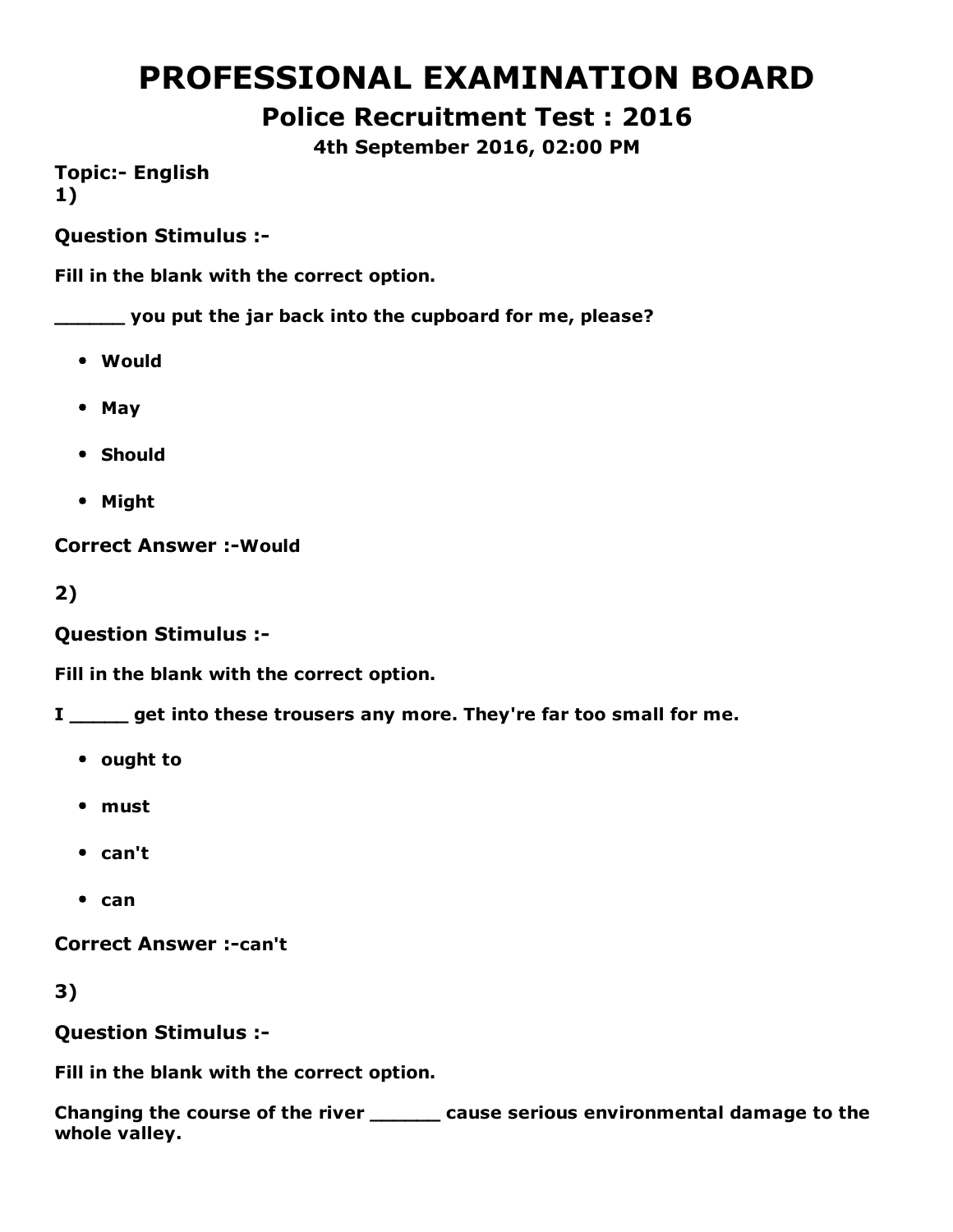- would
- must
- cannot
- might not

**Correct Answer :-would** 

#### 4)

#### Question Stimulus :

Fill in the blank with the correct preposition.

The door opened and a nurse came \_\_\_\_\_\_the room.

- into
- $\bullet$  in
- off
- beyond

**Correct Answer :-into** 

### 5)

#### Question Stimulus :

Fill in the blank with the correct preposition.

There were a series of explosions and the van burst \_\_\_\_\_ flames.

- to
- for
- from
- into

#### **Correct Answer :-into**

#### 6)

### Question Stimulus :

Fill in the blank with the correct preposition.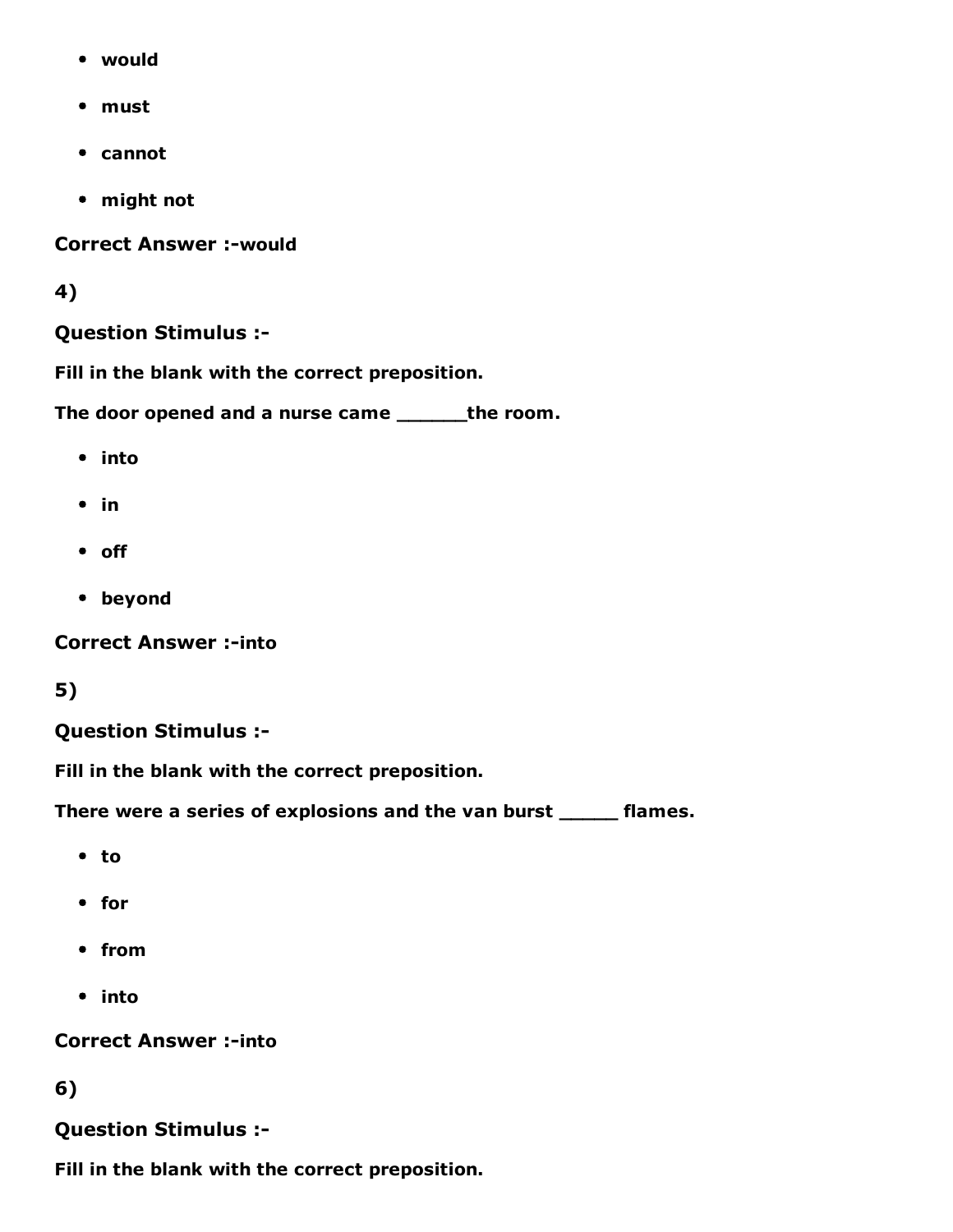The good thing about exercise is that it burns \_\_\_\_ calories.

- off
- into
- to
- from

**Correct Answer :- off** 

7)

Question Stimulus :

Fill in the blank with the correct preposition.

The bells ring \_\_\_\_ regular intervals \_\_\_\_\_ the day.

- at, through
- in, from
- on, off
- for, in

Correct Answer :- at, through

#### 8)

Question Stimulus :

DIRECTIONS: In the following questions, some of the sentences have errors and some have none. Find out which part of a sentence has an error: lf there is no error, mark your answer as 'No error'.

- The most happy marriage
- would be an union of a deaf man
- and a blind woman.
- No error

Correct Answer :-would be an union of a deaf man

#### 9)

Question Stimulus :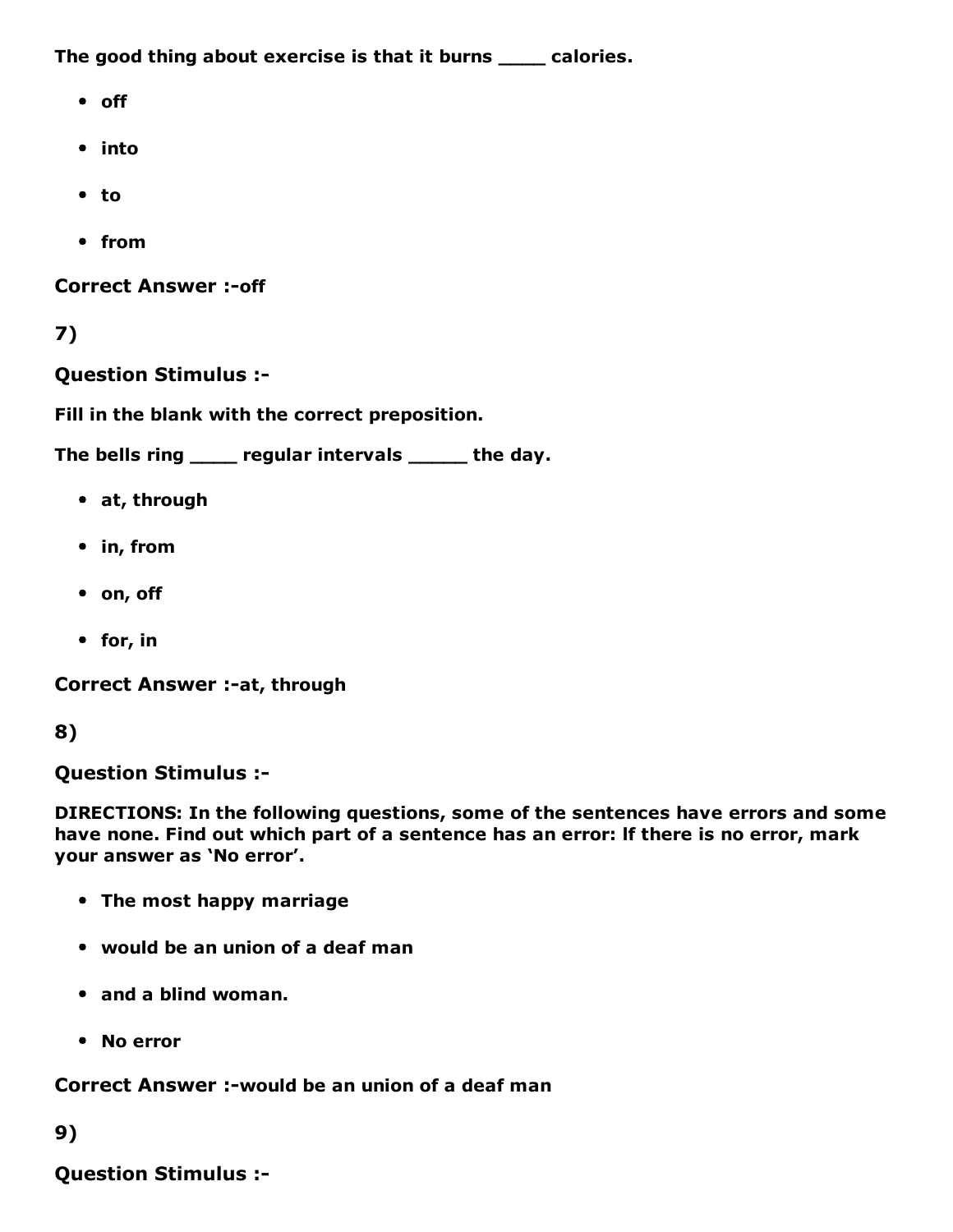DIRECTIONS: In the following questions, some of the sentences have errors and some have none. Find out which part of a sentence has an error: lf there is no error, mark your answer as 'No error'.

- A man is the only creature
- that is endowed with
- the faculty of reasoning.
- No error

Correct Answer :- A man is the only creature

10)

Question Stimulus :

DIRECTIONS: In the following questions, some of the sentences have errors and some have none. Find out which part of a sentence has an error: lf there is no error, mark your answer as 'No error'.

- It is very difficult to find out
- the number of a creatures
- living on the earth.
- No error

Correct Answer :-the number of a creatures

11)

Question Stimulus :

DIRECTIONS: In the following questions, some of the sentences have errors and some have none. Find out which part of a sentence has an error: lf there is no error, mark your answer as 'No error'.

- If you had warned me,
- I would not have told your father
- about that party.
- No error

**Correct Answer :-No error**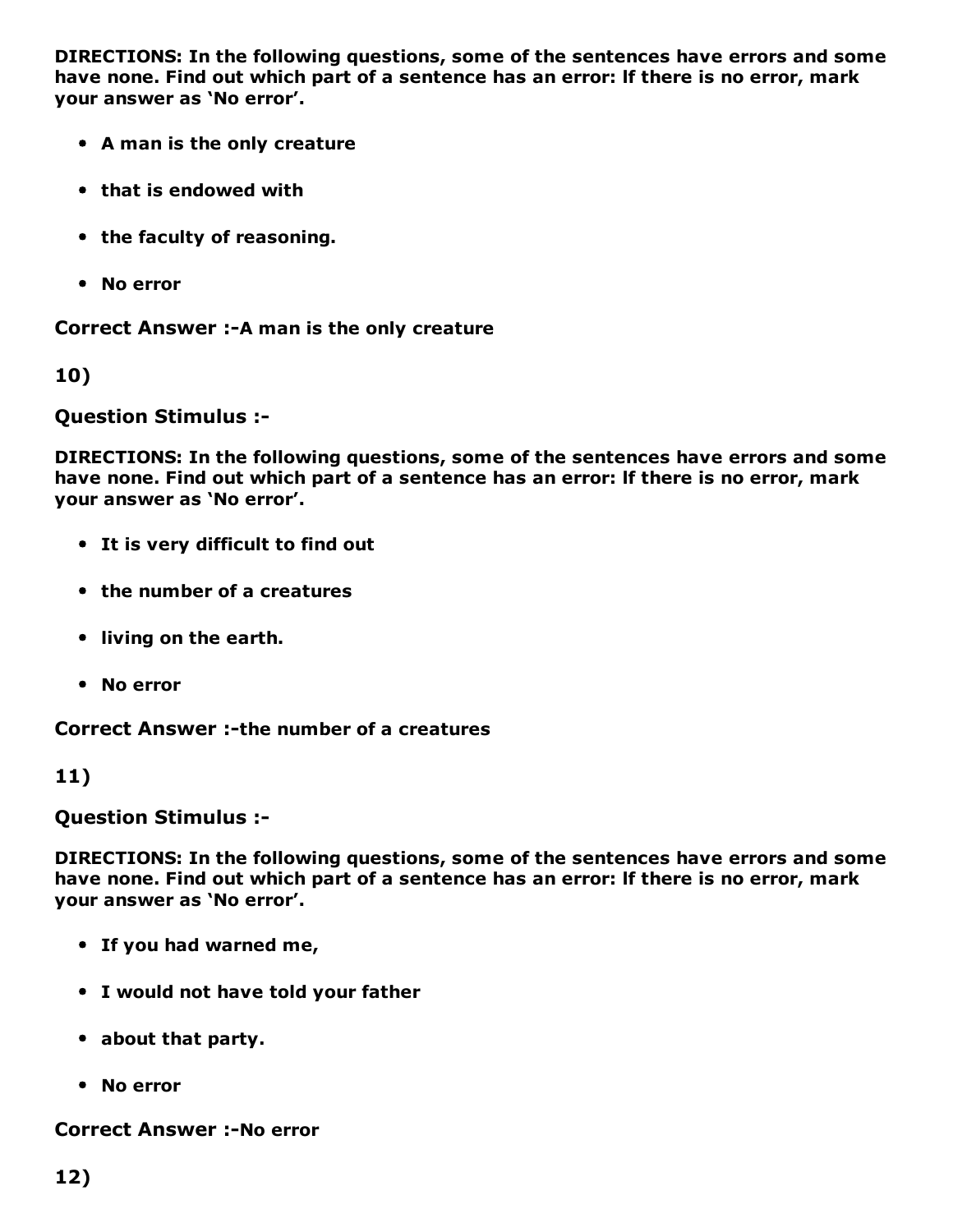#### Question Stimulus :

DIRECTIONS: In the following questions, some of the sentences have errors and some have none. Find out which part of a sentence has an error: lf there is no error, mark your answer as 'No error'.

- If he will ask me
- for help,
- I will definitely help him.
- No error

Correct Answer :-If he will ask me

13)

Question Stimulus :

DIRECTIONS: In the following questions, some of the sentences have errors and some have none. Find out which part of a sentence has an error: lf there is no error, mark your answer as 'No error'.

- Until the train will not
- $\bullet$  get the signal,
- it will not leave the platform.
- No error

Correct Answer :- Until the train will not

14)

Question Stimulus :

DIRECTIONS: In the following questions, some of the sentences have errors and some have none. Find out which part of a sentence has an error: lf there is no error, mark your answer as 'No error'.

- Before he could
- understand anything,
- the robber have fled.
- No error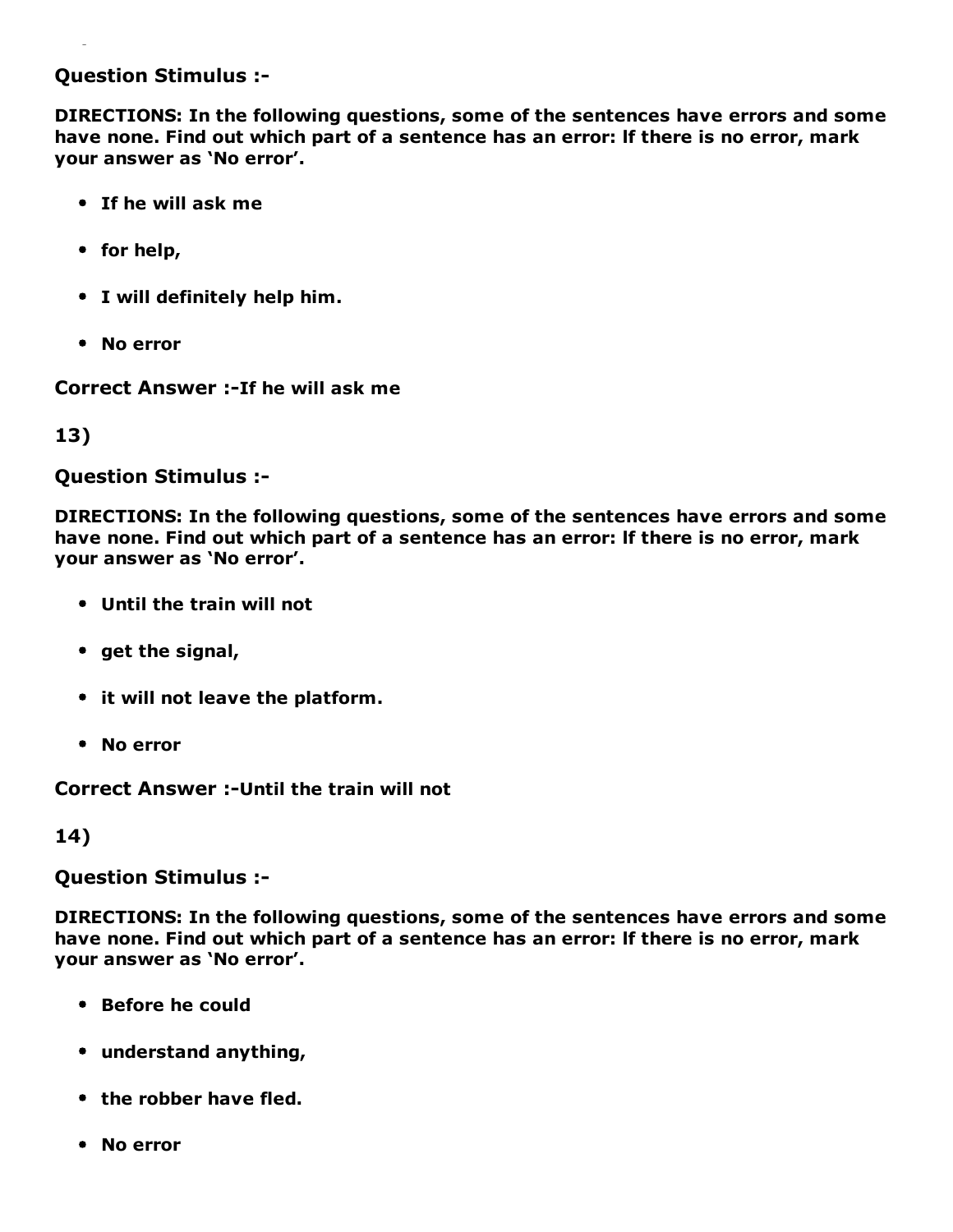Correct Answer :-the robber have fled.

15)

Question Stimulus :

DIRECTIONS: In the following questions, some of the sentences have errors and some have none. Find out which part of a sentence has an error: lf there is no error, mark your answer as 'No error'.

- It have been raining
- continuously for the
- last one week.
- No error

Correct Answer :-It have been raining

16)

### Question Stimulus :

Out of the given options, choose the one which is the correct indirect speech of the sentence given below.

The teacher said to the student, "Why are you working so hard"?

- The teacher asked the student why he has been working so hard.
- The teacher asked the student why is he working so hard.
- The teacher asked the student why he had been working so hard.
- The teacher asked the student why was he working so hard.

Correct Answer :-The teacher asked the student why was he working so hard.

17)

Question Stimulus :

Out of the given options, choose the one which is the correct indirect speech of the sentence given below.

Mother said to the children, "I have often told you not to play with fire."

- Mother told the children that she has often told them not to play with fire.
- Mother told the children that she had often been telling them not to play with fire.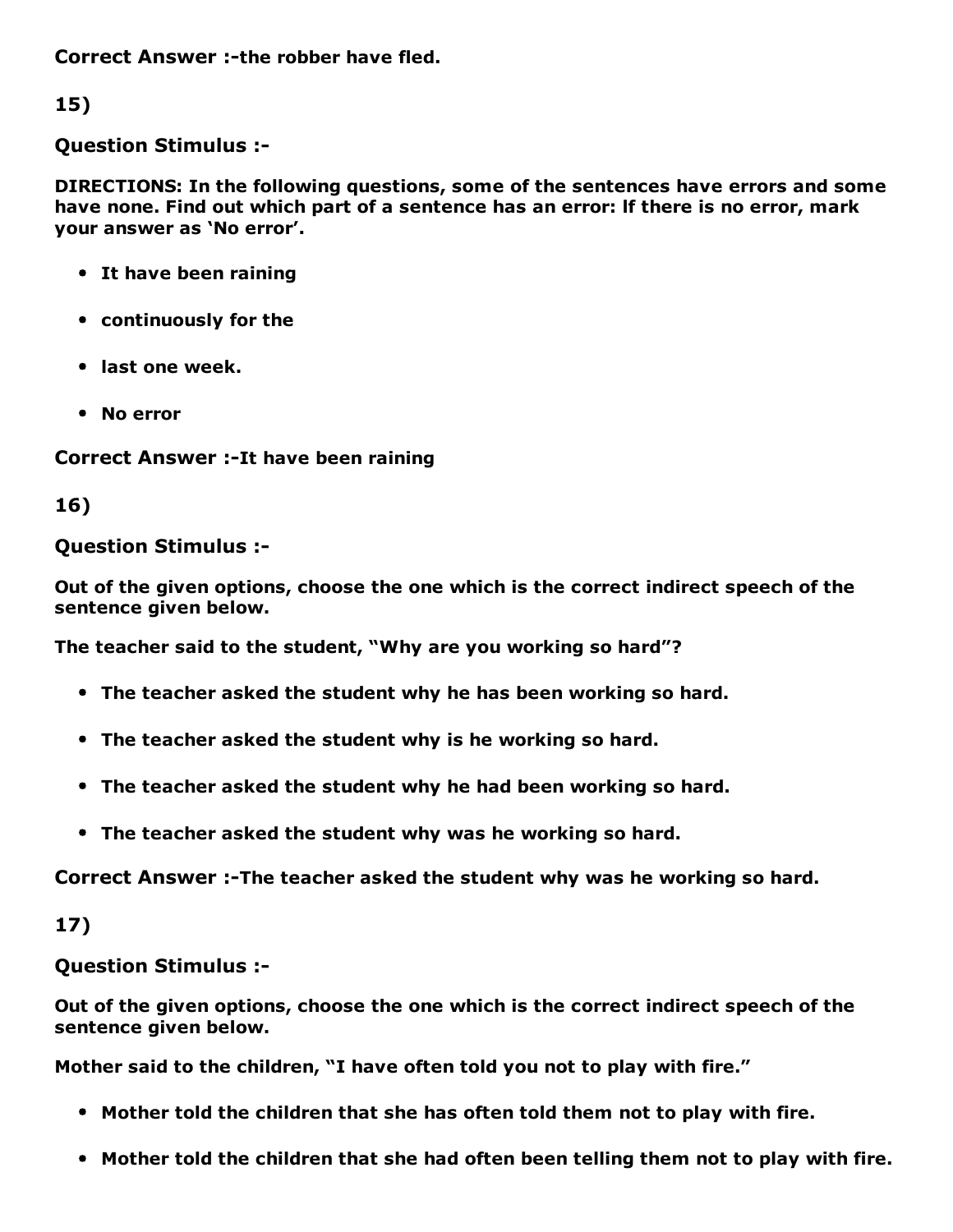- Mother told the children that she had often told them not to play with fire.
- Mother told the children that she have often told them not to play with fire.

Correct Answer :-Mother told the children that she had often told them not to play with fire.

18)

Question Stimulus :

Out of the given options, choose the one which is the correct indirect speech of the sentence given below.

Neeta asked Meena, "What did you see at the south pole"?

- Neeta asked Meena what she saw at the South Pole.
- Neeta asked Meena what she has seen at the South Pole.
- Neeta asked Meena what she had seen at the South Pole.
- Neeta asked Meena what did she see at the South Pole.

Correct Answer :-Neeta asked Meena what she had seen at the South Pole.

19)

Question Stimulus :

Out of the given options, choose the one which is the correct active voice of the sentence given below.

A massive tribal welfare programme has been launched by the government in Jharkhand.

- The government has launched a massive tribal welfare programme in Jharkhand.
- The government had launched a massive tribal welfare programme in Jharkhand.
- The government was launching a massive tribal welfare programme in Jharkhand.
- The government had been launching a massive tribal welfare programme in Jharkhand.

Correct Answer :-The government has launched a massive tribal welfare programme in Jharkhand.

20)

Question Stimulus :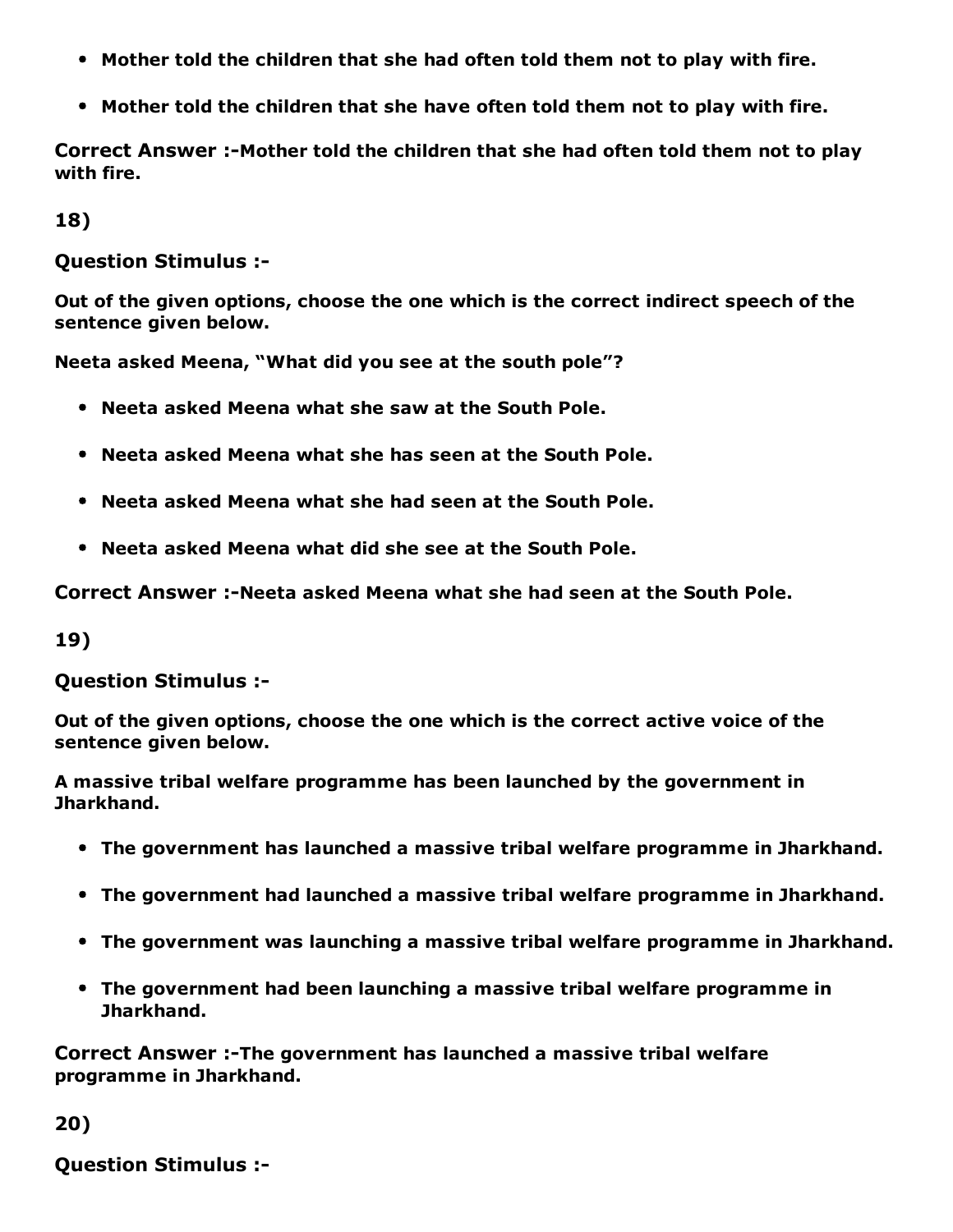Out of the given options, choose the one which is the correct passive voice of the sentence given below.

Are they receiving the chief guest at the station?

- Has the chief guest been received at the station by them?
- Have the chief guest been received at the station by them?
- Are the chief guest being received at the station by them?
- Is the chief guest being received at the station by them?

Correct Answer :-Is the chief guest being received at the station by them?

21)

#### Question Stimulus :

Out of the given options, choose the one which is the correct passive voice of the sentence given below.

The principal will meet the students this evening.

- The students could be met by the Principal this evening.
- The students will be met by the Principal this evening.
- The students can be met by the Principal this evening.
- The students should be met by the Principal this evening.

Correct Answer :-The students will be met by the Principal this evening.

22)

#### Question Stimulus :

Choose the grammatically correct sentence out of the given options.

- When you buy a new computer, you usually get software included at no extra cost.
- When you buy the new computer, you usually get software included at no extra cost.
- When you buy an new computer, you usually get the software included at no extra cost.
- When you buy an new computer, you usually get software included at no extra cost.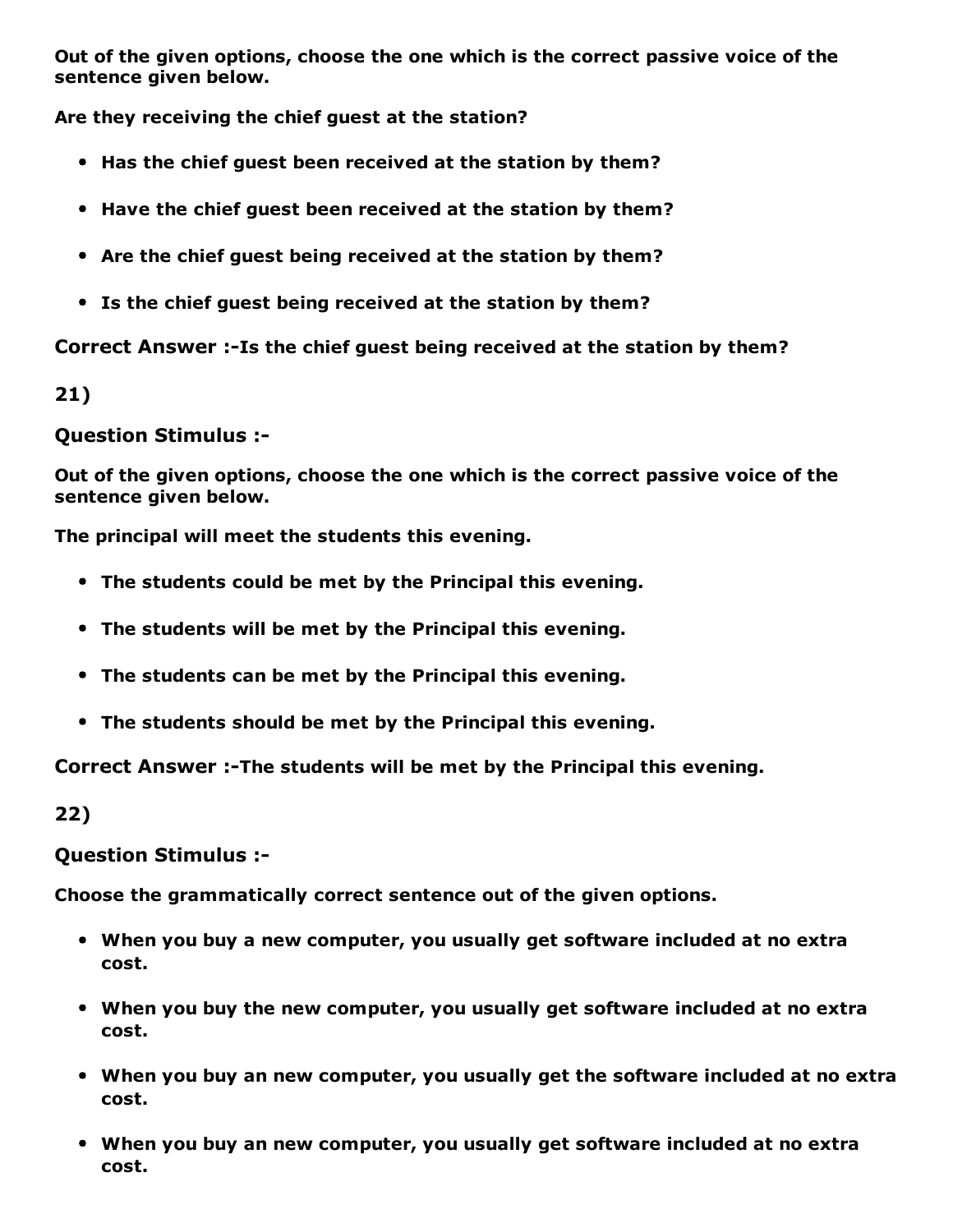Correct Answer :-When you buy a new computer, you usually get software included at no extra cost.

23)

Question Stimulus :

Fill in the blank with the correct option.

There is \_\_\_\_\_ salt and pepper in that container.

- little
- a little
- the little
- a few

**Correct Answer :- a little** 

24)

Question Stimulus :

Fill in the blank with the correct option.

The teacher has kept \_\_\_\_\_ books in the shelf.

- few
- a few
- the few
- a little

**Correct Answer :- a few** 

25)

Question Stimulus :

Fill in the blank with the correct option.

She passed me \_\_\_\_\_\_\_sauce that was there in the jar.

- little
- the little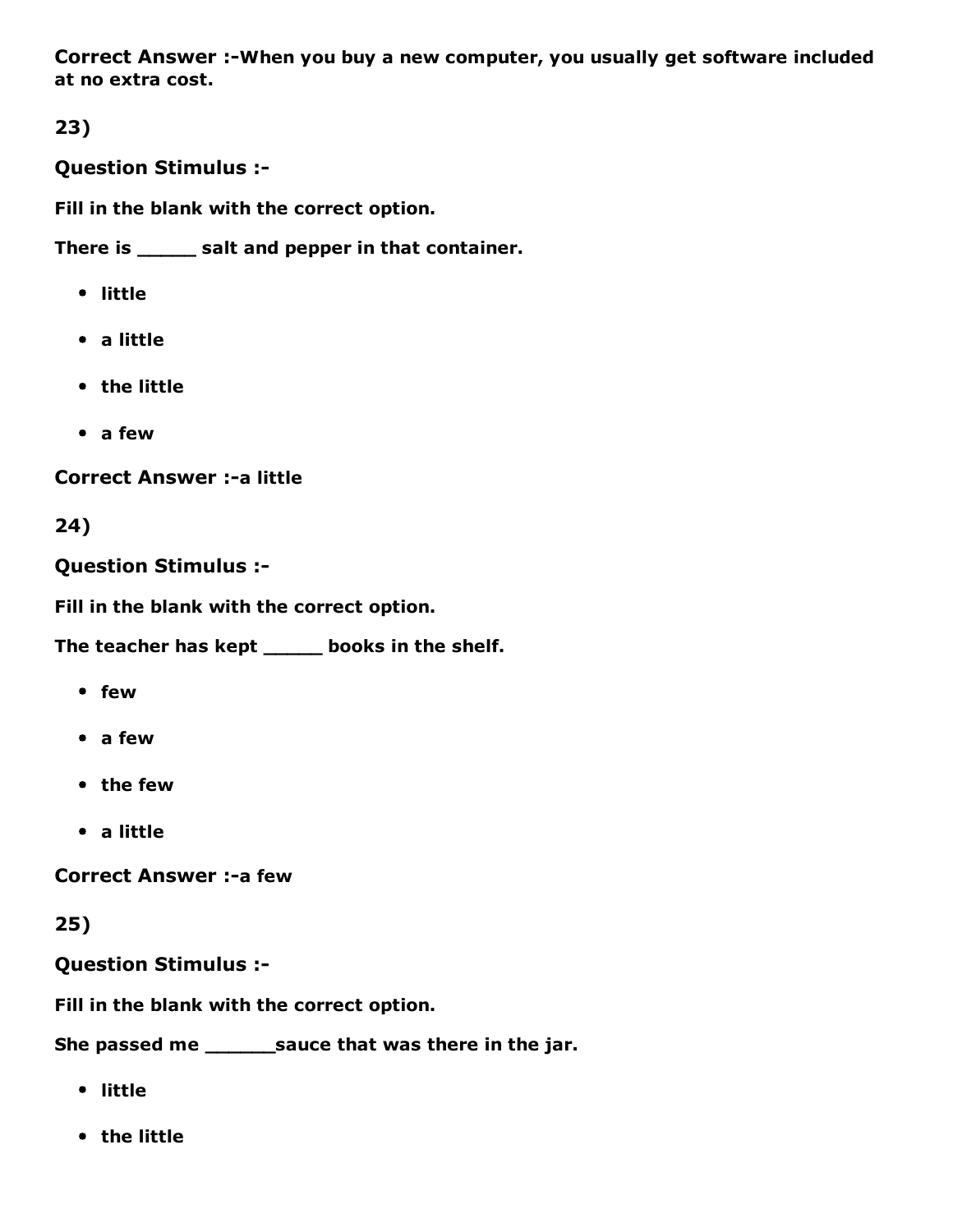- a little
- the few

**Correct Answer :-the little** 

26)

Question Stimulus :

DIRECTIONS: Read the following passage carefully and complete the following sentences.

The "Little Tramp", the unforgettable character Charlie Chaplin invented, was born purely by accident in 1915. While rushing to a film shoot in California, he grabbed clothes other people had left behind in the changing room. And when he emerged, he found he had created a personality everybody loved. A little guy in a bowler hat, a close – fitting jacket, a cane, outsize shoes and a brush – like moustache!

Before long, Chaplin found himself a star. That puzzled him, for he saw himself essentially as a shy British Music Hall comedian. The U.S. acknowledged him as its king of silent film comedy. Soon, so did crowds all over the world. But life wasn't always a laugh for Charles Spencer Chaplin. Both his parents were Music Hall artists, who separated when Charlie was very young. His childhood was very sad, for his mother never earned enough to look after Charlie and his older brother, Sydney. Sometimes, Chaplin had to sleep on the streets and forage for food in the garbage. Charlie took his first bow on stage when his mother made her last appearance. It happened when her voice broke during a song. Her son stepped on stage and sang a popular song. That's when a star was born. Through all these years of success, Charlie never forgot his troubled childhood. It made him recall a Christmas when he was denied two oranges and his bag of sweets for breaking a rule at the orphanage he went to after his mother's death. It would have broken his heart, if the other children had not offered him a share of theirs. Spontaneously, the adult Chaplin gifted the orphanage with a motion picture machine and insisted that each child should have as many oranges and sweets as they pleased.

What does the word 'forage' mean?

- Attack someone desperately
- Search widely for eatables or provisions
- Steam or boil vegetables
- None of the above

#### Correct Answer :- Search widely for eatables or provisions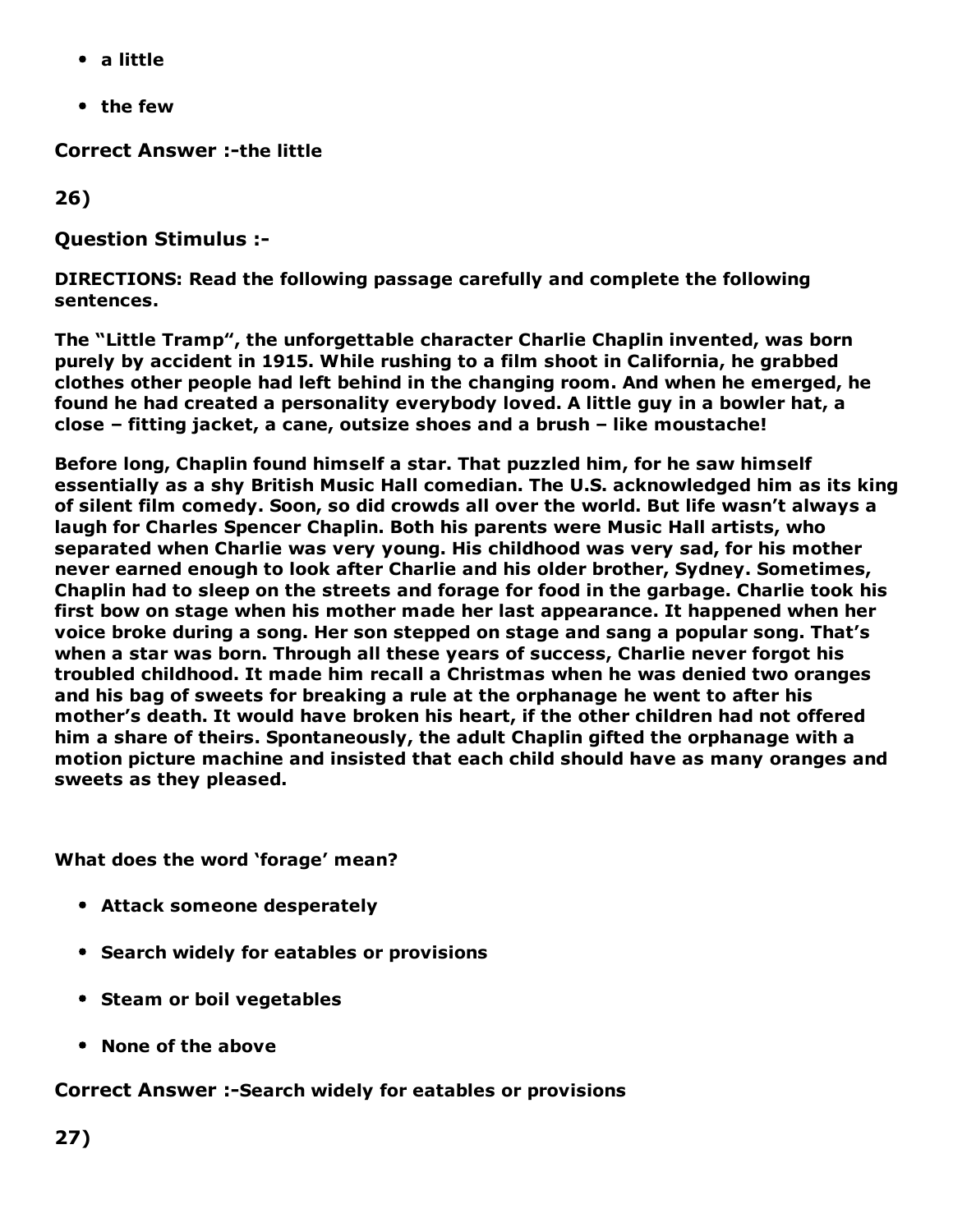Question Stimulus :

DIRECTIONS: Read the following passage carefully and complete the following sentences.

The "Little Tramp", the unforgettable character Charlie Chaplin invented, was born purely by accident in 1915. While rushing to a film shoot in California, he grabbed clothes other people had left behind in the changing room. And when he emerged, he found he had created a personality everybody loved. A little guy in a bowler hat, a close – fitting jacket, a cane, outsize shoes and a brush – like moustache!

Before long, Chaplin found himself a star. That puzzled him, for he saw himself essentially as a shy British Music Hall comedian. The U.S. acknowledged him as its king of silent film comedy. Soon, so did crowds all over the world. But life wasn't always a laugh for Charles Spencer Chaplin. Both his parents were Music Hall artists, who separated when Charlie was very young. His childhood was very sad, for his mother never earned enough to look after Charlie and his older brother, Sydney. Sometimes, Chaplin had to sleep on the streets and forage for food in the garbage. Charlie took his first bow on stage when his mother made her last appearance. It happened when her voice broke during a song. Her son stepped on stage and sang a popular song. That's when a star was born. Through all these years of success, Charlie never forgot his troubled childhood. It made him recall a Christmas when he was denied two oranges and his bag of sweets for breaking a rule at the orphanage he went to after his mother's death. It would have broken his heart, if the other children had not offered him a share of theirs. Spontaneously, the adult Chaplin gifted the orphanage with a motion picture machine and insisted that each child should have as many oranges and sweets as they pleased.

What was the name of the great character that was created by the renowned comedian Charlie Chaplin?

- Music Hall artist
- The great British comedian
- The Little Tramp
- None of the above

Correct Answer :-The Little Tramp

28)

Question Stimulus :

DIRECTIONS: Read the following passage carefully and complete the following sentences.

The "Little Tramp", the unforgettable character Charlie Chaplin invented, was born purely by accident in 1915. While rushing to a film shoot in California, he grabbed clothes other people had left behind in the changing room. And when he emerged, he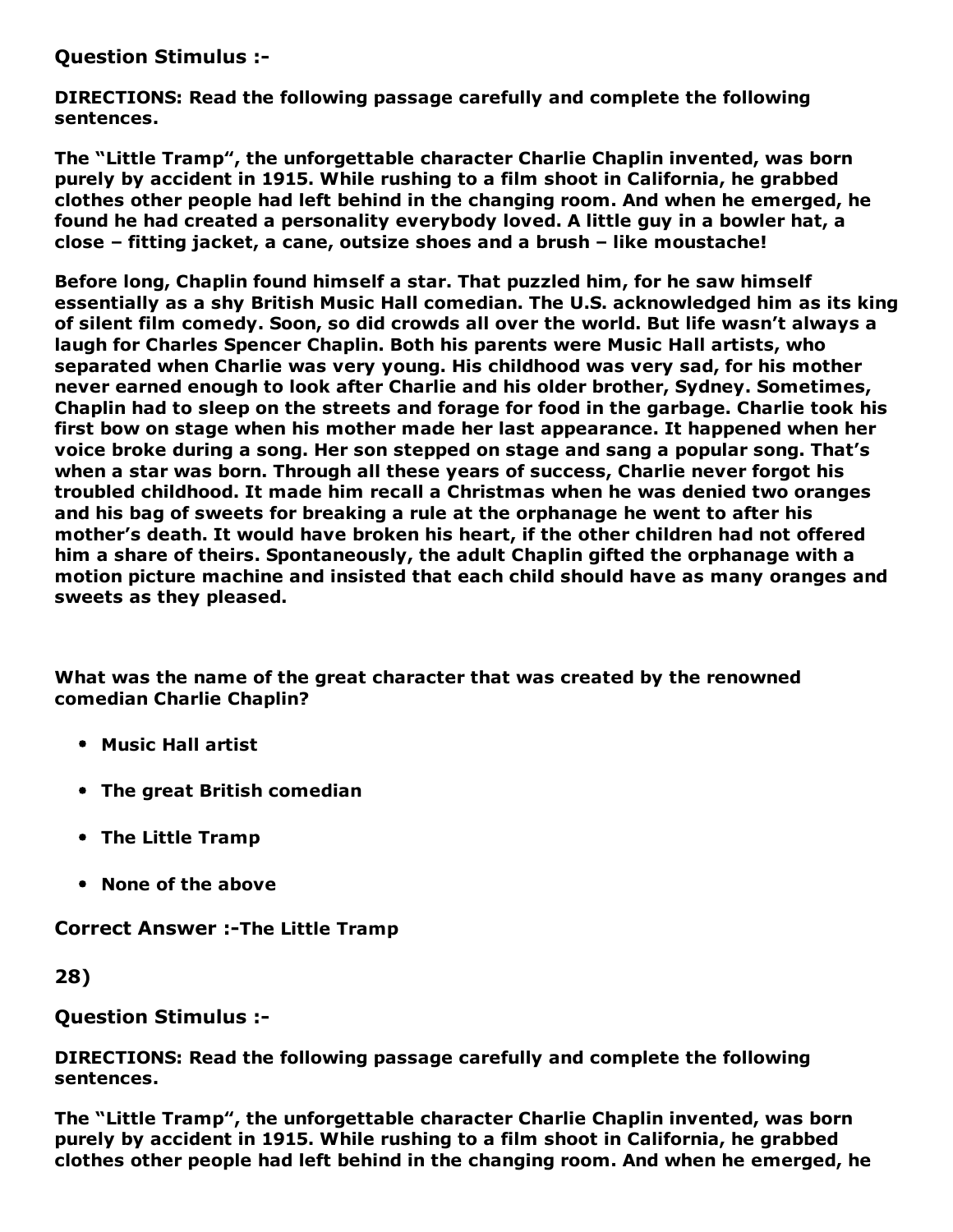found he had created a personality everybody loved. A little guy in a bowler hat, a close – fitting jacket, a cane, outsize shoes and a brush – like moustache!

Before long, Chaplin found himself a star. That puzzled him, for he saw himself essentially as a shy British Music Hall comedian. The U.S. acknowledged him as its king of silent film comedy. Soon, so did crowds all over the world. But life wasn't always a laugh for Charles Spencer Chaplin. Both his parents were Music Hall artists, who separated when Charlie was very young. His childhood was very sad, for his mother never earned enough to look after Charlie and his older brother, Sydney. Sometimes, Chaplin had to sleep on the streets and forage for food in the garbage. Charlie took his first bow on stage when his mother made her last appearance. It happened when her voice broke during a song. Her son stepped on stage and sang a popular song. That's when a star was born. Through all these years of success, Charlie never forgot his troubled childhood. It made him recall a Christmas when he was denied two oranges and his bag of sweets for breaking a rule at the orphanage he went to after his mother's death. It would have broken his heart, if the other children had not offered him a share of theirs. Spontaneously, the adult Chaplin gifted the orphanage with a motion picture machine and insisted that each child should have as many oranges and sweets as they pleased.

Which word in the passage means 'to take hold of something or someone suddenly and roughly'?

- Grabbed
- Emerged
- Recall
- None of the above

**Correct Answer :-Grabbed** 

29)

Question Stimulus :

DIRECTIONS: Read the following passage carefully and complete the following sentences.

The "Little Tramp", the unforgettable character Charlie Chaplin invented, was born purely by accident in 1915. While rushing to a film shoot in California, he grabbed clothes other people had left behind in the changing room. And when he emerged, he found he had created a personality everybody loved. A little guy in a bowler hat, a close – fitting jacket, a cane, outsize shoes and a brush – like moustache!

Before long, Chaplin found himself a star. That puzzled him, for he saw himself essentially as a shy British Music Hall comedian. The U.S. acknowledged him as its king of silent film comedy. Soon, so did crowds all over the world. But life wasn't always a laugh for Charles Spencer Chaplin. Both his parents were Music Hall artists, who separated when Charlie was very young. His childhood was very sad, for his mother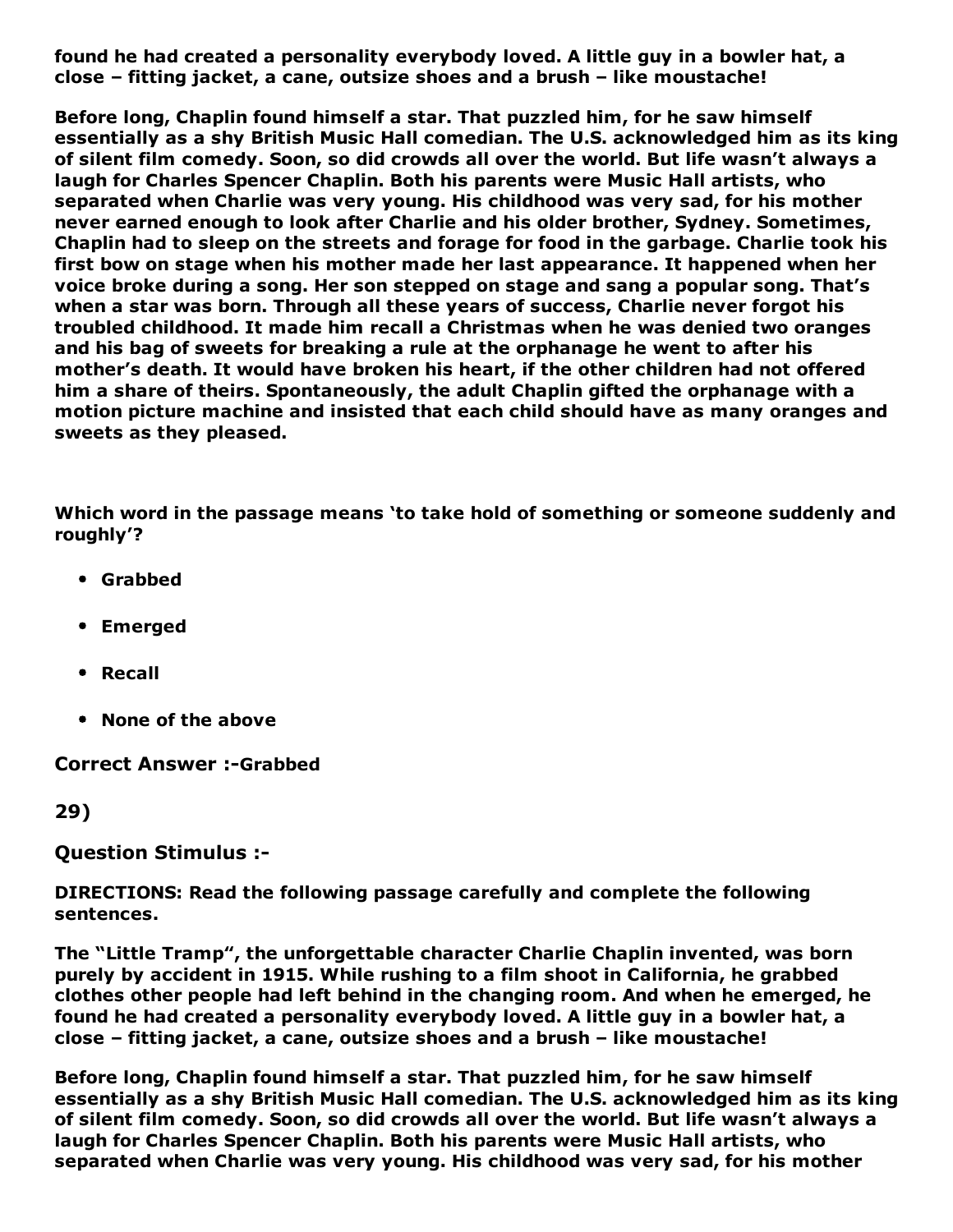never earned enough to look after Charlie and his older brother, Sydney. Sometimes, Chaplin had to sleep on the streets and forage for food in the garbage. Charlie took his first bow on stage when his mother made her last appearance. It happened when her voice broke during a song. Her son stepped on stage and sang a popular song. That's when a star was born. Through all these years of success, Charlie never forgot his troubled childhood. It made him recall a Christmas when he was denied two oranges and his bag of sweets for breaking a rule at the orphanage he went to after his mother's death. It would have broken his heart, if the other children had not offered him a share of theirs. Spontaneously, the adult Chaplin gifted the orphanage with a motion picture machine and insisted that each child should have as many oranges and sweets as they pleased.

What was the reason of Chaplin's disturbed childhood?

- Separation of his parents and low income of his mother
- Psychological illness
- Harassment and torture at orphanage
- All of the above

Correct Answer :-Separation of his parents and low income of his mother

30)

#### Question Stimulus :

DIRECTIONS: Read the following passage carefully and complete the following sentences.

The "Little Tramp", the unforgettable character Charlie Chaplin invented, was born purely by accident in 1915. While rushing to a film shoot in California, he grabbed clothes other people had left behind in the changing room. And when he emerged, he found he had created a personality everybody loved. A little guy in a bowler hat, a close – fitting jacket, a cane, outsize shoes and a brush – like moustache!

Before long, Chaplin found himself a star. That puzzled him, for he saw himself essentially as a shy British Music Hall comedian. The U.S. acknowledged him as its king of silent film comedy. Soon, so did crowds all over the world. But life wasn't always a laugh for Charles Spencer Chaplin. Both his parents were Music Hall artists, who separated when Charlie was very young. His childhood was very sad, for his mother never earned enough to look after Charlie and his older brother, Sydney. Sometimes, Chaplin had to sleep on the streets and forage for food in the garbage. Charlie took his first bow on stage when his mother made her last appearance. It happened when her voice broke during a song. Her son stepped on stage and sang a popular song. That's when a star was born. Through all these years of success, Charlie never forgot his troubled childhood. It made him recall a Christmas when he was denied two oranges and his bag of sweets for breaking a rule at the orphanage he went to after his mother's death. It would have broken his heart, if the other children had not offered him a share of theirs. Spontaneously, the adult Chaplin gifted the orphanage with a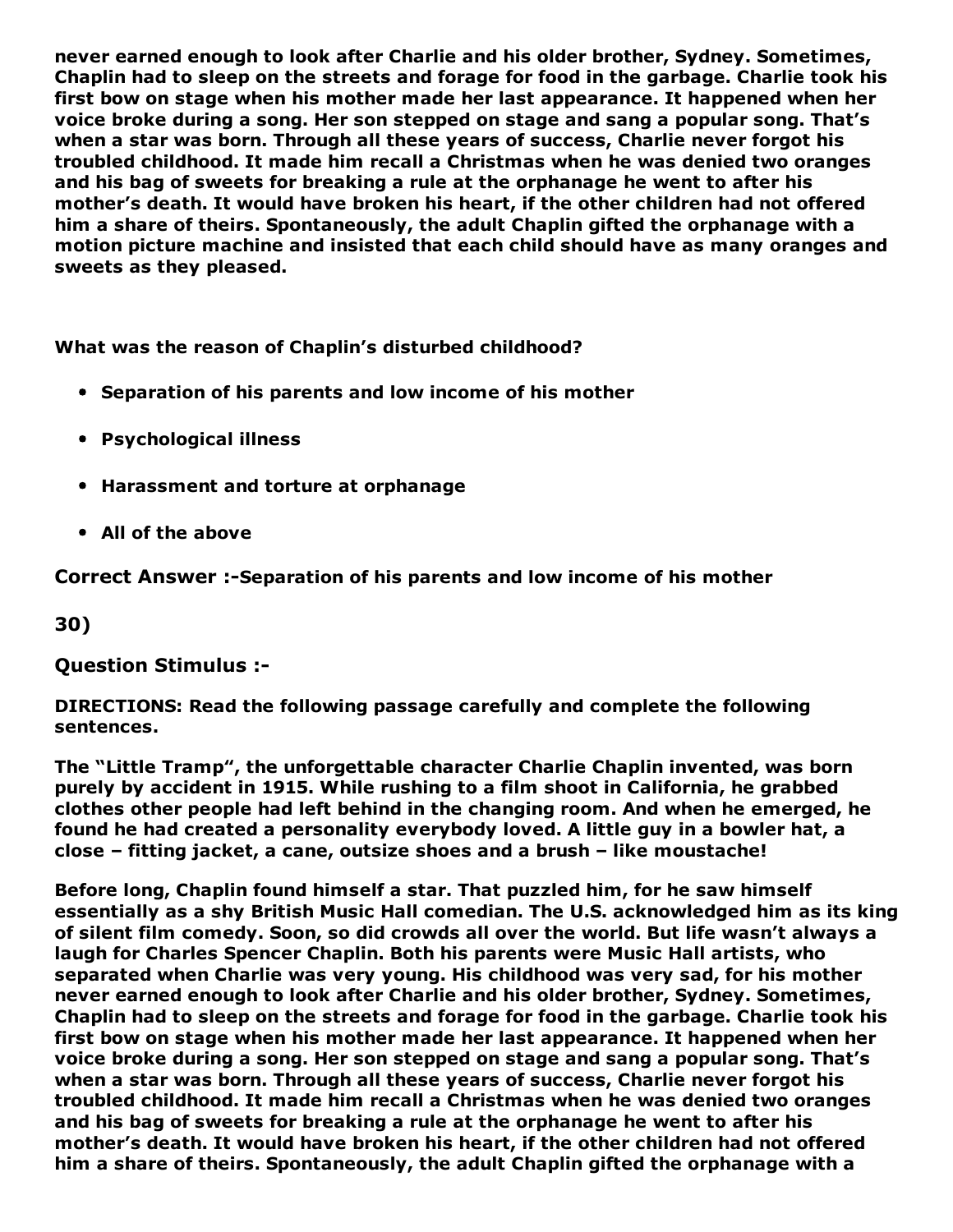motion picture machine and insisted that each child should have as many oranges and sweets as they pleased.

What does the word 'acknowledge' mean?

- To contradict
- To deny the truth
- To accept, admit, or recognize something
- None of the above

Correct Answer :-To accept, admit, or recognize something

**Topic:- Hindi** 1)

#### Question Stimulus :

निम्नलिखित गद्यांश को ध्यानपूर्वक पढ़कर उसके नीचे दिये गये बहुविकल्पी प्रश्नों में सही विकल्प का चयन करें।

अनुशासन बाह्य नहीं, भीतरी नियंत्रण है। वह भीतर से बाँधता है। भीतर से बाँधना धर्म से संभव है। धर्म मनुष्य को नैतिकता की ओर ले जाता है। वह व्यक्तिगत और सामाजिक व्यवहार के कुछ ऐसे मापदण्ड प्रस्तुत करता है जो हमें उच्च संस्कार दे सकें। ''स्व'' को ''पर'' से पीछे रखने पर ही ये उच्च संस्कार सध सकते हैं। इसके लिए आत्मतोषी और अपरिग्रही होना आवश्यक है। आधुनिक शिक्षा हमें आत्मबल नहीं देती। वह सूचना-मात्र ही देती है। साहित्य और कला को हमने शिल्प तक सीमित कर दिया है। हमारा ्यान्ति ।<br>अध्ययन वैज्ञानिक हो गया है। वैज्ञानिकता का अर्थ है विश्लेषणात्मक अध्ययन। इस चीरा-फाड़ी में न साहित्य हाथ में पड़ता है, न कला, न धर्म। हम परिधि पर ही चक्कर लगाते रहते हैं। कि आज का शिक्षित मनुष्य भीतर से अशिक्षित है। उसके भीतर एक बड़ा शून्य है जो उसे बराबर करेदता रहता है और उसके अहं को उकसाता रहता है।

समाज में धर्म द्वारा अनुशासन इसलिए संभव है, क्योंकि वह

- मनुष्य को मनुष्य से पूर्णतया जोड़ता है।
- स्व' को 'पर' का अनुवर्ती बनाता है
- मनुष्य को आत्मतोषी एवं अपरिग्रही बनाता है।
- व्यवहार में संस्कार दायक मापदंड प्रस्तुत करता है।

Correct Answer :-व्यवहार में संस्कार दायक मापदंड प्रस्तुत करता है।

2)

### Question Stimulus :

निम्नलिखित गद्यांश को ध्यानपूर्वक पढ़कर उसके नीचे दिये गये बहविकल्पी प्रश्नों में सही विकल्प का चयन करें।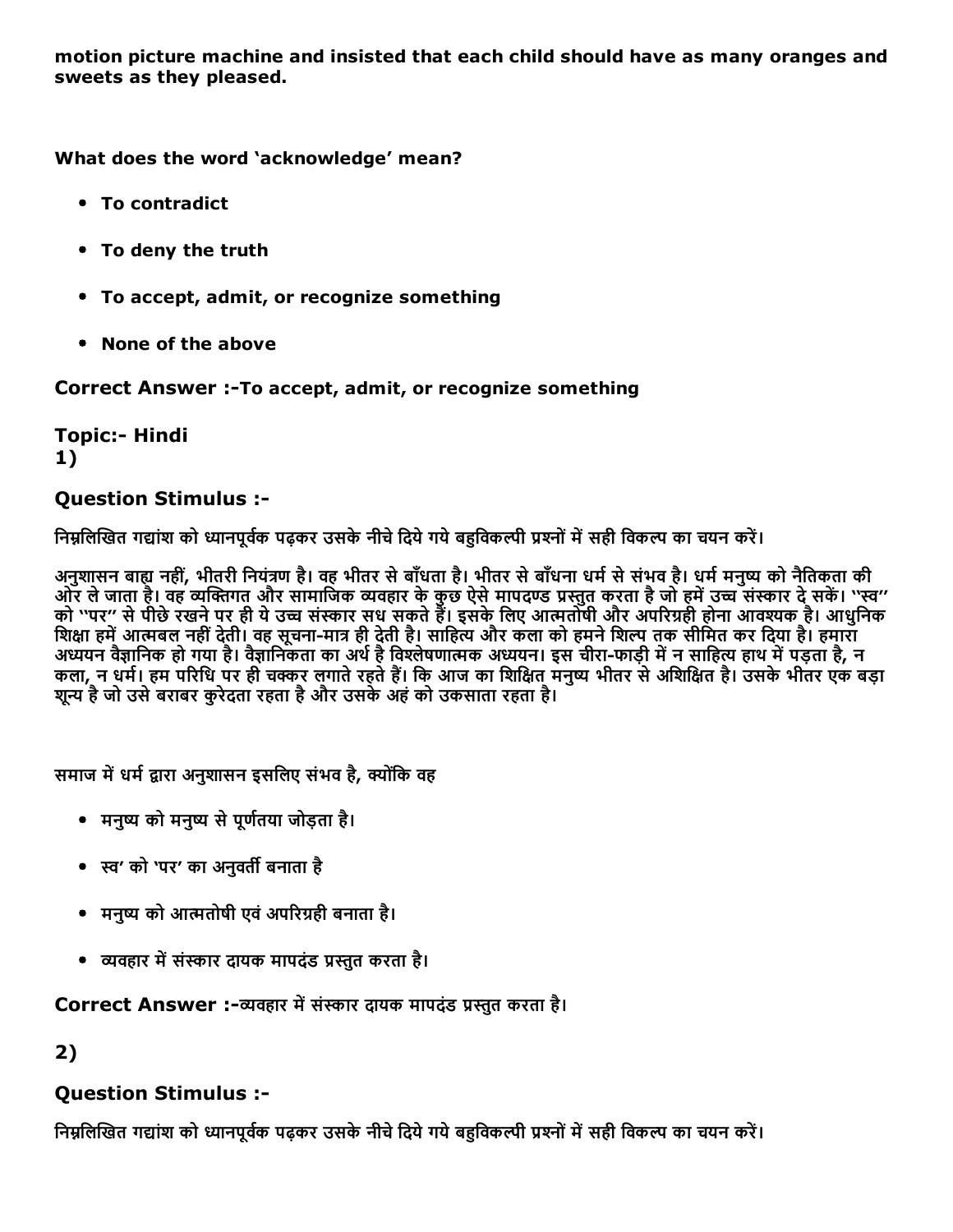अनुशासन बाह्य नहीं, भीतरी नियंत्रण है। वह भीतर से बाँधता है। भीतर से बाँधना धर्म से संभव है। धर्म मनुष्य को नैतिकता की ओर ले जाता है। वह व्यक्तिगत और सामाजिक व्यवहार के कुछ ऐसे मापदण्ड प्रस्तुत करता है जो हमें उच्च संस्कार दे सकें। ''स्व'' को ''पर'' से पीछे रखने पर ही ये उच्च संस्कार सध सकते हैं। इसके लिए आत्मतोषी और अपरिग्रही होना आवश्यक है। आधुनिक शिक्षा हमें आत्मबल नहीं देती। वह सूचना-मात्र ही देती है। साहित्य और कला को हमने शिल्प तक सीमित कर दिया है। हमारा अध्ययन वैज्ञानिक हो गया है। वैज्ञानिकता का अर्थ है विश्लेषणात्मक अध्ययन। इस चीरा-फाड़ी में न साहित्य हाथ में पड़ता है, न कला, न धर्म। हम परिधि पर ही चक्कर लगाते रहते हैं। कि आज का शिक्षित मनुष्य भीतर से अशिक्षित है। उसके भीतर एक बड़ा शून्य है जो उसे बराबर करेदता रहता है और उसके अहं को उकसाता रहता है।

आधुनिक शिक्षित मनुष्य में 'अहं' की उद्दीप्ति का मुख्य कारण है उसका-

- साक्षर होने पर भी निरक्षर होना
- साक्षर होने पर भी अर्द्धसभ्य होना
- शून्यवाद में गहन विश्वास होना
- अंदर से अशिक्षित होना

Correct Answer :-अंदर से अशिक्षित होना

### 3)

#### Question Stimulus :

निम्रलिखित गद्यांश को ध्यानपर्वक पढ़कर उसके नीचे दिये गये बहविकल्पी प्रश्नों में सही विकल्प का चयन करें।

अनुशासन बाह्य नहीं, भीतरी नियंत्रण है। वह भीतर से बाँधता है। भीतर से बाँधना धर्म से संभव है। धर्म मनुष्य को नैतिकता की ओर ले जाता है। वह व्यक्तिगत और सामाजिक व्यवहार के कुछ ऐसे मापदण्ड प्रस्तुत करता है जो हमें उच्च संस्कार दे सकें। ''स्व'' को ''पर'' से पीछे रखने पर ही ये उच्च संस्कार सध सकते हैं। इसके लिए आत्मतोषी और अपरिग्रही होना आवश्यक है। आधुनिक शिक्षा हमें आत्मबल नहीं देती। वह सूचना-मात्र ही देती है। साहित्य और कला को हमने शिल्प तक सीमित कर दिया है। हमारा अध्ययन वैज्ञानिक हो गया है। वैज्ञानिकता का अर्थ है विश्लेषणात्मक अध्ययन। इस चीरा-फाड़ी में न साहित्य हाथ में पड़ता है, न कला, न धर्म। हम परिधि पर ही चक्कर लगाते रहते हैं। कि आज का शिक्षित मनुष्य भीतर से अशिक्षित है। उसके भीतर एक बड़ा शून्य है जो उसे बराबर कुरेदता रहता है और उसके अहं को उकसाता रहता है।

अवतरण में मुद्रित पदबंध से अभिप्रेत है-

- मितव्ययी न होना
- दरिद्र होना
- धन-संग्रही न होना
- धनलोलुप होना

#### Correct Answer :-धन-संग्रही न होना

4)

Question Stimulus :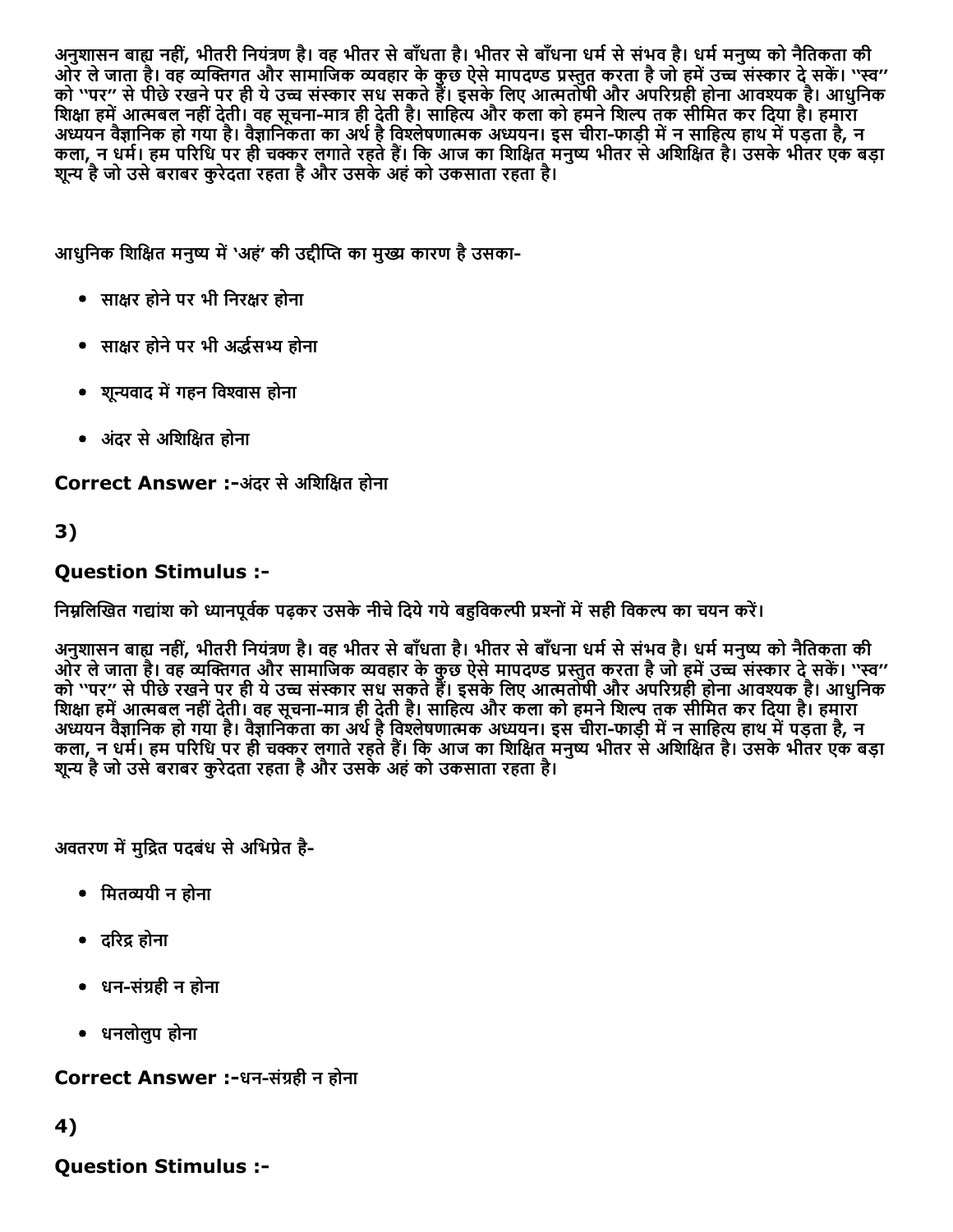निम्नलिखित गद्यांश को ध्यानपूर्वक पढ़कर उसके नीचे दिये गये बहुविकल्पी प्रश्नों में सही विकल्प का चयन करें।

अनुशासन बाह्य नहीं, भीतरी नियंत्रण है। वह भीतर से बाँधता है। भीतर से बाँधना धर्म से संभव है। धर्म मनुष्य को नैतिकता की ओर ले जाता है। वह व्यक्तिगत और सामाजिक व्यवहार के कुछ ऐसे मापदण्ड प्रस्तुत करता है जो हमें उच्च संस्कार दे सकें। ''स्व'' को ''पर'' से पीछे रखने पर ही ये उच्च संस्कार सध सकते हैं। इसके लिए आत्मतोषी और अपरिग्रही होना आवश्यक है। आधुनिक शिक्षा हमें आत्मबल नहीं देती। वह सूचना-मात्र ही देती है। साहित्य और कला को हमने शिल्प तक सीमित कर दिया है। हमारा अध्ययन वैज्ञानिक हो गया है। वैज्ञानिकता का अथे है विश्लेषणात्मक अध्ययन। इस चीरा-फाड़ी में न साहित्य हाथ में पड़ता है, न कला, न धर्म। हम परिधि पर ही चक्कर लगाते रहते हैं। कि आज का शिक्षित मनुष्य भीतर से अशिक्षित है। उसके भीतर एक बड़ा शून्य है जो उसे बराबर कुरेदता रहता है और उसके अहं को उकसाता रहता है।

उच्च संस्कारों को साधने के लिए आवश्यक है कि मनष्य -

- निज से पर को अधिक महत्व दें
- लोक से परलोक को अधिक महत्व दें
- परावलम्बन से स्वावलम्बन को अधिक महत्व दें
- पराविद्या से अपराविद्या को अधिक महत्व दें

Correct Answer :-निज से पर को अधिक महत्व दें

### 5)

### Question Stimulus :

निम्नलिखित गद्यांश को ध्यानपूर्वक पढ़कर उसके नीचे दिये गये बहविकल्पी प्रश्नों में सही विकल्प का चयन करें।

अनुशासन बाह्य नहीं, भीतरी नियंत्रण है। वह भीतर से बाँधता है। भीतर से बाँधना धर्म से संभव है। धर्म मनुष्य को नैतिकता की ओर ले जाता है। वह व्यक्तिगत और सामाजिक व्यवहार के कुछ ऐसे मापदण्ड प्रस्तुत करता है जो हमें उच्च संस्कार दे सकें। ''स्व'' को ''पर'' से पीछे रखने पर ही ये उच्च संस्कार सध सकते हैं। इसके लिए आत्मतोषी और अपरिग्रही होना आवश्यक है। आधुनिक शिक्षा हमें आत्मबल नहीं देती। वह सूचना-मात्र ही देती है। साहित्य और कला को हमने शिल्प तक सीमित कर दिया है। हमारा अध्ययन वैज्ञानिक हो गया है। वैज्ञानिकता का अर्थ है विश्लेषणात्मक अध्ययन। इस चीरा-फाड़ी में न साहित्य हाथ में पड़ता है, न कला, न धर्म। हम परिधि पर ही चक्कर लगाते रहते हैं। कि आज का शिक्षित मनुष्य भीतर से अशिक्षित है। उसके भीतर एक बड़ा शून्य है जो उसे बराबर कुरेदता रहता है और उसके अहं को उकसाता रहता है।

आधुनिक शिक्षा हमें आत्मबल से वंचित रखती है, क्योंकि वह-

- भौतिक विषयों का ज्ञान कराती है
- विषयों का सूची-पत्र तैयार करती है
- विषयों की सूचना-मात्र देती है
- विषयों की सूची-मात्र प्रस्तुत करती है

Correct Answer :-विषयों की सूचना-मात्र देती है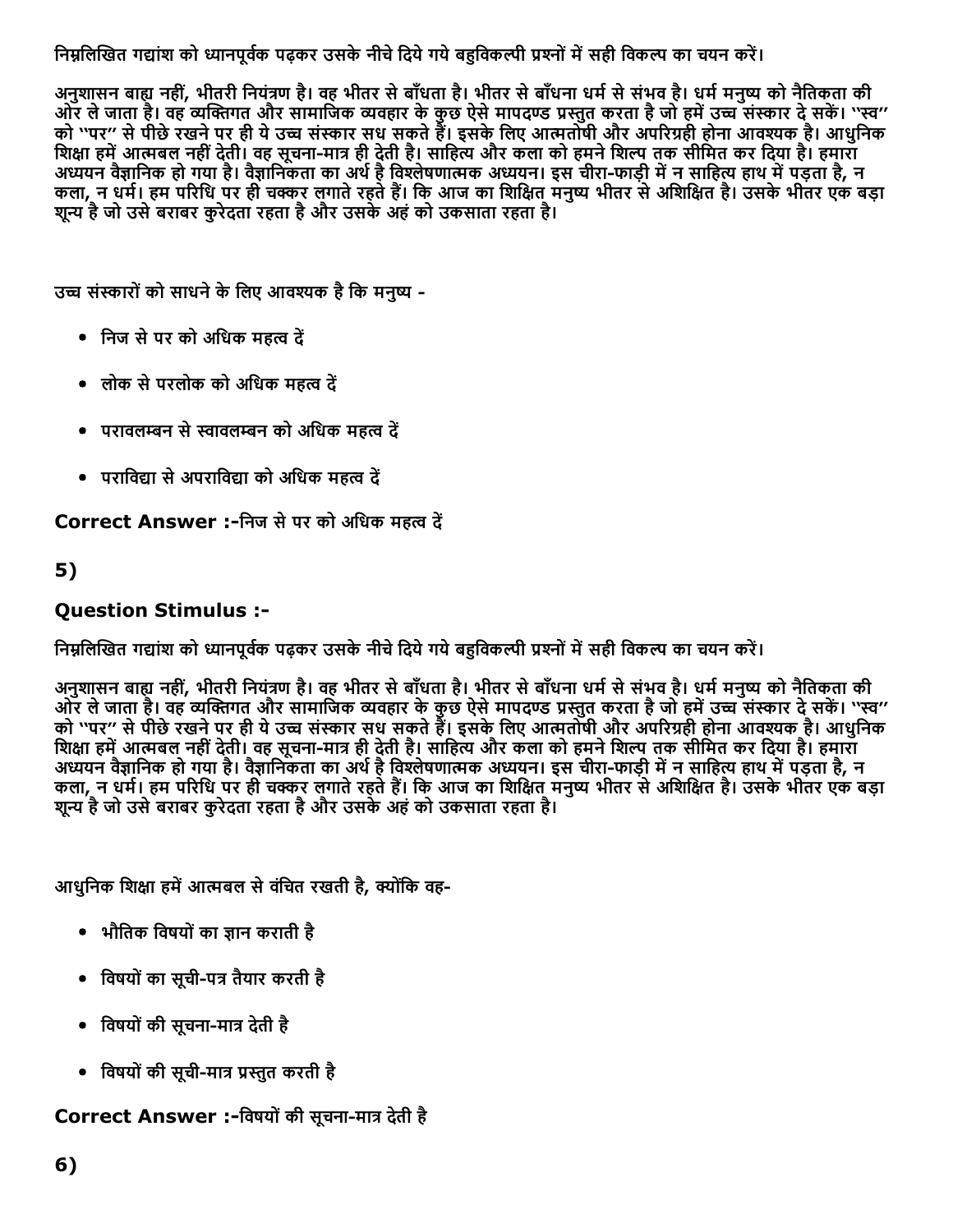#### Question Stimulus :

निम्नलिखित काव्यांश को ध्यानपूर्वक पढ़कर उनके नीचे दिये गये बहुविकल्पी प्रश्नों में सही सही विकल्प का चयन करें।

पर्वतों को काटकर सड़कें बना देते हैं वे, सैकड़ों मरूभूमियों में नदियाँ बहा देते हैं वे। गर्भ में जलराशि के बेड़ा चला देते हैं वे, जंगलों में भी महा-मंगल रचा देते हैं वे। भेद-नभ-तल का उन्होंने बहुत बतला दिया, है उन्होंने ही निकाली तार की सारी क्रिया।। सब तरह से आज जितने देश है फूले-फले, बुद्धि, विद्या, धन, वैभव के है जहाँ डेरे डले। वे बनाने से उन्हीं के बन गये इतने भले, वे सभी हैं हाँथ से ऐसे सपूतों के पले। लोग जब ऐसे, समय पाकर जनम लेंगे कभी, देश की औ, जाित की होगी भलाई भी तभी॥

काव्यांश में किनकी प्रशंसा की गई है?

- समृḀ㌅ देशोंकी
- कर्मवीरों की
- भारतवािसयोंकी
- महापुरूषों की

Correct Answer :-कर्मवीरों की

### 7)

### Question Stimulus :

निम्नलिखित काव्यांश को ध्यानपूर्वक पढ़कर उनके नीचे दिये गये बहुविकल्पी प्रश्नों में सही सही विकल्प का चयन करें।

पर्वतों को काटकर सड़कें बना देते हैं वे, सैकड़ों मरूभूमियों में नदियाँ बहा देते हैं वे।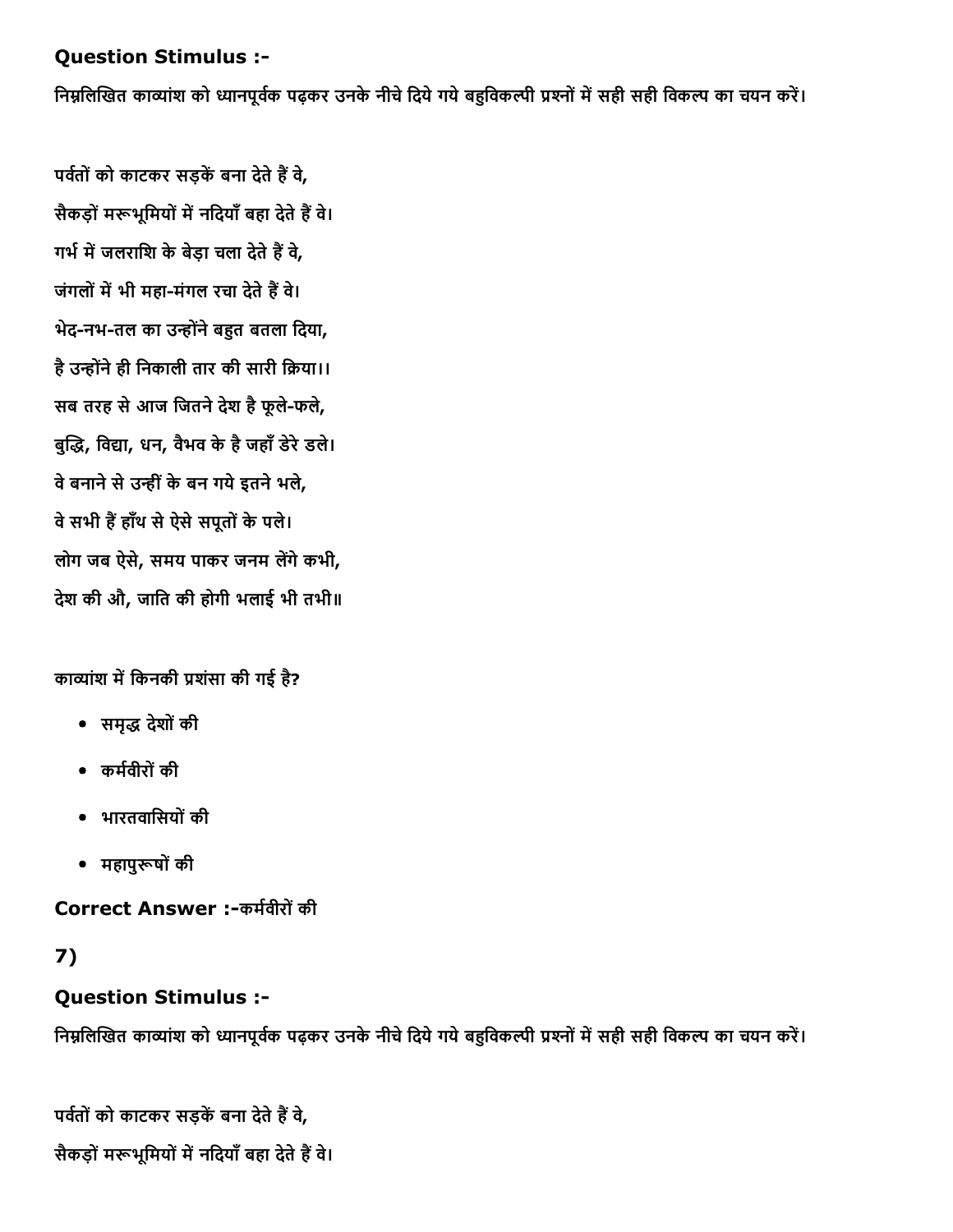गर्भ में जलराशि के बेड़ा चला देते हैं वे, जंगलों में भी महा-मंगल रचा देते हैं वे। भेद-नभ-तल का उन्होंने बहुत बतला दिया, है उन्होंने ही निकाली तार की सारी क्रिया।। सब तरह से आज जितने देश है फूले-फले, बुद्धि, विद्या, धन, वैभव के है जहाँ डेरे डले। वे बनाने से उन्हीं के बन गये इतने भले, वे सभी हैं हाँथ से ऐसे सपूतों के पले। लोग जब ऐसे, समय पाकर जनम लेंगे कभी, देश की औ, जाित की होगी भलाई भी तभी॥

'पर्वतों को काटकर सड़कें बनाना' का अर्थ है?

- 'पर्वतों को काटकर सड़कें बनाना' का अर्थ है ?
- सिद्ध पुरूष होने का
- परिश्रमी होने का
- िवचारशील होनेका

Correct Answer :-परिश्रमी होने का

### 8)

#### Question Stimulus :

निम्नलिखित काव्यांश को ध्यानपूर्वक पढ़कर उनके नीचे दिये गये बहुविकल्पी प्रश्नों में सही सही विकल्प का चयन करें।

पर्वतों को काटकर सड़कें बना देते हैं वे, सैकड़ों मरूभूमियों में नदियाँ बहा देते हैं वे। गर्भ में जलराशि के बेड़ा चला देते हैं वे, जंगलों में भी महा-मंगल रचा देते हैं वे। भेद-नभ-तल का उन्होंने बहुत बतला दिया, है उन्होंने ही निकाली तार की सारी क्रिया।। सब तरह से आज जितने देश है फूले-फले,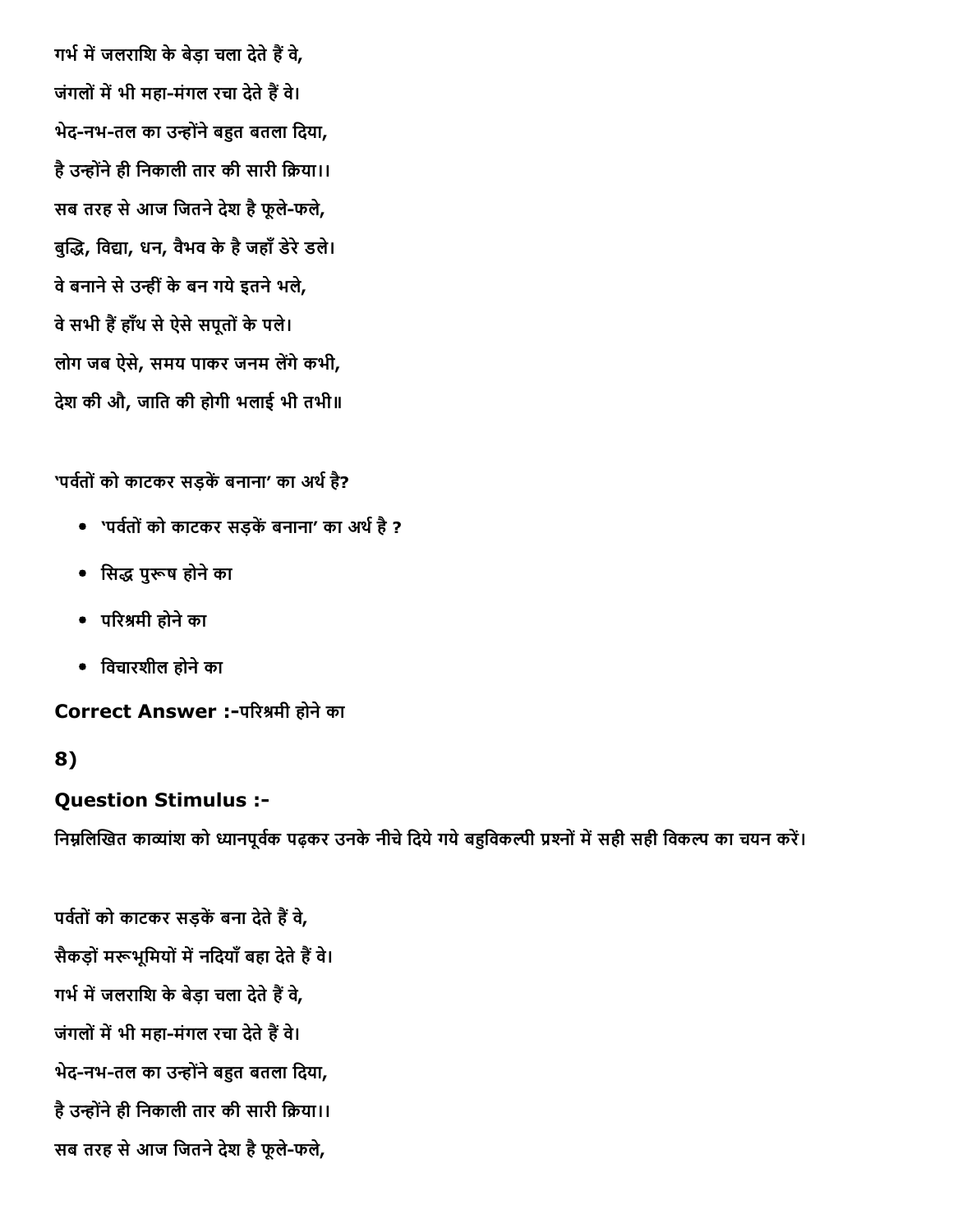बुद्धि, विद्या, धन, वैभव के है जहाँ डेरे डले। वे बनाने से उन्हीं के बन गये इतने भले, वे सभी हैं हाँथ से ऐसे सपूतों के पले। लोग जब ऐसे, समय पाकर जनम लेंगे कभी, देश की औ, जाित की होगी भलाई भी तभी॥

कवि के मन में संपन्न देशों की सफलता का कारण है?

- वहाँकेिनवािसयोंका धनी होना
- वहाँ के निवासियों का कर्मशील होना
- वहाँ के निवासियों का बुद्धिमान होना
- वहाँ के निवासियों का बुद्धिमान व धनी होना

Correct Answer :-वहाँ के निवासियों का कर्मशील होना

#### 9)

#### Question Stimulus :

निम्नलिखित काव्यांश को ध्यानपूर्वक पढ़कर उनके नीचे दिये गये बहविकल्पी प्रश्नों में सही सही विकल्प का चयन करें।

पर्वतों को काटकर सड़कें बना देते हैं वे, सैकड़ों मरूभूमियों में नदियाँ बहा देते हैं वे। गर्भ में जलराशि के बेड़ा चला देते हैं वे, जंगलों में भी महा-मंगल रचा देते हैं वे। भेद-नभ-तल का उन्होंने बहुत बतला दिया, है उन्होंने ही निकाली तार की सारी क्रिया।। सब तरह से आज जितने देश है फूले-फले, बुद्धि, विद्या, धन, वैभव के है जहाँ डेरे डले। वे बनाने से उन्हीं के बन गये इतने भले, वे सभी हैं हाँथ से ऐसे सपूतों के पले। लोग जब ऐसे, समय पाकर जनम लेंगे कभी, देश की औ, जाित की होगी भलाई भी तभी॥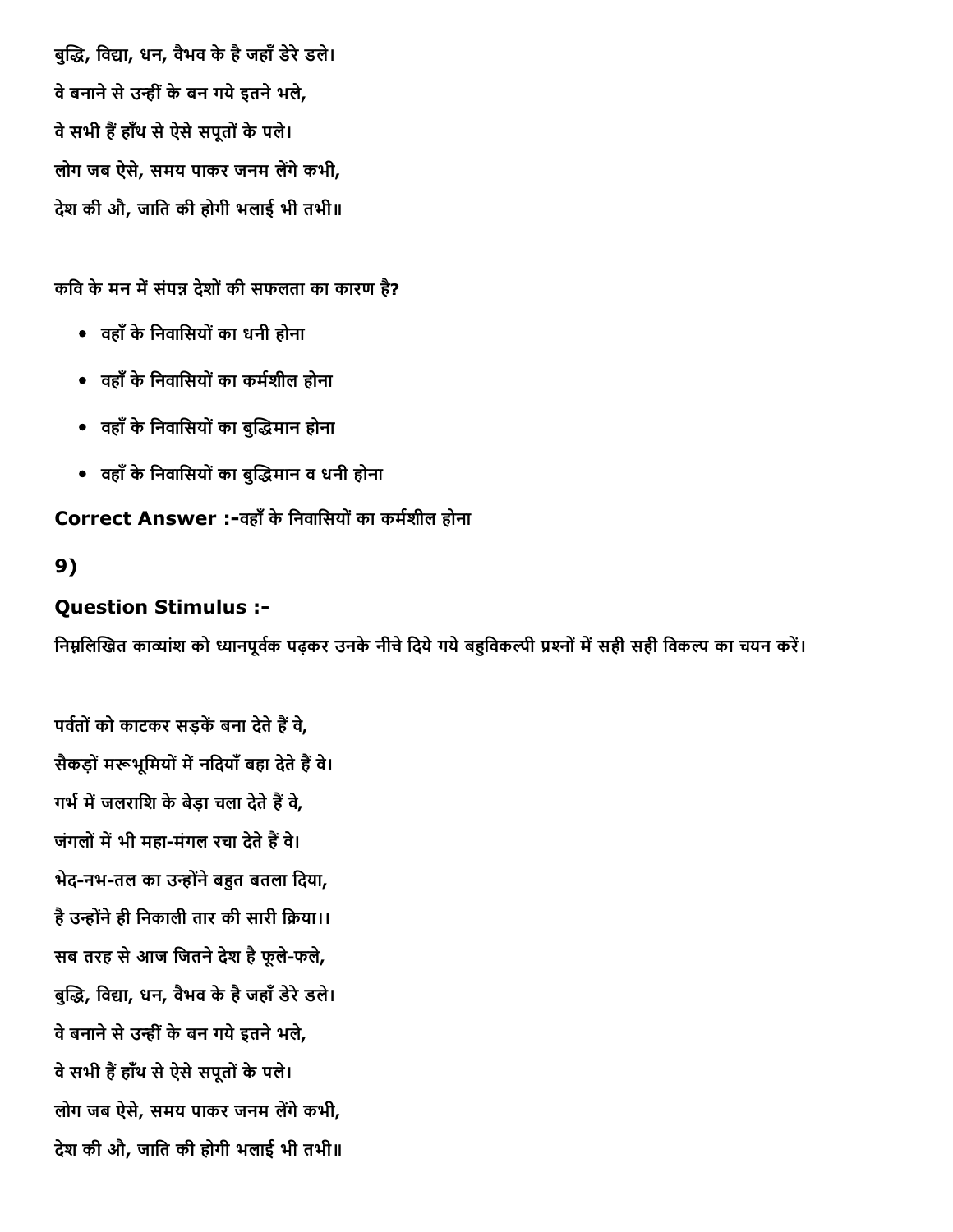देश और जाित का िहत तभी होगा, जब वहाँ

- परोपकारी जन्म लेंगे
- बुद्धिमान जन्म लेंगे
- परिश्रमी व्यक्ति जन्म लेंगे
- महापुरूष जन्म लेंगे

Correct Answer :-परिश्रमी व्यक्ति जन्म लेंगे

10)

#### Question Stimulus :

निम्नलिखित काव्यांश को ध्यानपूर्वक पढ़कर उनके नीचे दिये गये बहुविकल्पी प्रश्नों में सही सही विकल्प का चयन करें।

पर्वतों को काटकर सड़कें बना देते हैं वे, सैकड़ों मरूभूमियों में नदियाँ बहा देते हैं वे। गर्भ में जलराशि के बेड़ा चला देते हैं वे, जंगलों में भी महा-मंगल रचा देते हैं वे। भेद-नभ-तल का उन्होंने बहुत बतला दिया, है उन्होंने ही निकाली तार की सारी क्रिया।। सब तरह से आज जितने देश है फूले-फले, बुद्धि, विद्या, धन, वैभव के है जहाँ डेरे डले। वे बनाने से उन्हीं के बन गये इतने भले, वे सभी हैं हाँथ से ऐसे सपूतों के पले। लोग जब ऐसे, समय पाकर जनम लेंगे कभी, देश की औ, जाित की होगी भलाई भी तभी॥

काव्यांश का उपयुक्त शीर्षक होगा?

- देश और जाित का िहत
- भारतवािसयोंकी महानता
- कर्मवीर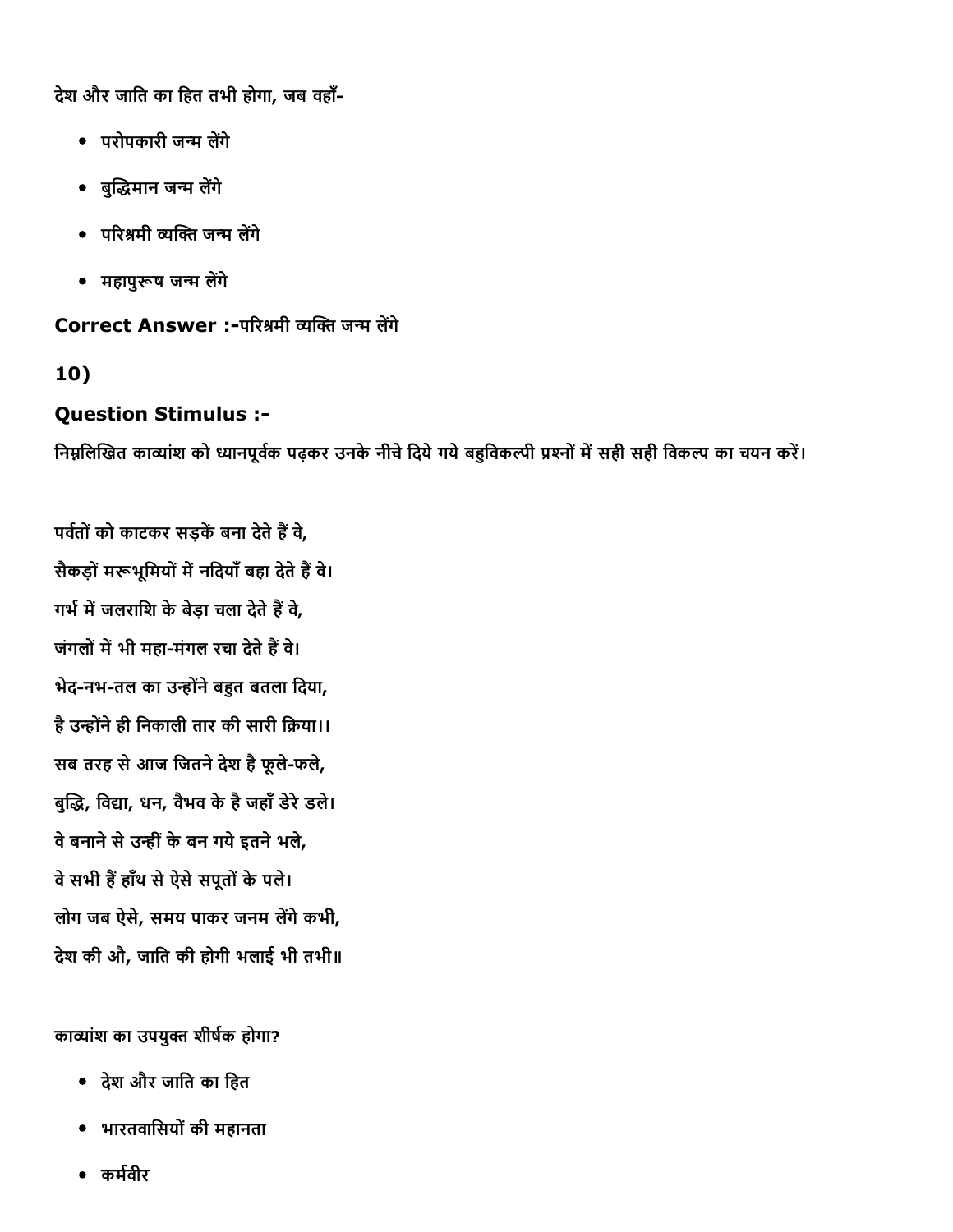समृḀ㌅ देशोंकी गाथा

### Correct Answer :-कर्मवीर

# 11)

### Question Stimulus :

''अलबत्ता'' शब्द में कौन-सा उपसर्ग है?

- औ
- अ
- अन
- अल

### Correct Answer :-अल

# 12)

### Question Stimulus :

''दुर्'' उपसर्ग किस शब्द समूह में है?

- दुरावस्था, दुर्दशा
- दुर्दशा, दुस्साहस
- दुःसा⤀䤇, दुरवथा
- दुर्लभ, दुष्प्राप्य

Correct Answer :-दुरावस्था, दुर्दशा

### 13)

### Question Stimulus :

दिये गये वाक्यांश के लिए एक शब्द का प्रयोग कीजिए-

'जो शत्रु की हत्या करता है।'

- $\bullet$  शत्रुघ्न
- नश्वर
- जन्मांध
- निर्दय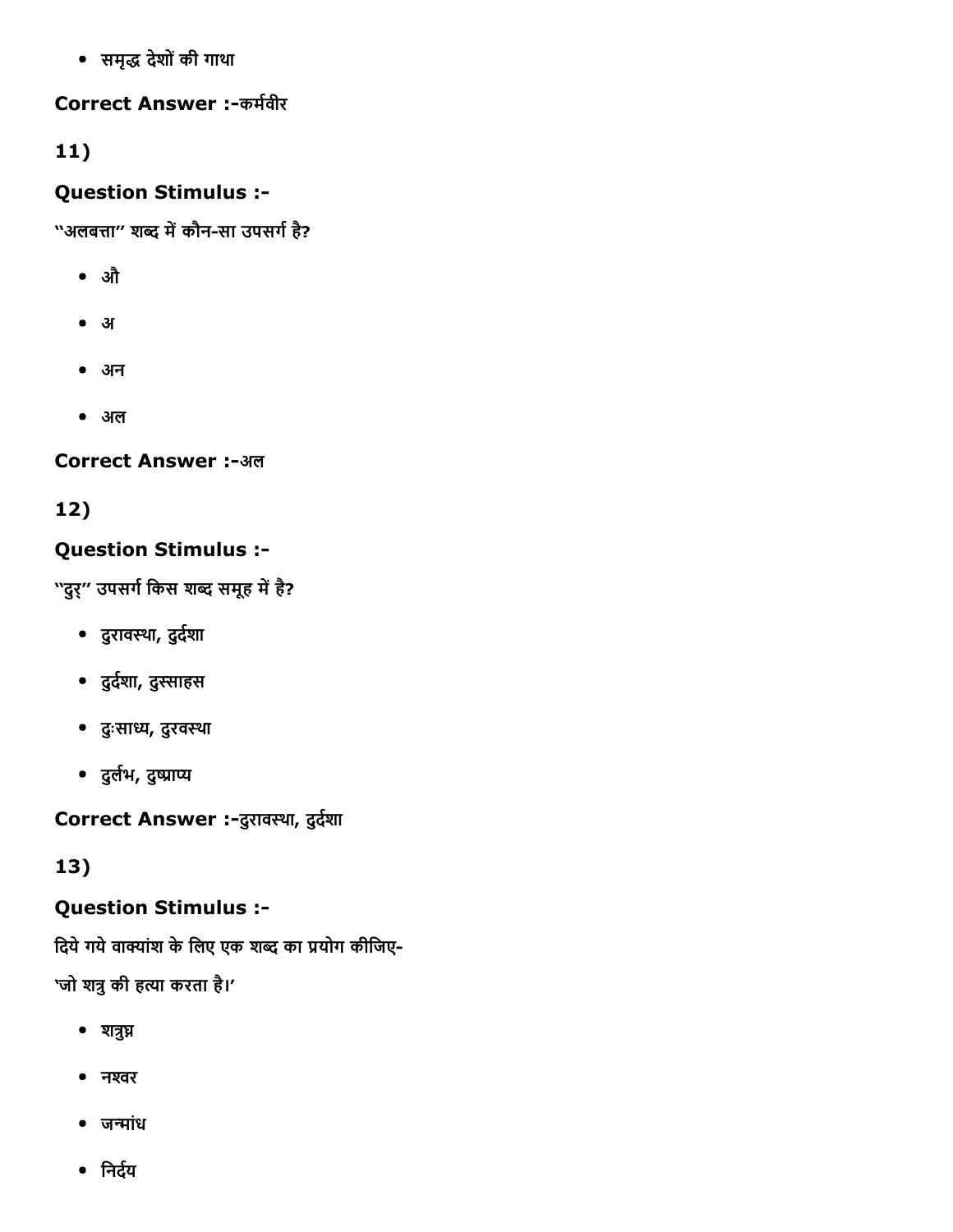#### Correct Answer :-शत्रुघ्न

### 14)

### Question Stimulus :

'अनुमति' शब्द के लिए वाक्यांश का चयन कीजिए-

- किसी कार्य की आज्ञा देना
- किसी कार्य के लिए निर्देश देना
- िकसी काय最紆केिलए आदेश देना
- किसी कार्य के लिए सहमति देना

### Correct Answer :-किसी कार्य के लिए सहमति देना

### 15)

### Question Stimulus :

'फाँसी' शब्द में कौन-सा प्रत्यय है?

- इत्
- ई
- इया
- इ

### Correct Answer :ई

16)

### Question Stimulus :

'कृदन्त' प्रत्यय किन शब्दों के साथ जुड़ते हैं ?

- संज्ञा
- सर्वनाम
- िवशेषण
- क्रिया

### Correct Answer :-क्रिया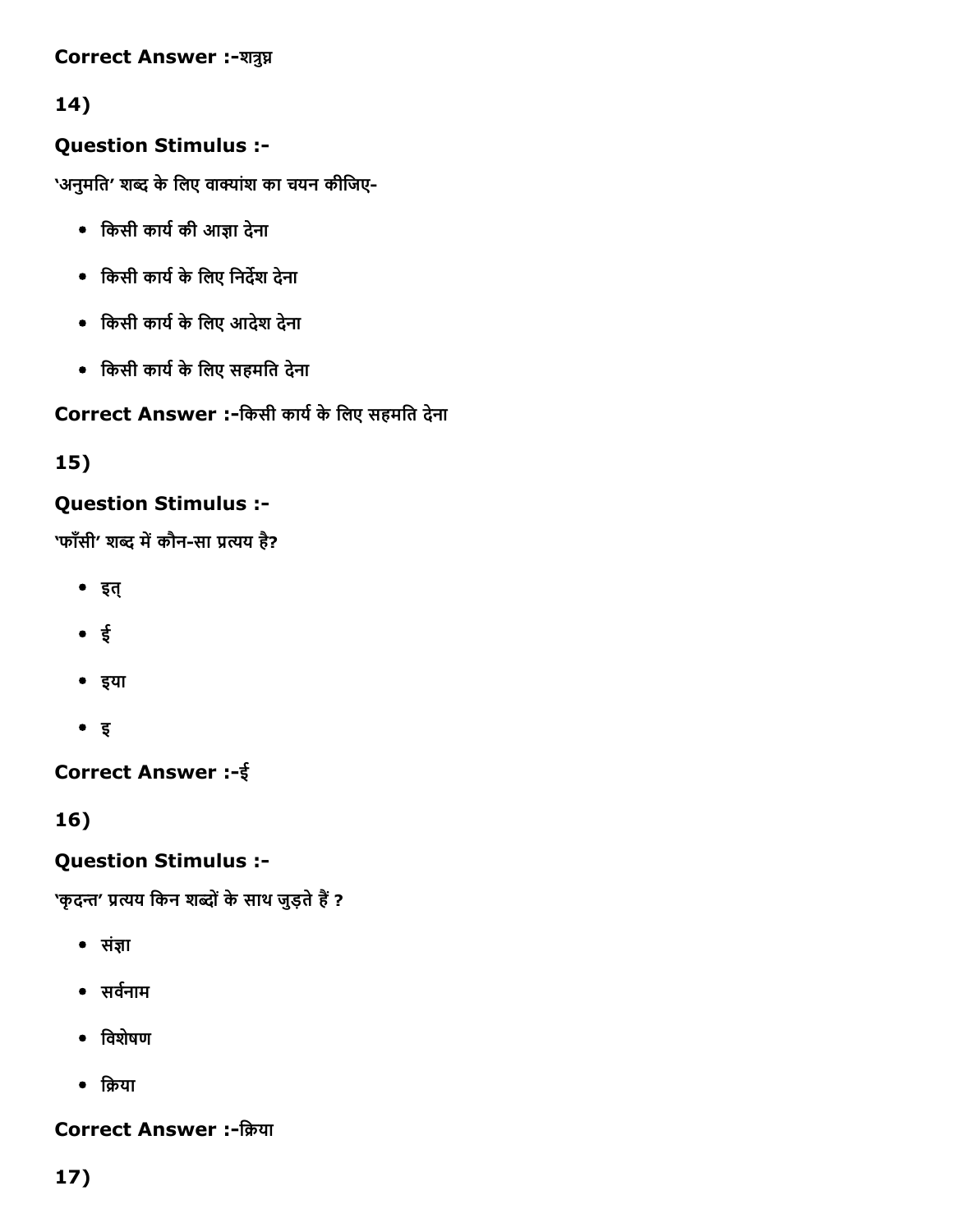### Question Stimulus :

'बिच्छू' का तत्सम शब्द पहचानिए-

- बुध्यते
- $\bullet$  विक्रयण
- वृश्चिक
- वृत्तिक

Correct Answer :-वृश्चिक

18)

### Question Stimulus :

तद्भव-तत्सम युग्म में कोई एक युग्म गलत है, गलत युग्म का चयन कीजिए?

- $\bullet$  बत्ती-वर्तिका
- बनिया-वणिक
- पौत्र-पौत्री
- बहु-वधु

Correct Answer :-पौत्र-पौत्री

19)

### Question Stimulus :

'चोर' का विपरीतार्थक शब्द है-

- चोरी िछपे
- सीना जोरी
- साह
- साहूकारी

Correct Answer :-साह

20)

Question Stimulus :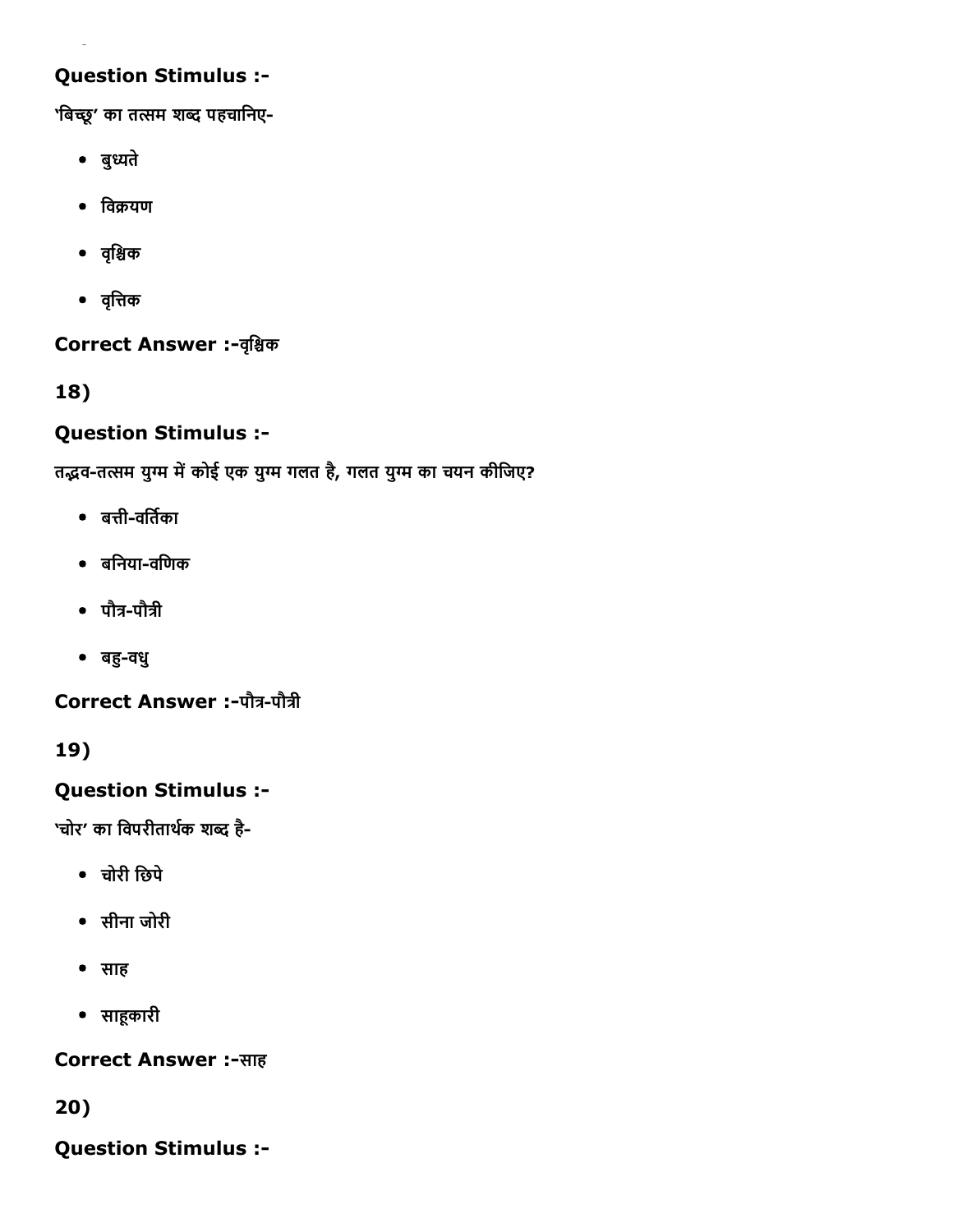निम्न में से कोई एक पर्यायवाची समूह सही है, उसका चयन कीजिए-

- पतोहु, बहु, वधु, पुत्रवधु
- पत्र, पत्थर, खत, पत्रा
- पथ, पानी, राह, डगर
- पत्ता, पति, पत्नि, पर्ण

Correct Answer :-पतोहु, बहु, वधु, पुत्रवधु

# 21)

### Question Stimulus :

'गणना-गड़ना' शब्द-युग्म के सही अर्थ-भेद का चयन कीजिए-

- संख्या-दबाना
- िगनतीचभुना
- जोड़ना-घटाना
- योग-भोग

Correct Answer :-गिनती-चुभना

22)

# Question Stimulus :

'निरुपाय' शब्द का संधि विच्छेद है-

- नि + उपाय
- $\bullet$  निर + उपाय
- िनः + उपाय
- निरू $+$  पाय

Correct Answer :िनः + उपाय

23)

### Question Stimulus :

'हरिष्चंद्र' शब्द में संधि होगी-

ⴀ︇र संिध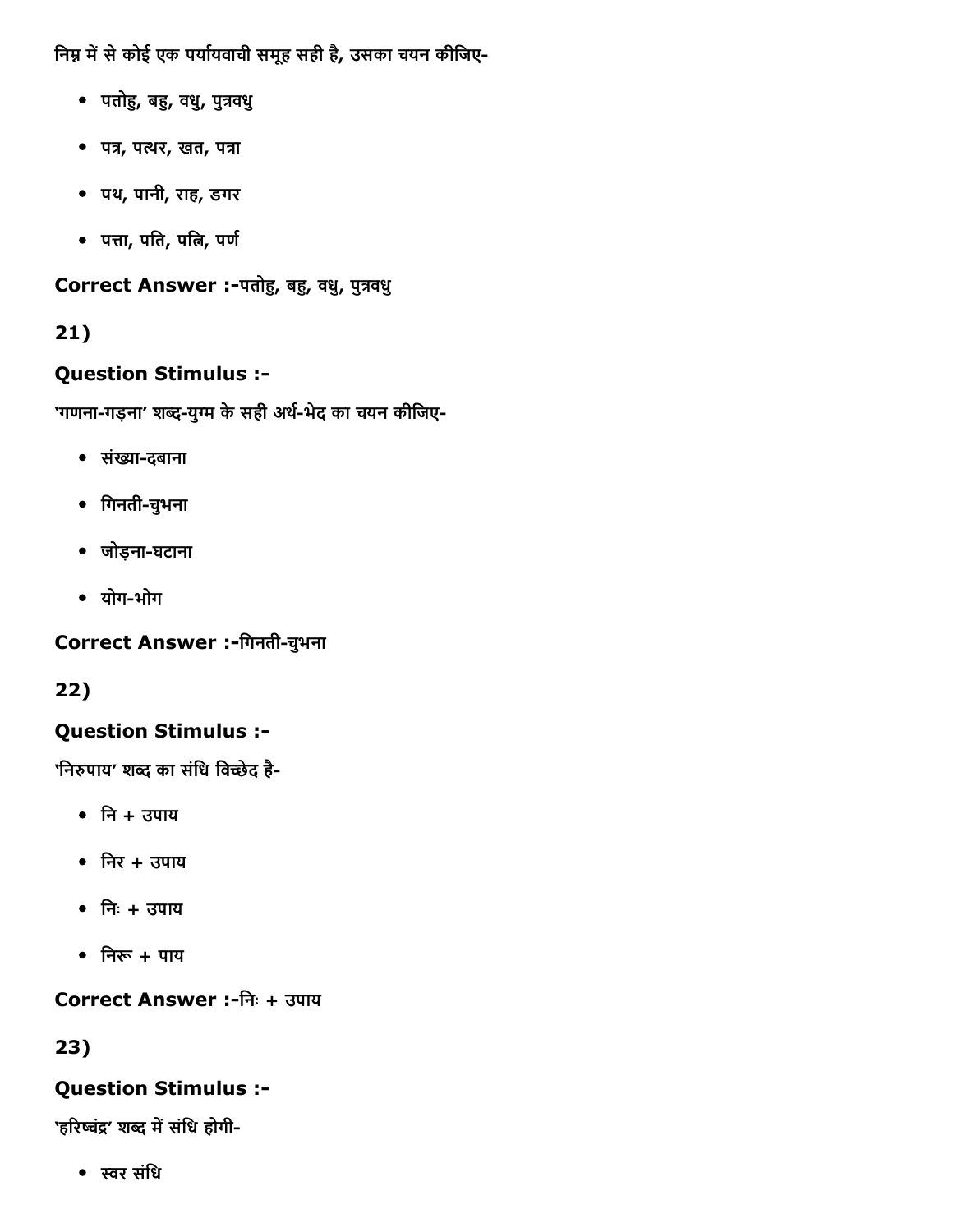- ᴁ뀅ंजन संिध
- विसर्ग संधि
- इनमें से कोई नहीं

Correct Answer :-विसर्ग संधि

24)

### Question Stimulus :

'यथासाध्य' शब्द में समास है-

- द्विगु समास
- 鼀ꘅं鼀ꘅ समास
- अᴁ뀅यीभाव समास
- इनमें से कोई नहीं

### Correct Answer :-अव्ययीभाव समास

25)

### Question Stimulus :

'कालीमिर्च' शब्द में कौन-सा समास है-

- द्वंद्व समास
- कर्मधारय समास
- अᴁ뀅यीभाव समास
- बहुब्रीहि समास

Correct Answer :-कर्मधारय समास

26)

### Question Stimulus :

अनेकार्थक शब्द 'हार' के लिए निम्न में से गलत विकल्प का चयन कीजिए-

- पराजय
- माला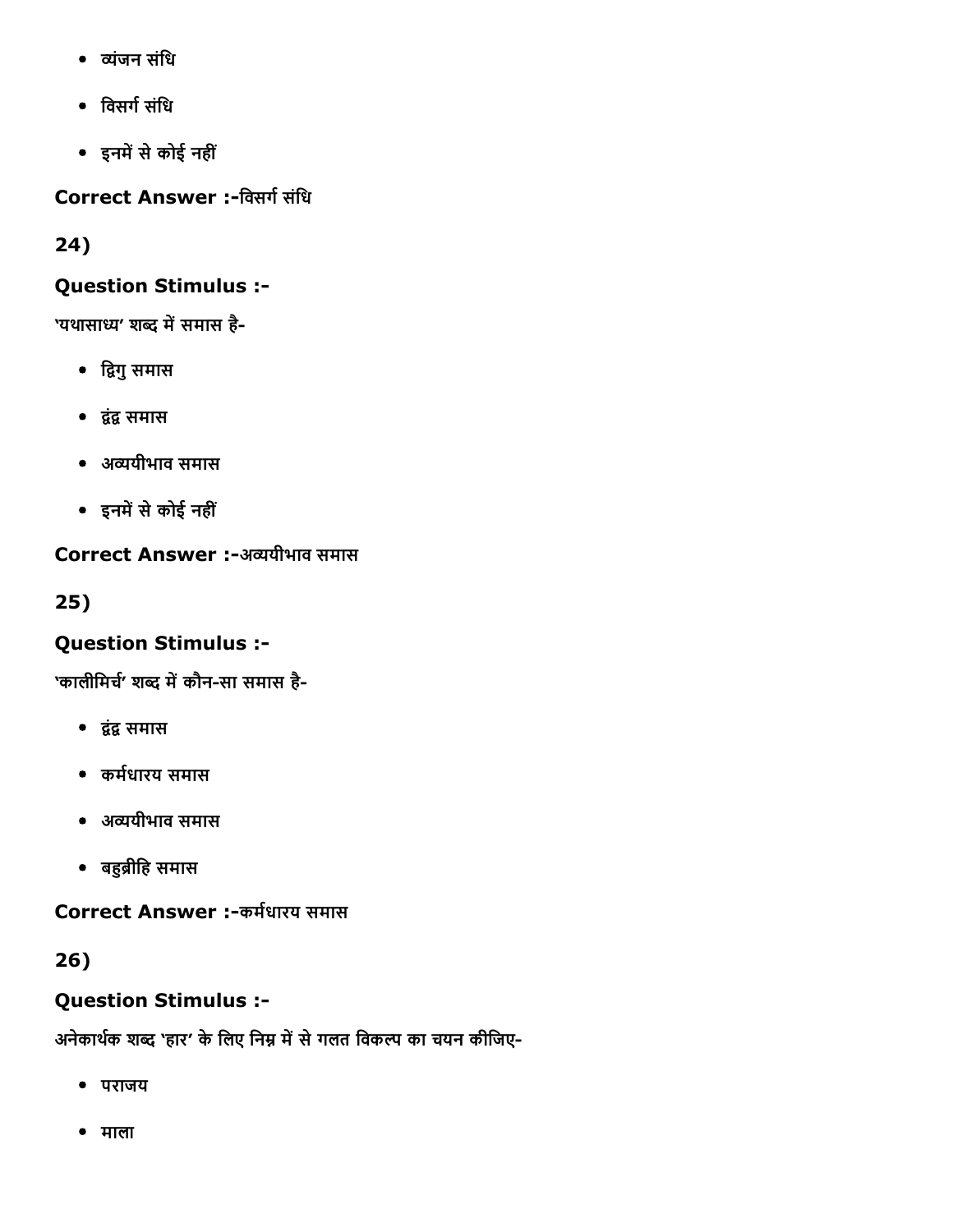- िवहार
- गलेका आभूषण

**Correct Answer :-विहार** 

27)

### Question Stimulus :

अनेकार्थक शब्द 'पानी' के लिए निम्न में से गलत विकल्प का चयन कीजिए-

- इज्जत
- चमक
- संजीवनी
- जल

Correct Answer :-संजीवनी

28)

# Question Stimulus :

निम्न विकल्पों में से एक वाक्य सही है, सही वाक्य का चयन कीजिए-

- आपको आर्शीवाद की आवश्यकता है
- आपका आर्शीवाद अवश्यकीय है
- आपके आर्शीवाद आवश्यक है
- आपका आर्शीवाद आवश्यक है

Correct Answer :-आपका आर्शीवाद आवश्यक है

29)

# Question Stimulus :

निम्न में से एक वाक्य गलत है, गलत वाक्य का चयन कीजिए-

- वह तुम्हारा कुत्ता है
- युवावस्था उन्मत्त होती है
- दूध में कौन पड़ गया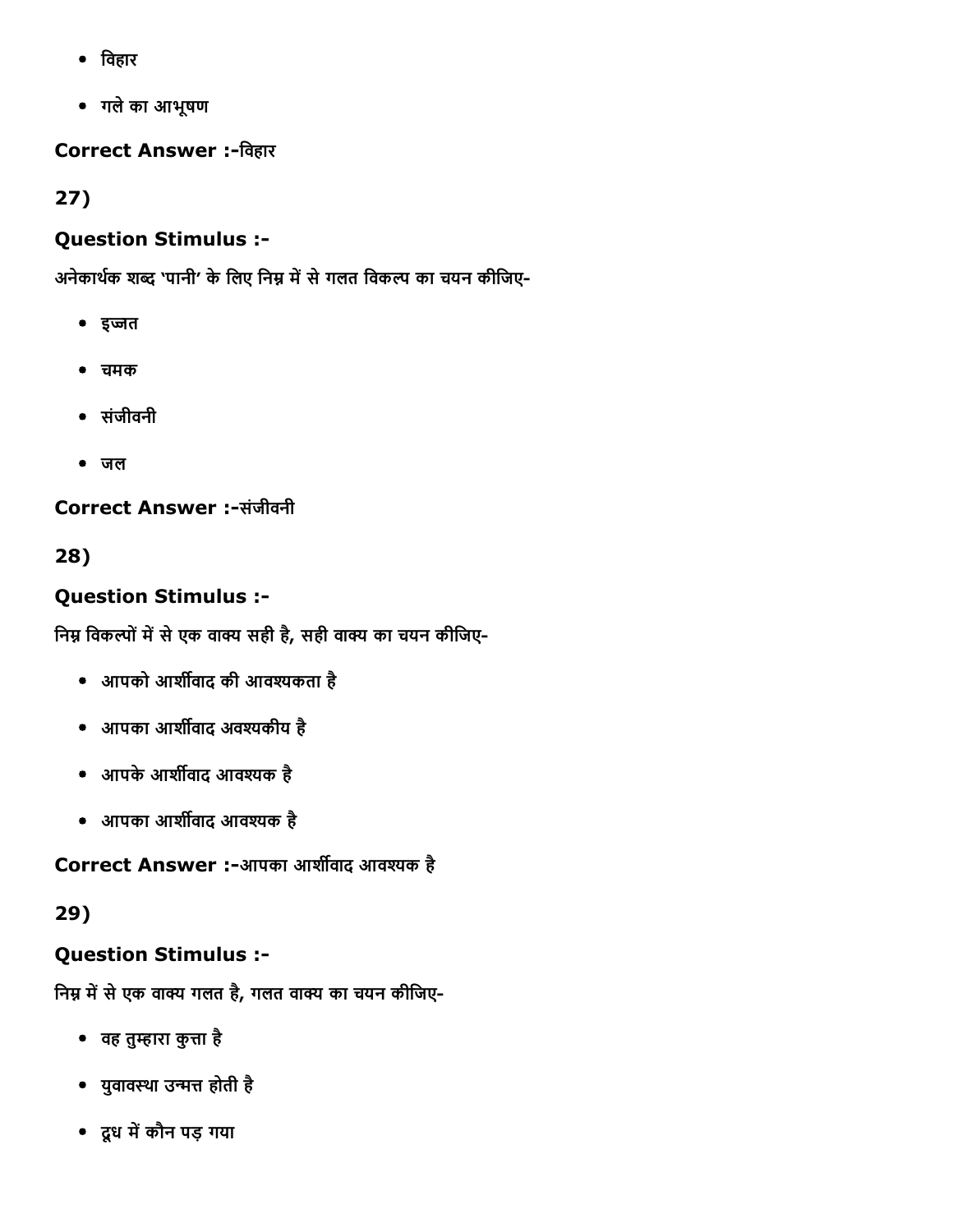• मैं रातभर जागता रहा

### Correct Answer :- दूध में कौन पड़ गया

30)

### Question Stimulus :

''मुझे विश्वास है कि आप अवश्य आयेंगे'' में वाक्य का प्रकार पहचानिए-

- सरल वा甀
- मिश्र वाक्य
- संयुक्त वाक्य
- इनमें से कोई नहीं

### Correct Answer :-मिश्र वाक्य

31)

### Question Stimulus :

निम्न में से साधारण वाक्य का चयन कीजिए-

- मैं आपसे सहमत नहीं हूँ
- मैं आपसे सहमत हूँ
- मैं आपसे कैसे सहमत हो सकता हूँ
- मैं आपसे न सहमत हूँ न असहमत हूँ

# Correct Answer :-मैं आपसे सहमत हूँ

32)

### Question Stimulus :

निम्न में शुद्ध वर्तनी पहचानिए-

- िछपिकली
- उजयाला
- रचियता
- युधिष्ठर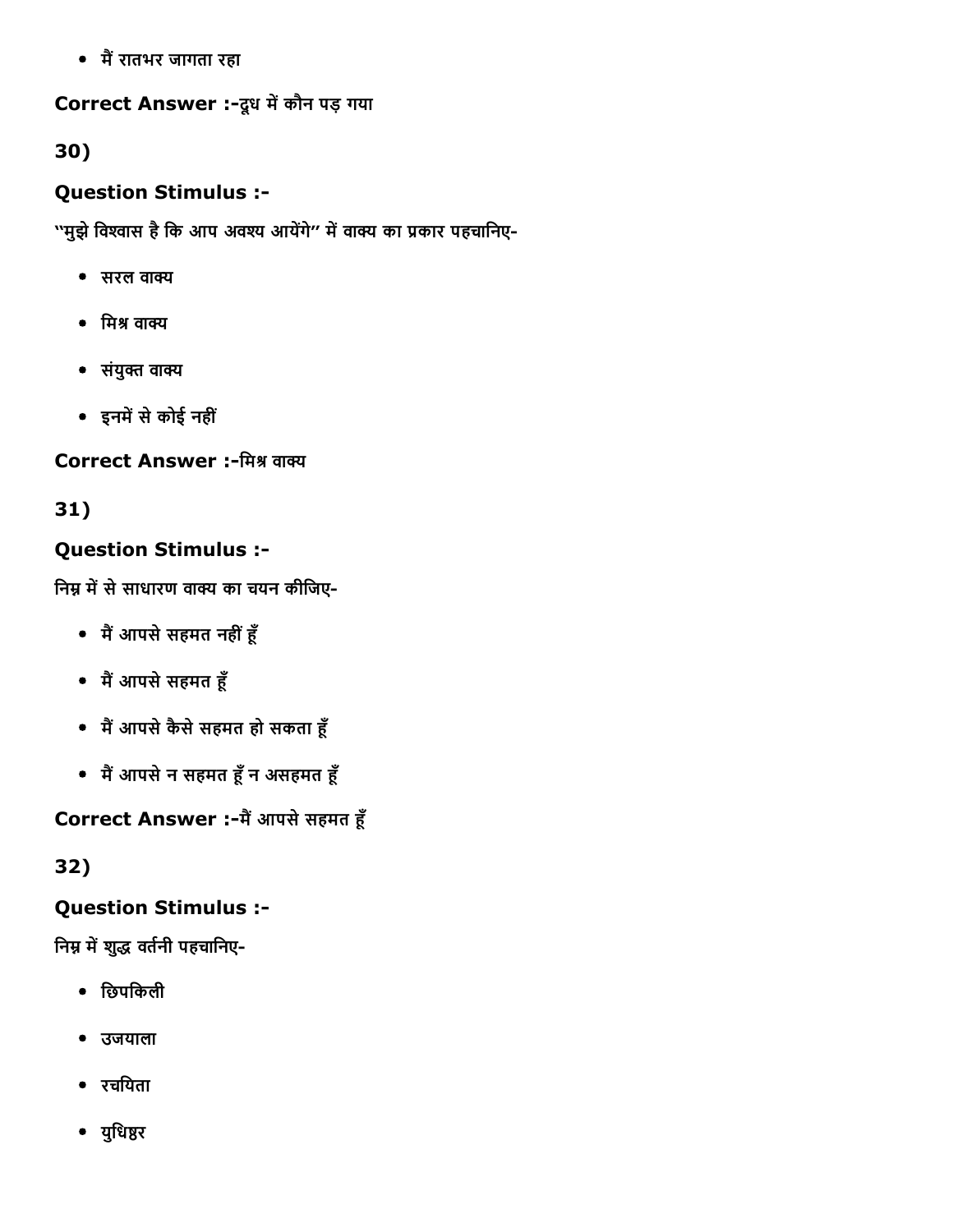#### Correct Answer :-रचयिता

### 33)

### Question Stimulus :

निम्न में अशुद्ध वर्तनी पहचानिए-

- उधारण
- भामनी
- भावना
- भारोत्तोलन

Correct Answer :उधारण

34)

### Question Stimulus :

''आँख का अंधा नाम नयनसुख'' लोकोक्ति का अर्थ है-

- अधंोंको आँख होना
- आँख की 嘀┈ोित का जाना
- गुण केिवपरीत नाम
- हर चीज का कारण होना

Correct Answer :-गुण के विपरीत नाम

35)

### Question Stimulus :

''चमड़ी जाये पर दमड़ी न जाए'' लोकोक्ति का अर्थ है-

- कठोर ⤀琅म करना
- बहुत कंजूस होना
- सदा गरीबी में रहना
- धन को तुच्छ समझना

Correct Answer :-बहुत कंजूस होना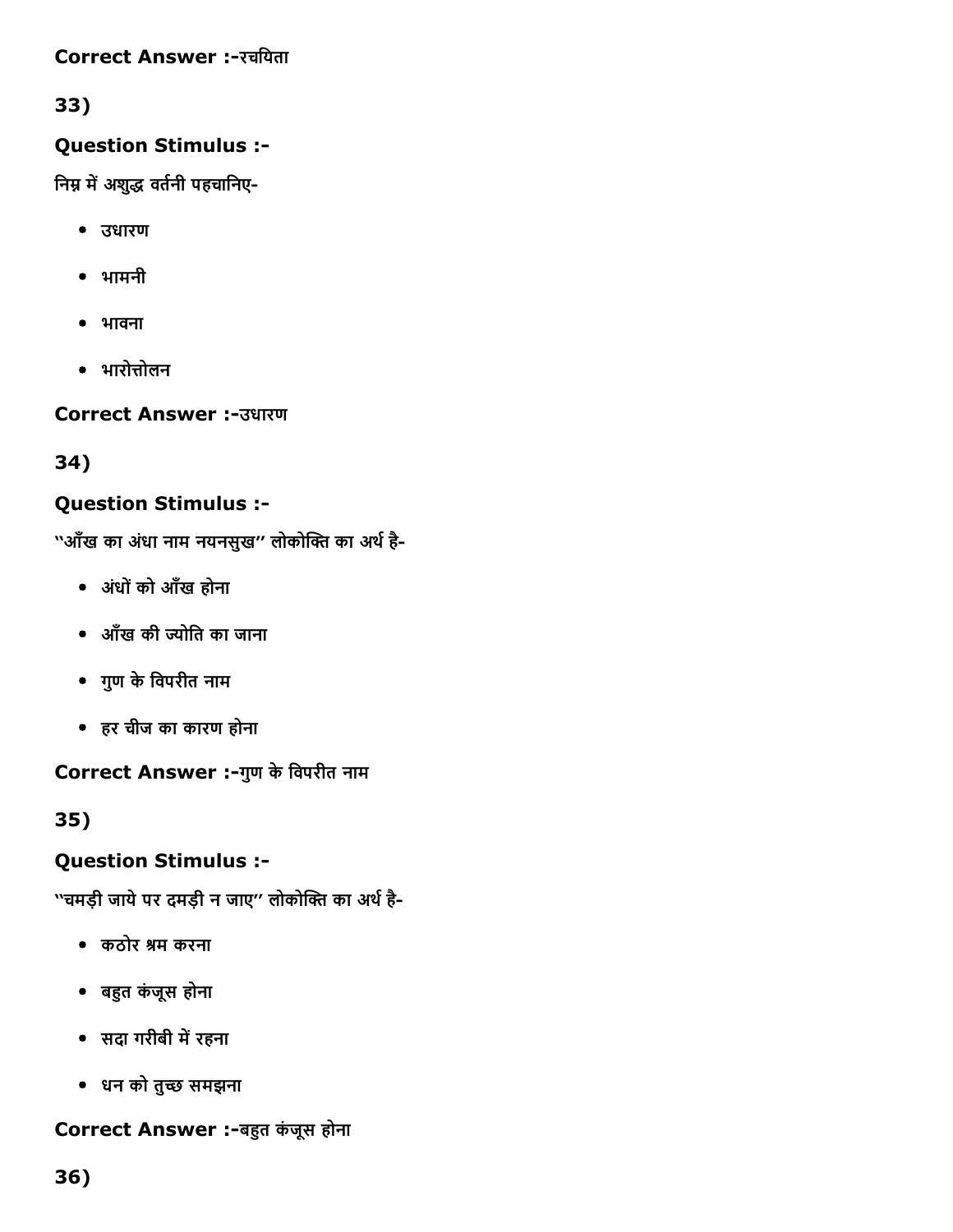### Question Stimulus :

''किसी से कोई संबंध न रखना'' अर्थ किस लोकोक्ति में निहित है-

- ढोल में पोल
- ढाक केतीन पात
- यथा राजा तथा प्रजा
- लेना एक न देना दो

Correct Answer :-लेना एक न देना दो

### 37)

#### Question Stimulus :

निम्न अनुच्छेद का संक्षेपण कीजिए-

''मन से हारा हुआ व्यक्ति कोई भी कार्य या संघर्ष करने से पहले हार जाता है। वह अपनी सफलता का विश्वास नहीं सँजो पाता। मन में हारने का भय मनुष्य को भयभीत कर देता है। भयभीत आदमी हिचक-हिचककर और रूक-रूककर काम करता है। वह अपने आप को पूरी शक्ति से लक्ष्य में झौंक नहीं पाता। परिणाम क्या होता है कि उसके हाथ ढीले पड़ जाते हैं, पैरों की गति ढीली पड़ जाती हैं। अतः व्यक्ति अपेक्षित सफलता नहीं पा पाता। इसके विपरीत जो व्यक्ति आत्मविश्वास के साथ मैदान में उतरता है, उसके बिगड़े काम सँवर जाते हैं।''

- संघर्ष ही जीवन है
- दया धर्म का मूल है
- साँच को आँच नहीं
- मन केहारेहार हैमन केजीतेजीत

Correct Answer :-मन के हारे हार है मन के जीते जीत

38)

#### Question Stimulus :

निम्न पहेली के सही उत्तर का चयन कीजिए-

अटक चली मटक चली, पिहर चली झैयां।

ऐसी खसम की लाड़ली, चढ़ चली कैयां।

- ढाल
- फरसा
- तलवार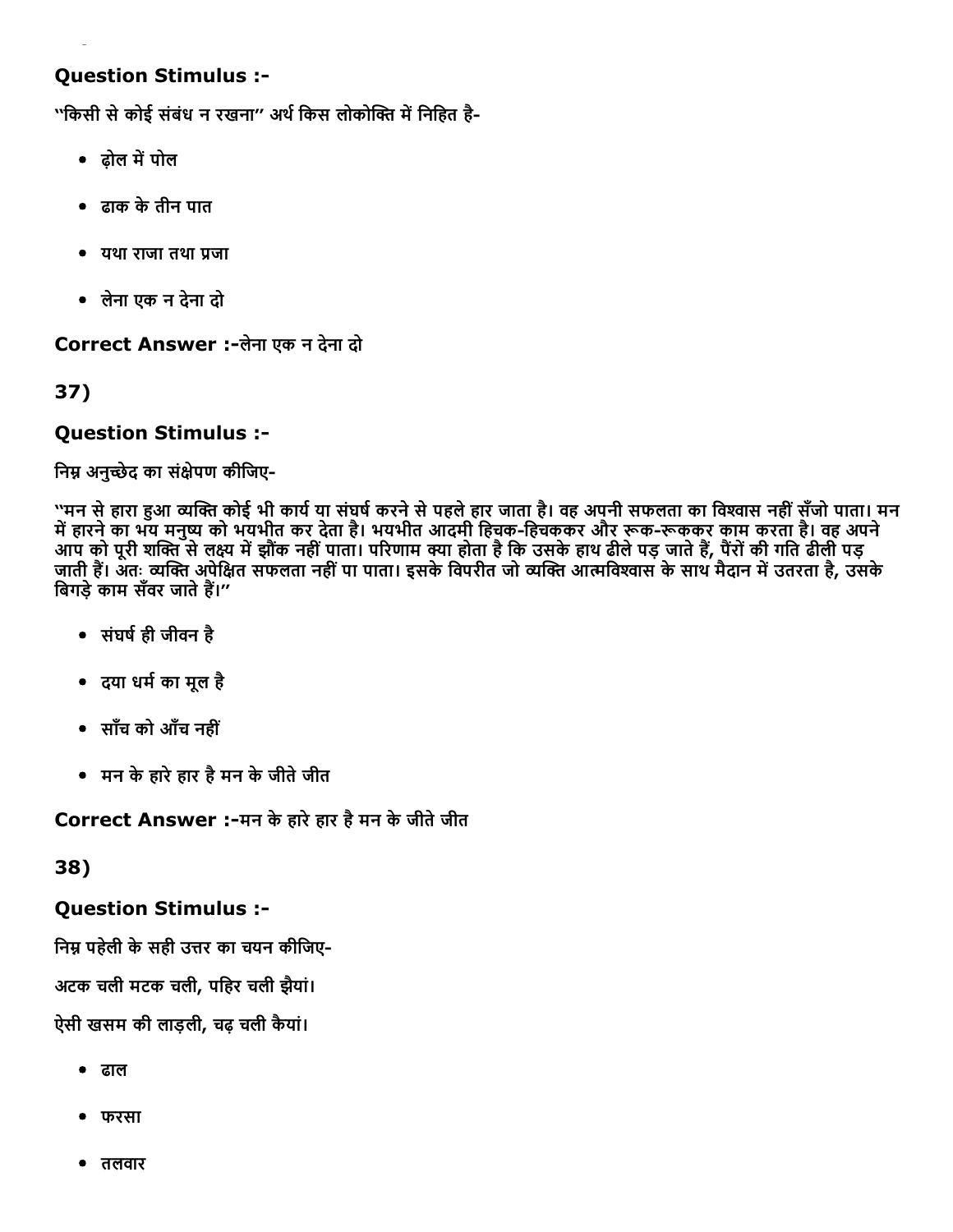• कुल्हाड़ी

**Correct Answer :-तलवार** 

39)

Question Stimulus :

निम्न पहेली के सही उत्तर का चयन कीजिए-

"लाल बैल खड़े हे, करिया बैला भागत हे।"

- ओला
- नारियल
- आग और धुँआ
- इनमें से कोई नहीं

Correct Answer :-आग और धुँआ

40)

# Question Stimulus :

निम्नलिखित में से किसे 'काव्यछंद' कहा गया है?

- मनहर
- मत्तगयंद
- सवयैा
- रोला

**Correct Answer :-रोला** 

41)

# Question Stimulus :

निम्नलिखित में से कौन-सा, छंद का संघटक तत्व नहीं है-

- $•$  क्रम
- गण
- यति
- रित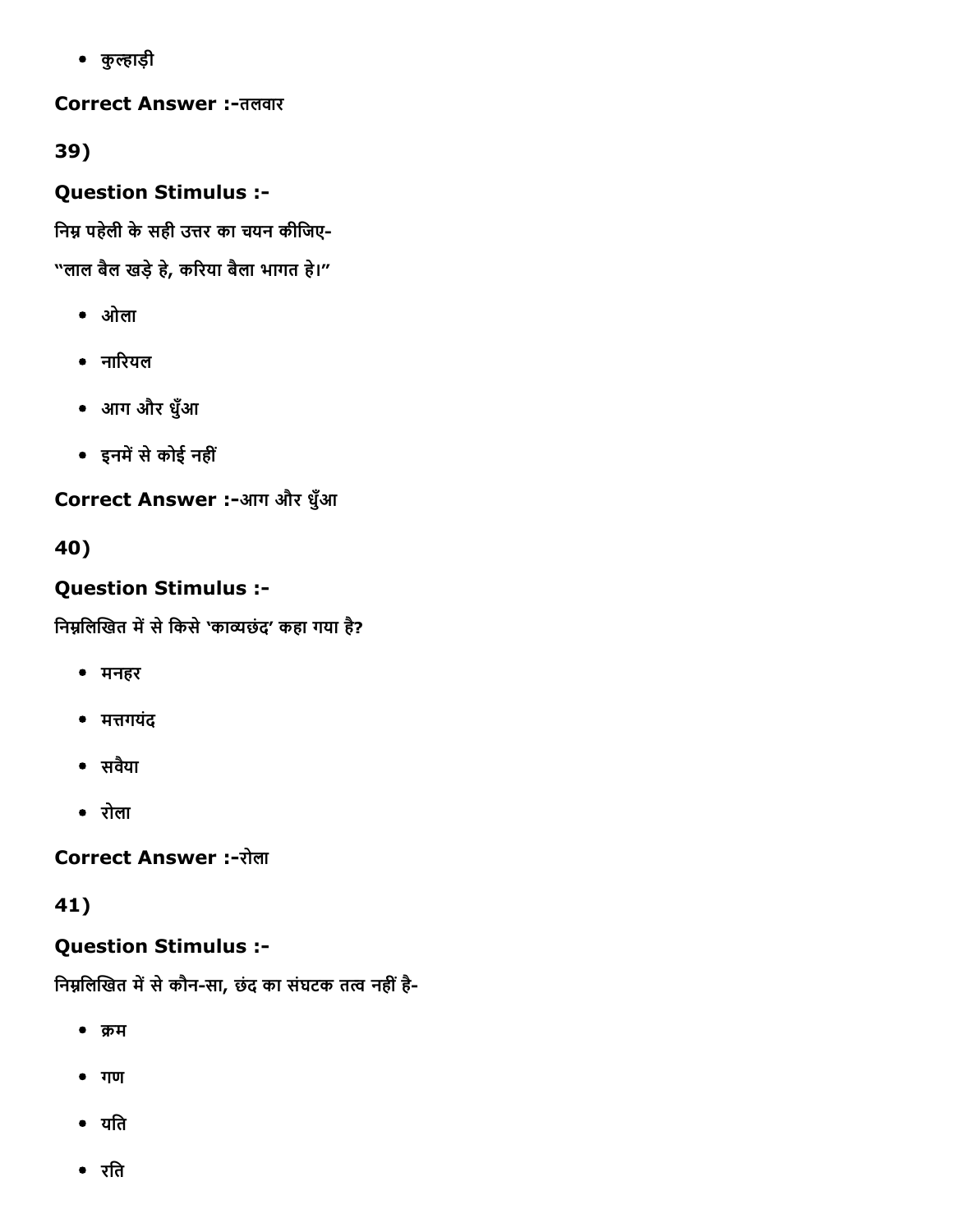#### Correct Answer :-रति

### 42)

### Question Stimulus :

राज्य में सर्वाधिक प्रसार संख्या वाला समाचार पत्र वर्तमान में कौन-सा है?

- नई दुनिया
- रंगभूिम
- दैनिक भास्कर
- नवभारत

Correct Answer :- दैनिक भास्कर

43)

### Question Stimulus :

मध्यप्रदेश से निकलने वाली एकमात्र खेल पत्रिका है-

- खेल हलचल
- स्पोर्टस् टुडे
- खेल-खेल में
- खेल व्याख्यान

Correct Answer :-खेल हलचल

44)

### Question Stimulus :

लेखकों के उपनाम किस विराम चिन्ह के भीतर लिखे जाते हैं?

- $\bullet$  कोष्ठक
- निर्देश चिन्ह
- दोहरा उद्धरण चिन्ह
- इकहरा उद्धरण चिन्ह

### Correct Answer :-इकहरा उद्धरण चिन्ह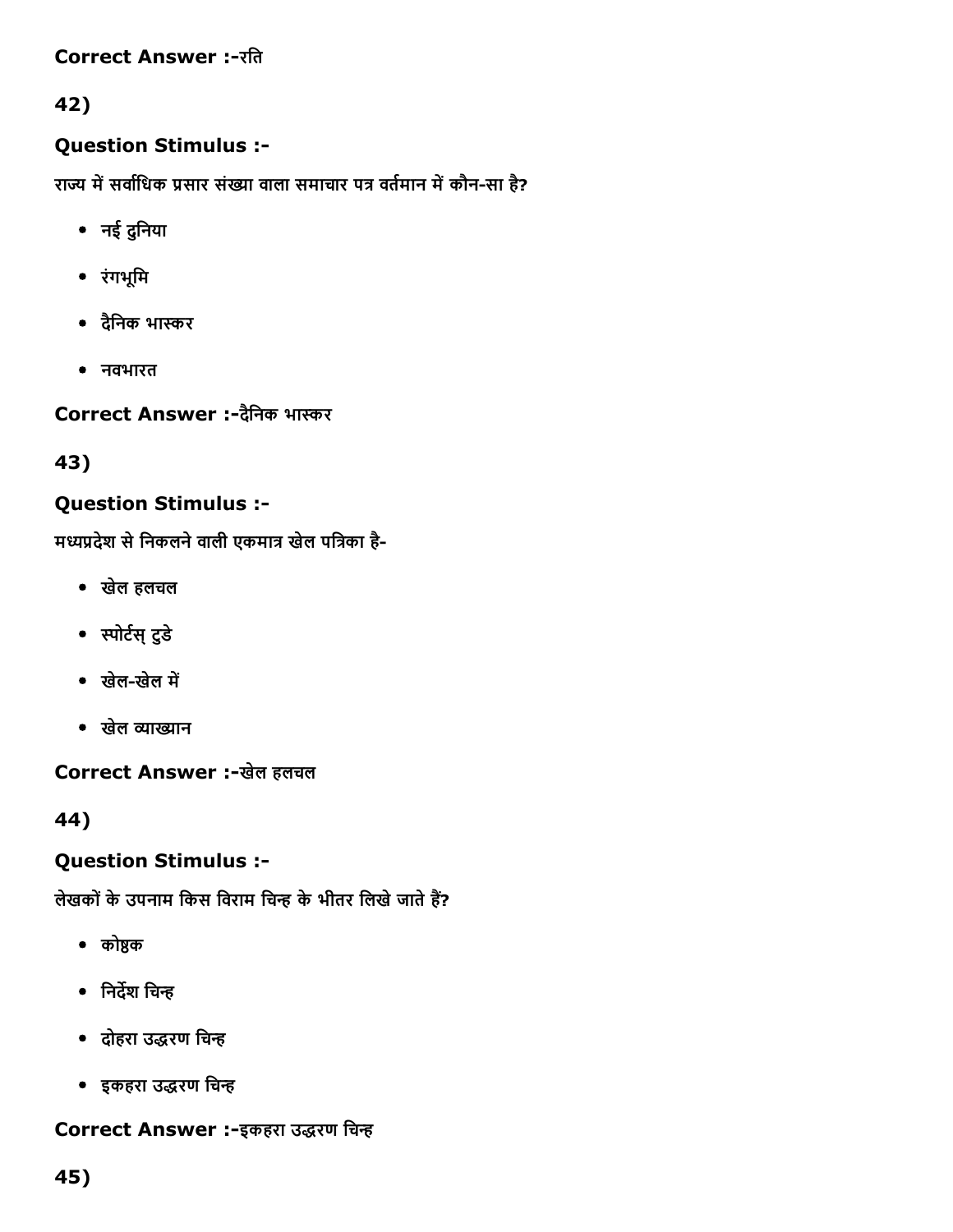### Question Stimulus :

निम्न लिखित 6 वाक्यांशों में से प्रथम व अंतिम निश्चित हैं, शेष को उचित क्रम में व्यवस्थित कीजिए।

- (1) िनराला जी नेकेवल
- (य) कविताएँ ही नहीं लिखी
- (र) में भी शासन के विरूद्ध
- (ल) अपितु साहित्य की अन्य विधाओं
- (व) विभिन्न नामों से
- (6) अपनी कलम चलाई
	- य र ल व
	- य ल र व
	- व ल र य
	- ल र य व

Correct Answer :-य ल र व

46)

### Question Stimulus :

निम्न लिखित 6 वाक्यांशों में से प्रथम व अंतिम निश्चित हैं, शेष को उचित क्रम में व्यवस्थित कीजिए।

- (1) यूनानियों के लिए
- (य) विज्ञान और दर्शन में
- (र) क्योंकि सभी दर्शनिक
- (ल) भौतिक संसार के स्वरूप को
- (व) कोई अंतर नहीं था
- (6) बदलने का प्रयत्न करते थे
	- ल र व य
	- र ल य व
	- व य ल र
	- य व र ल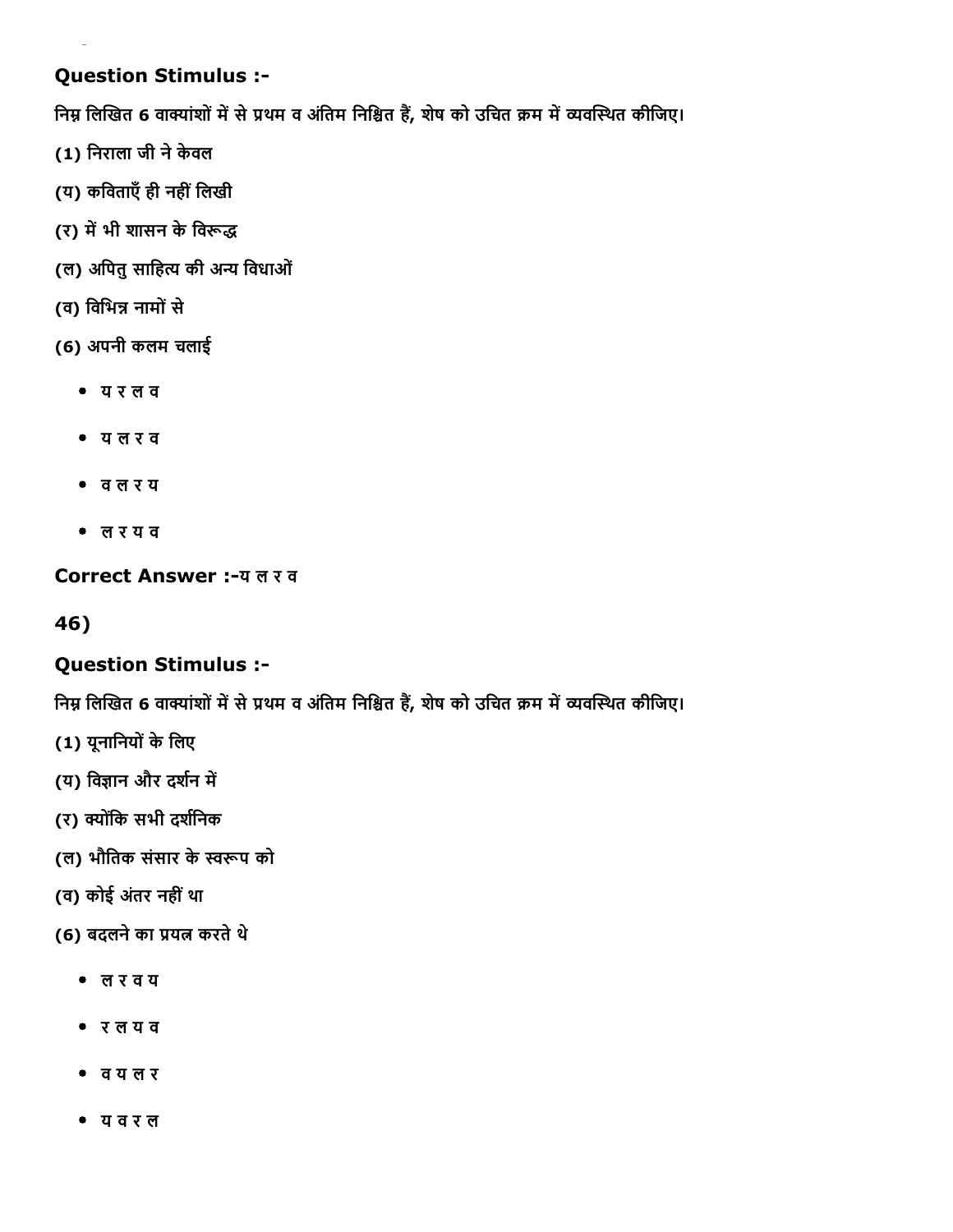#### Correct Answer :-य व र ल

### 47)

### Question Stimulus :

'विमुक्त करना' या 'छूट देना' के लिए उपयुक्त शब्द है-

- **•** Execution
- Exempt
- Exemption
- Exhibition

**Correct Answer :-Exempt** 

48)

#### Question Stimulus :

'Amendment' के लिए उपयुक्त शब्द है-

- $\bullet$  परिवर्तन
- परामर्श
- संशोधन
- $\bullet$  विनियंत्रण

Correct Answer :-संशोधन

49)

### Question Stimulus :

मैथिली भाषा की लिपि कौन-सी है?

- उर्दू
- देवनागरी
- सं븀眅ृत
- बांगरू

### Correct Answer :-देवनागरी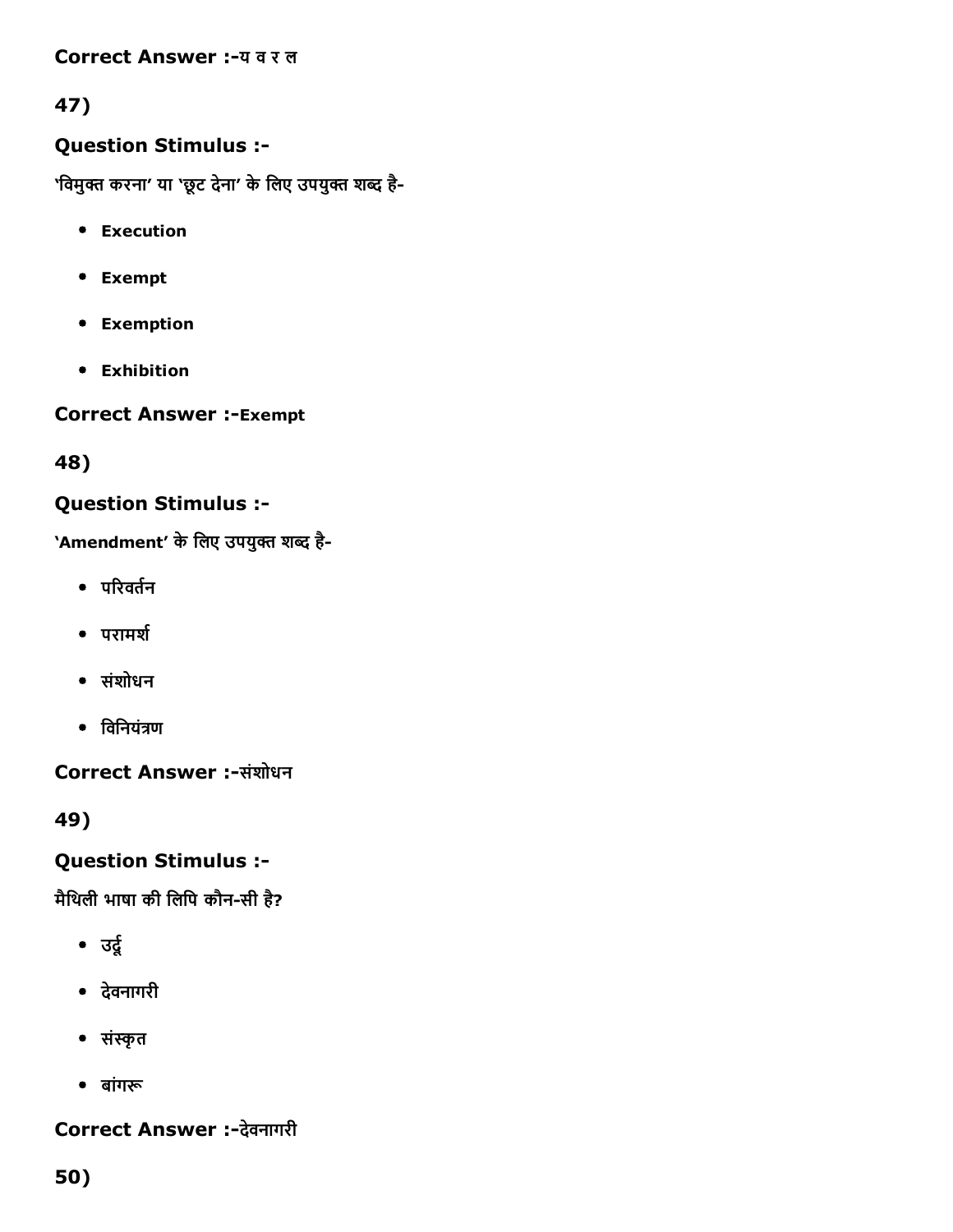### Question Stimulus :

किस क्षेत्र की बोली को कासिका कहा गया है?

- बाँसवाड़ा
- आराभोजपुर
- बनारस
- मगध

Correct Answer :-बनारस

51)

#### Question Stimulus :

सम्पादक के नाम पत्र में सम्बोधन के लिए ............... शब्द का प्रयोग किया जाता है।

- पूयनीय
- श्रद्धेय
- महोदय
- $\bullet$   $\theta$ य

Correct Answer :-महोदय

52)

### Question Stimulus :

किसी सजीव या निर्जीव पदार्थ का वर्णन .................. निबन्ध कहलाता है।

- िववरणामक
- िवचारामक
- वर्णनात्मक
- भावामक

Correct Answer :-वर्णनात्मक

53)

Question Stimulus :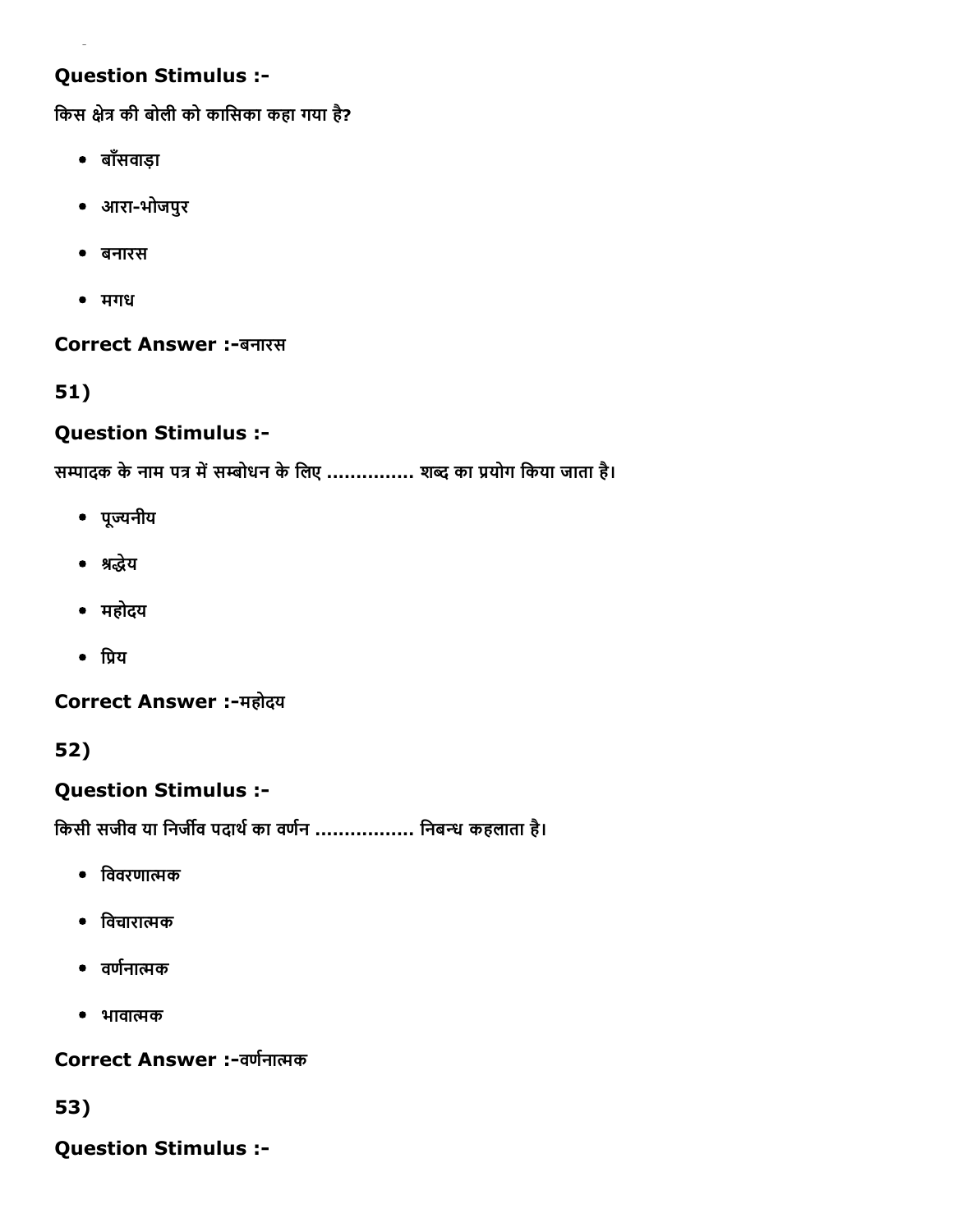...................... के अनुसार निबन्ध का उद्देश्य मन की उन्मुक्त उड़ान, रसास्वादन, सौन्दर्य की खोज और आनन्द का बोध है।

- आचार्य रामचन्द्र शुक्ल
- डॉ. जॉसन
- डॉ. पृवीनाथ पाडेय
- बेसन

Correct Answer :-डॉ. पृथ्वीनाथ पाण्डेय

### 54)

### Question Stimulus :

"मृत्युंजय" रचना के रचनाकार का नाम चुनिए-

- $\bullet$  सवल मिश्र
- अज्ञेय
- रायदेवी ꨀ糖साद
- नरेश मेहता

Correct Answer :-रायदेवी प्रसाद

55)

### Question Stimulus :

"मुक्ति बोध" की कहानी संग्रह निम्न में से है-

- देश भक्त
- प्रायश्चित
- सातमी केबचे
- काठ का सपना

**Correct Answer :-काठ का सपना** 

56)

### Question Stimulus :

दोहा, चौपाई, सवैया, सोरठा आदि की प्रथमावली के अंत में निम्न में से कौन-सा विराम चिन्ह प्रयोग होता है?

• अल्प विराम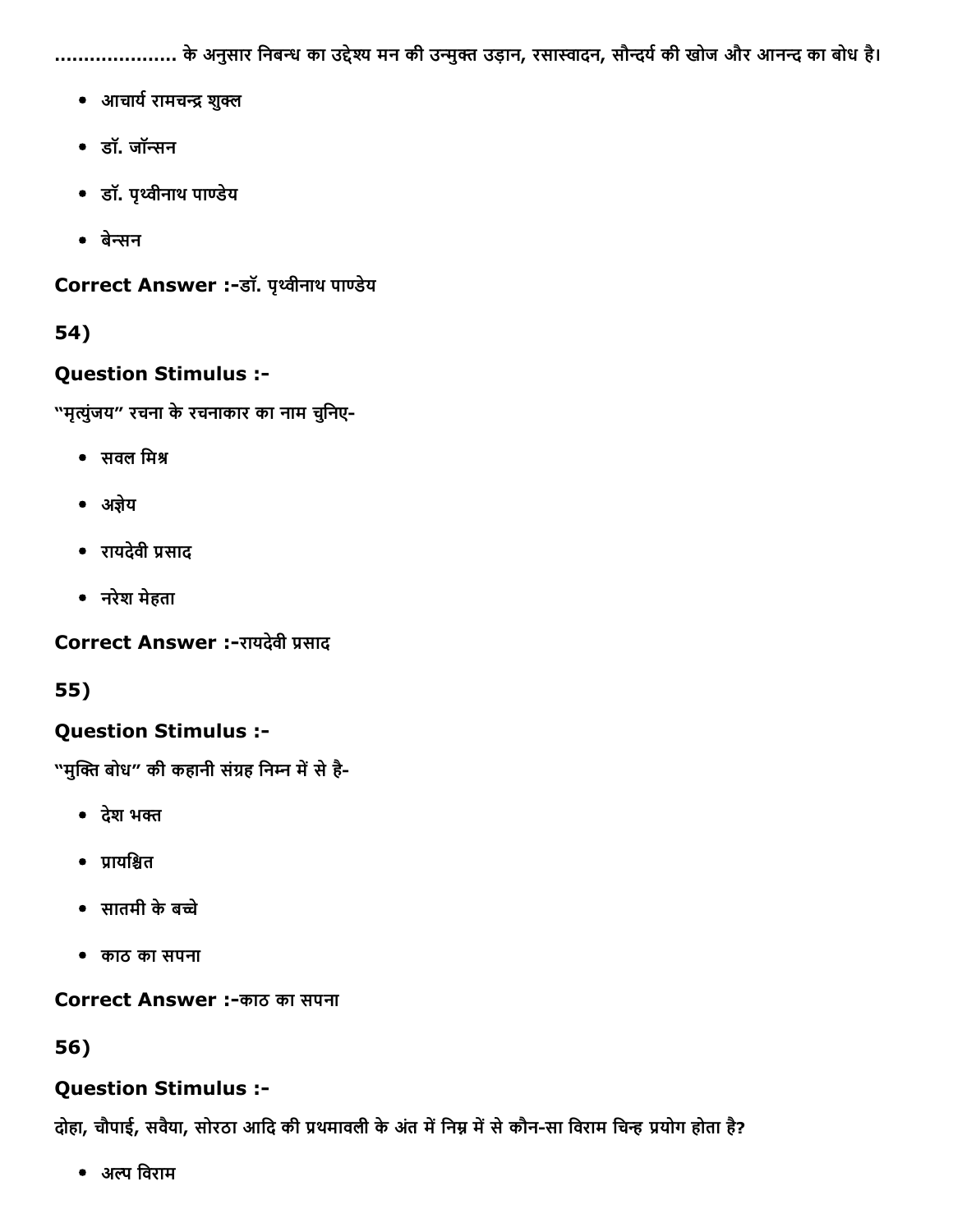- अḀ㌅最紆िवराम
- पूर्ण विराम
- विस्मयादि बोधक

Correct Answer :- पूर्ण विराम

57)

### Question Stimulus :

"प्रात:काल" निम्न में से किस मुहावरे का अर्थ है?

- अंधेरे मुँह
- िदन डूबे
- भरी दुपहरी
- इनमें से कोई नहीं

Correct Answer :-अंधेरे मुँह

58)

# Question Stimulus :

'एक हाथ से ताली नहीं बजती' का सही अर्थ है-

- एक हाथ में शक्ति नहीं होती
- मित्रता दोनों ओर से होती है
- एक ओर सेझगड़ा कभी नहींहोता
- उपरोक्त सभी

Correct Answer :-एक ओर से झगड़ा कभी नहीं होता

59)

# Question Stimulus :

अनुप्रास और पुनरूक्ति प्रकाश अलंकार का उदाहरण है-

- "मुख चंद्रमा है।"
- "चरण कमल बंदौ हरि राई।"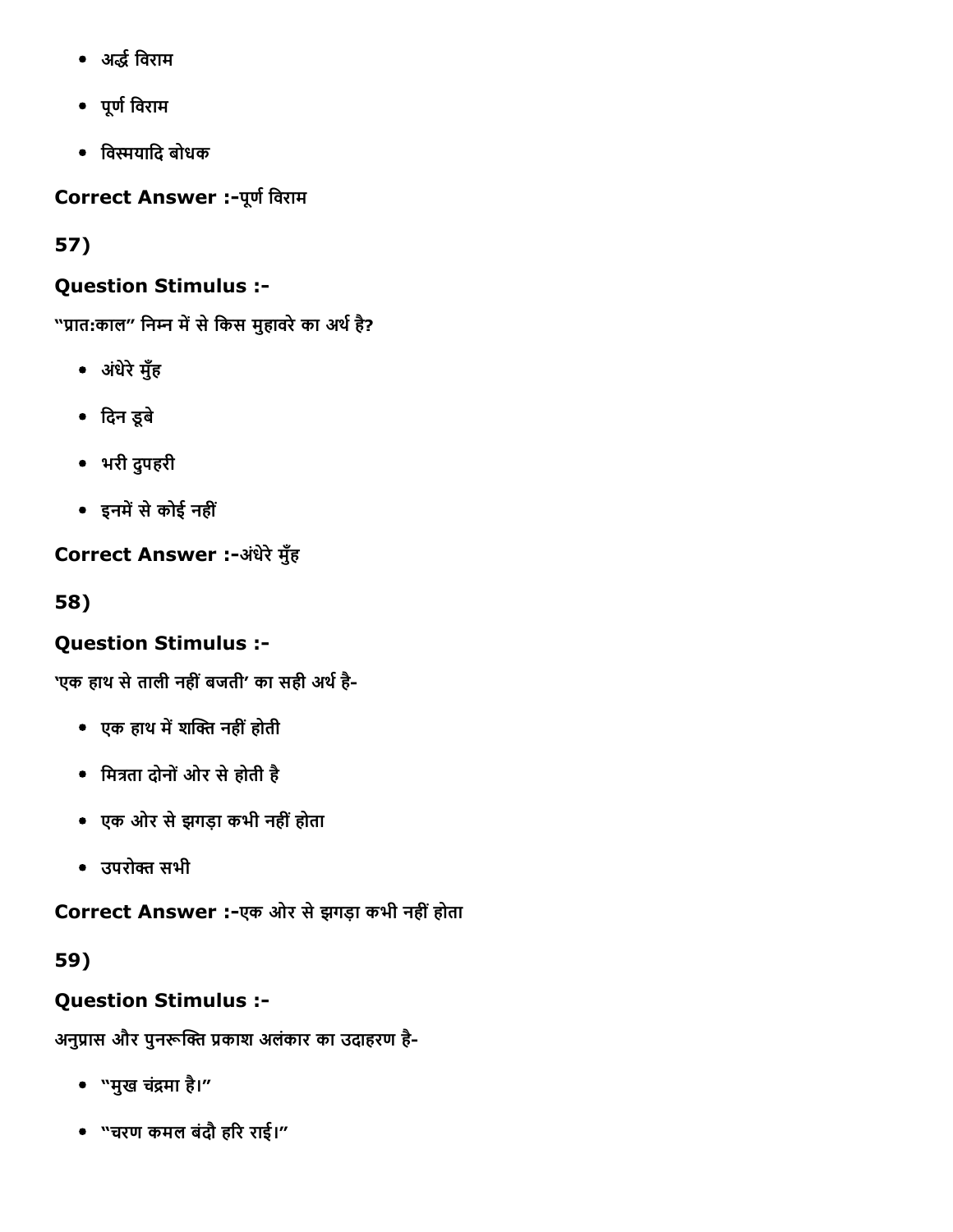- "पीपर पात सरिस मन डोला।"
- "पात भरी सहरी, सकल सुत बारेबारे।"

Correct Answer :-"पात भरी सहरी, सकल सुत बारे-बारे।"

60)

### Question Stimulus :

"संत हृदय नवनीत समाना, कहा कविन पै कहन न जाना" उदाहरण है-

- अतिश्योक्ति अलंकार का
- िवभावना अलंकार का
- यितरेक अलंकार का
- िवरोधाभास अलंकार का

### Correct Answer :-व्यतिरेक अलंकार का

## 61)

## Question Stimulus :

"मैया कविहंबढ़ेगी चोटी।

किती बार मोहि दूध पिअत भई, यह अजहूँ है छोटी।। तू जो कहति बल की बेनी ज्यौं, है है लाँबी मोटी। काढ़त गुहत न्हवावत ओछत, नागिनि-सी भुइँ लोटी।।"

िकस रस का उदाहरण है

- संयोग ⤀琅ृंगार रस
- वासय रस
- िवयोग ⤀琅ृंगार रस
- इनमें से कोई नहीं

Correct Answer :-वात्सल्य रस

62)

Question Stimulus :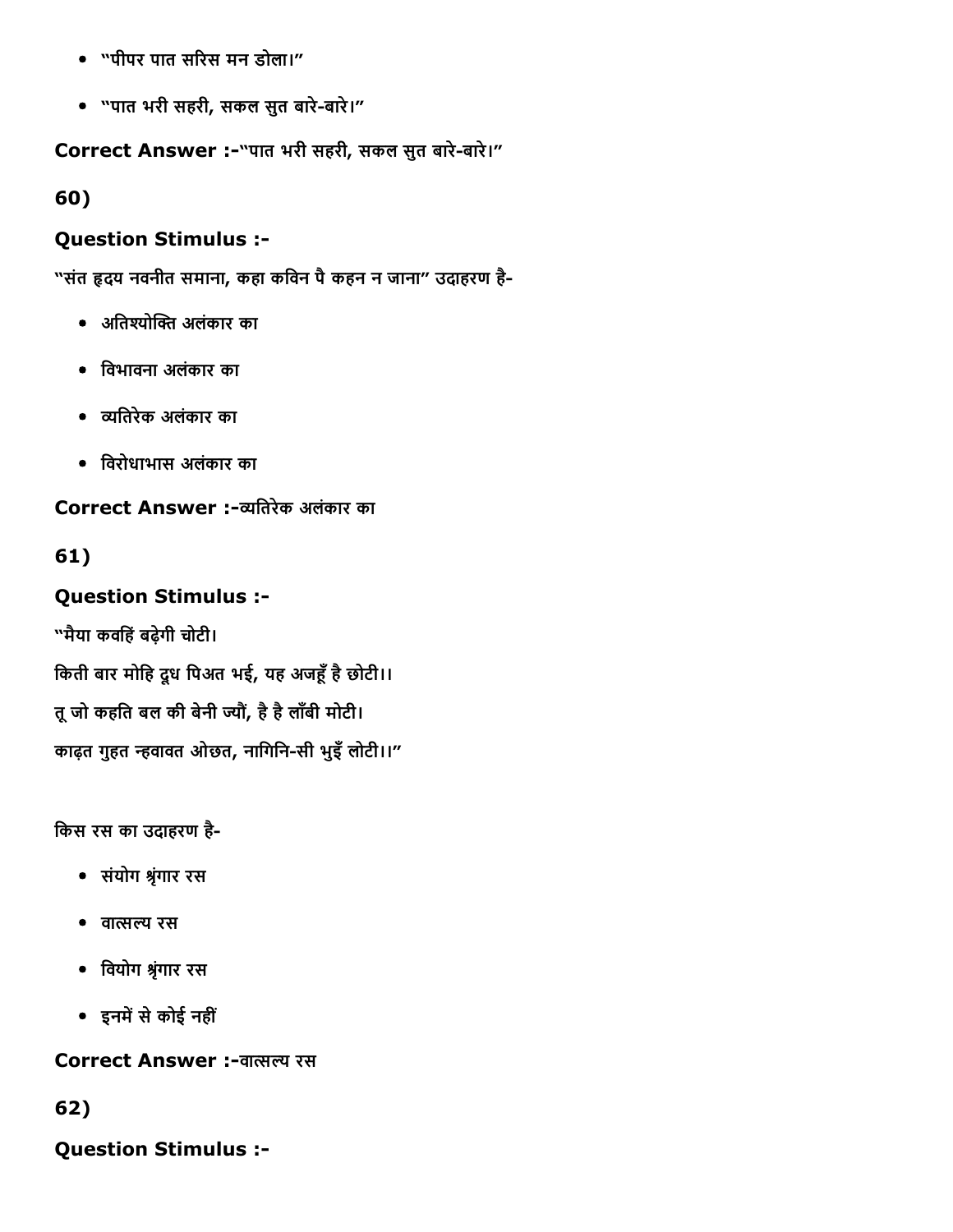माधुर्य गुण प्राय: किस रस में रहता है?

- ⤀琅ृंगार रस
- कᰀꐆण रस
- शांत रस
- उपर्युक्त सभी

Correct Answer :-उपर्युक्त सभी

63)

## Question Stimulus :

'देव्यर्थ' का संधि विच्छेद होगा-

- देवी+अर्थ
- देव+अर्थ
- $\bullet$   $\vec{a}$ व+व्यर्थ
- $\bullet$   $\frac{1}{6}$ वी+व्यर्थ

Correct Answer :-देवी+अर्थ

64)

## Question Stimulus :

'श' वर्ण है-

- $\bullet$  तालव्य
- मूर्द्धन्य
- दंत्य
- ओष्ठ्य

Correct Answer :- तालव्य

65)

## Question Stimulus :

तालव्य वर्णों की संख्या है-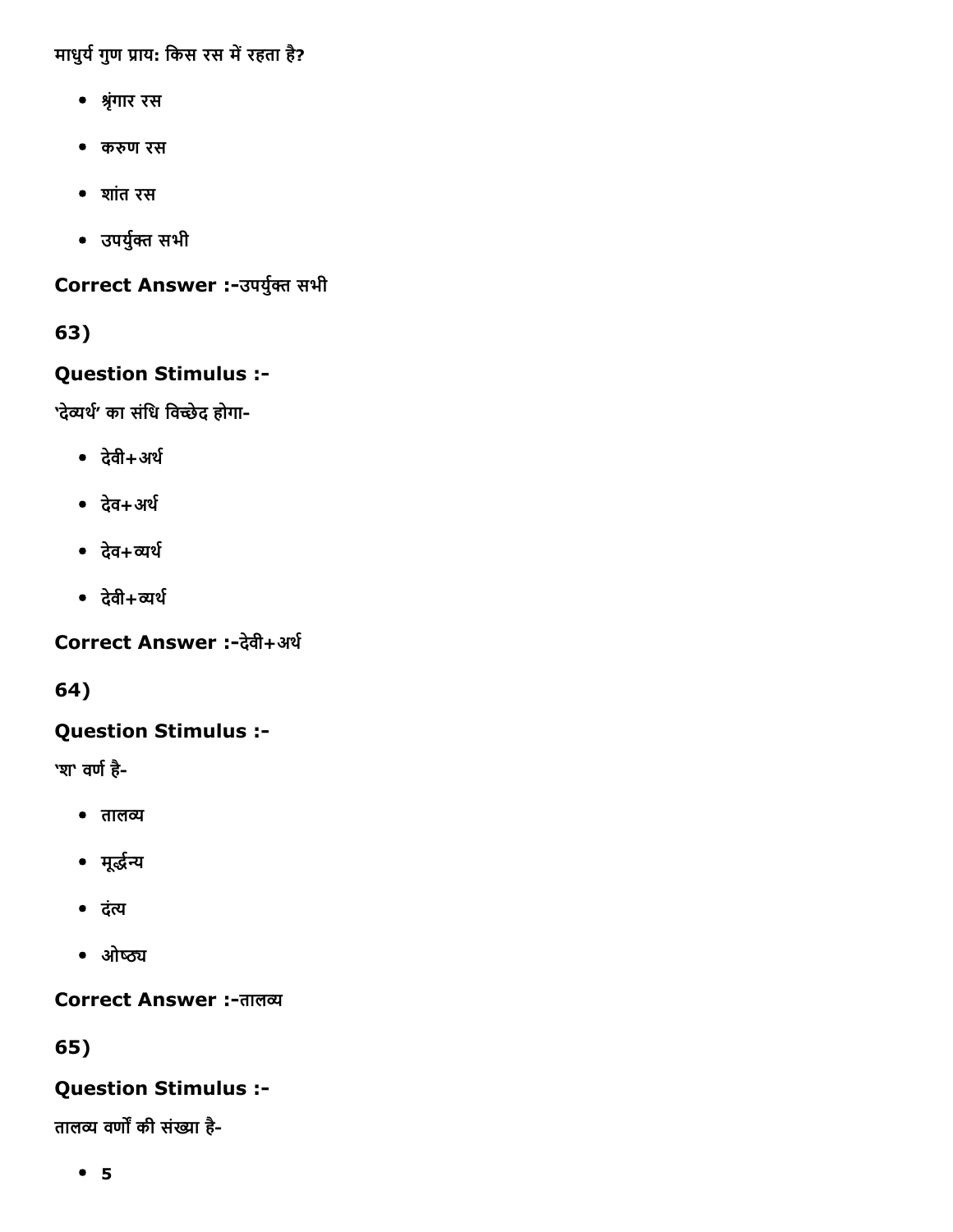- 9
- $-11$
- $7$

**Correct Answer :-9** 

66)

#### Question Stimulus :

'देशार्पण' में समास है-

- करण तत्पुरुष
- संप्रदान तत्पुरुष
- अपादान तपुᰀꐆष
- कर्म तत्पुरुष

### Correct Answer :-संप्रदान तत्पुरुष

67)

## Question Stimulus :

निम्न शब्द-युग्म के विकल्पों में से सही अर्थ-भेद का चयन कीजिए-

'तप-तप्य'

- तपतथागत
- संयमिनयम
- तपस्या-शिव
- संयमिशव

Correct Answer :- तपस्या-शिव

68)

## Question Stimulus :

#### किस समूह में सभी शब्द 'उत्कर्ष' के पर्यायवाची हैं?

- उन्नत, अव्हप, उत्थान, विकास
- ꨀ糖गित, उ븀옆म, ꨀ糖शंसा, उदय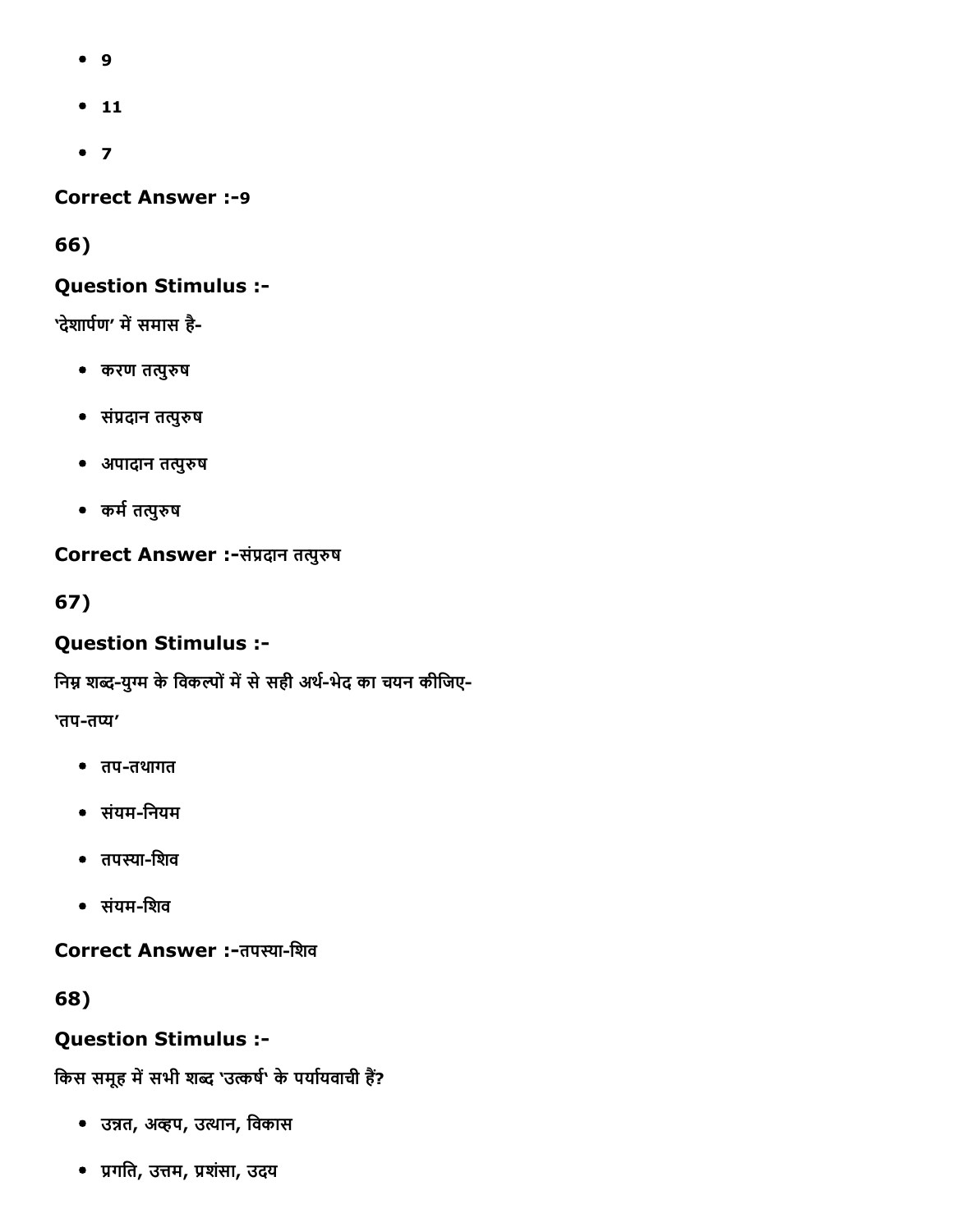- उत्थान तरक्की, अभ्युदय, समृद्धि
- आलोक, उ븀쐆त, ⤀琅ीव눁뀅ृḀ㌅, ꨀ糖काश

Correct Answer :-उत्थान तरक्की, अभ्युदय, समृद्धि

69)

## Question Stimulus :

'निर्भय' का विलोम चुनिये:-

- अभय
- िनडर
- निर्भीक
- इनमें से कोई नहीं

Correct Answer :-इनमें से कोई नहीं

70)

## Question Stimulus :

..............., सिंधि साहित्य की प्रथम रचना है।

- रामायण
- महाभारत
- सूर सागर
- गुरुमुखी

Correct Answer :-महाभारत

### **Topic:- General Knowledge** 1)

## Question Stimulus :

A person cannot lose citizenship through \_\_\_\_\_\_\_\_\_. / एक व्यक्ति \_\_\_\_\_\_\_\_ के माध्यम से नागरिकता नहीं खो सकता है।

- Foreign adoption / िवदेशी अंगीकरण
- Renunciation / त्यजन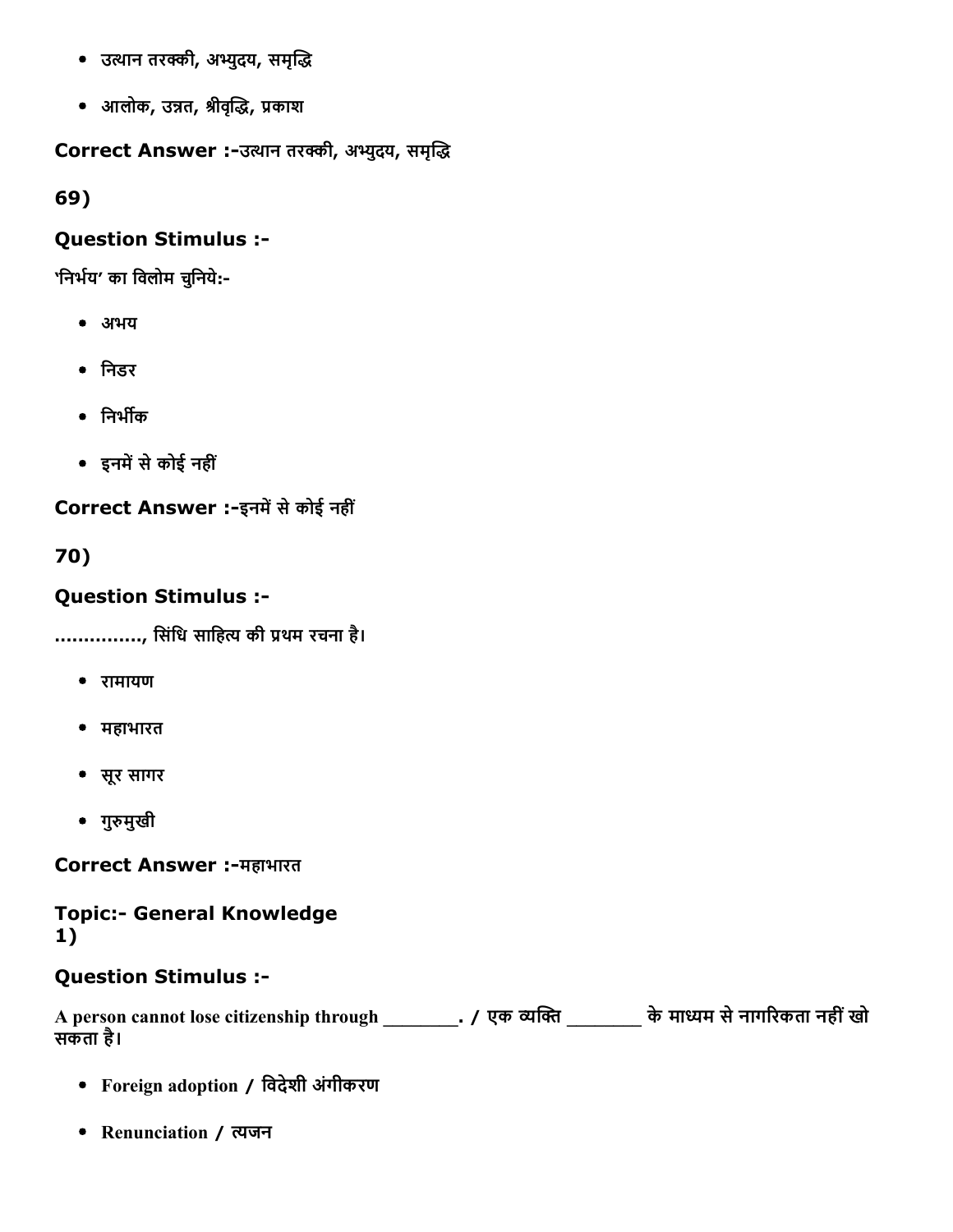- Acquisition of another citizenship / किसी अन्य नागरिकता के अधिग्रहण
- Individual ability / व्यक्तिगत क्षमता

Correct Answer :-Individual ability / व्यक्तिगत क्षमता

2)

#### Question Stimulus :

Match the following and select the correct answer from the codes given below: / निम्न को मिलाएँ और नीचे दिए गए कोडों में से सही उत्तर का चयन करें:

| List-I               | List-II                    |
|----------------------|----------------------------|
| 1. Karnataka         | a. Lohri                   |
| 2. Tamil Nadu        | <b>b. Ganesh Chaturthi</b> |
| 3. Maharashtra       | c. Pongal                  |
| 4. Punjab            | d. Mysore Dasara           |
| सूचि-1               | सूचि-II                    |
| 1. कर्नाटक           | a. लोहरी                   |
| 2. तमिलनाडु          | b. गणेश चतुर्थी            |
| 3. महाराष्ट्र        | c. पोंगल                   |
| 4. पंजाब             | d. मैसूर दशहरा             |
| • 1-d, 2-c, 3-b, 4-a |                            |

- 1-d, 2-c, 3-a, 4-b
- 1-c, 2-d, 3-b, 4-a
- 1-d, 2-b, 3-c, 4-a

Correct Answer :-1-d, 2-c, 3-b, 4-a

## 3)

## Question Stimulus :

Which among the following is the actual shape of Earth? / निम्न में से वास्तव में पृथ्वी का आकार कौन सा है?

- $\bullet$  Square / वर्ग
- Oblate spheroid / लघ्वक्ष गोलाभ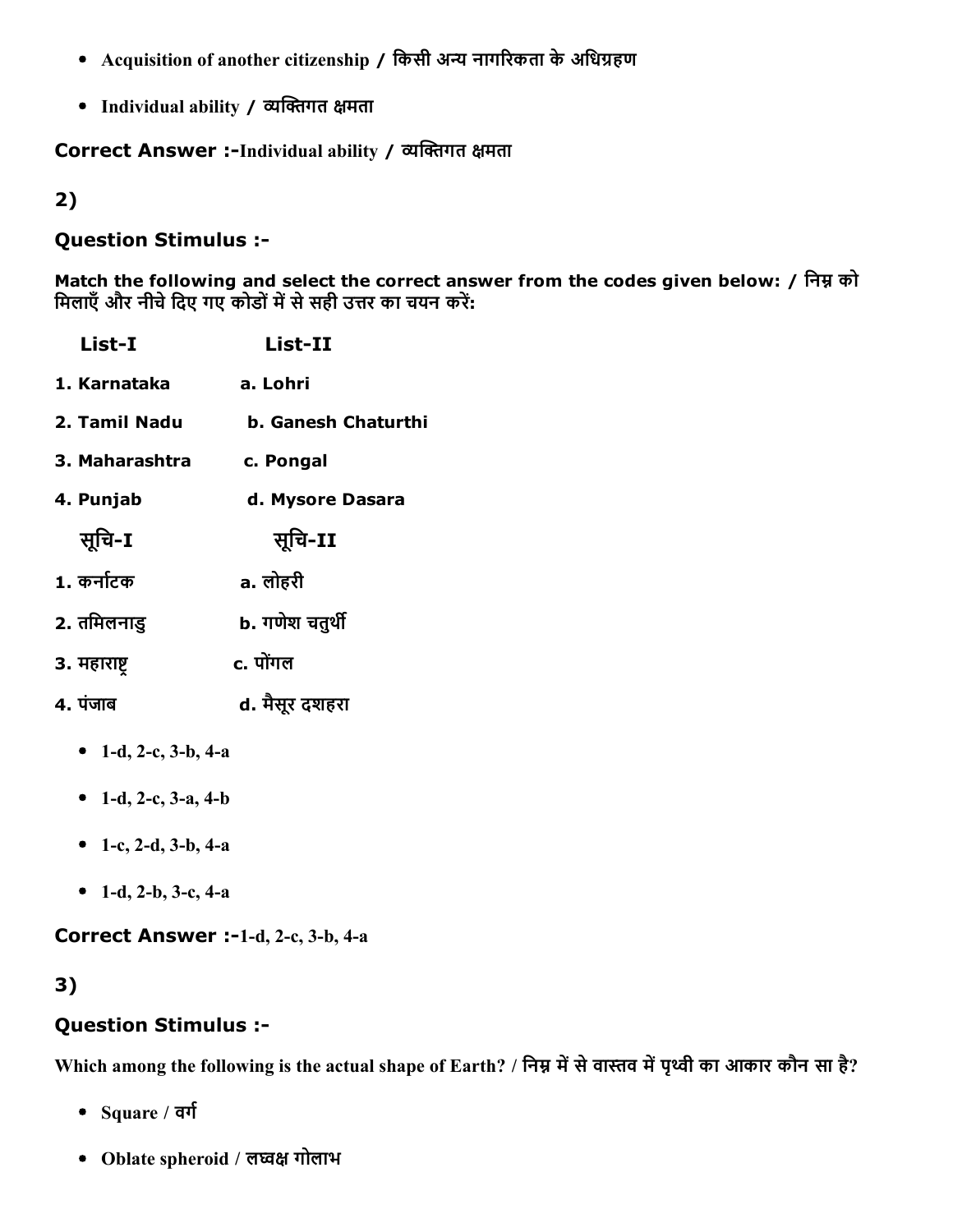- Rectangular / आयात
- Circle / वृत्ताकार ( गोल)

#### Correct Answer :-Oblate spheroid / लघ्वक्ष गोलाभ

4)

#### Question Stimulus :

Which of these cannot be the same for two different persons? / इनमें से कौन सा लक्षण दो अलग व्यक्तियों में समान नहींहो सकता?

- Skin Colour / चर्म का रंग
- Fingerprints / अंगुली छाप
- Eye colour / आँख का रंग
- Blood Group / रक्त वर्ग

Correct Answer :-Fingerprints / अंगुली छाप

### 5)

#### Question Stimulus :

 $M$ ost powerful computer is \_\_\_\_\_\_\_. / सबसे अधिक शक्तिशाली कंप्यूटर \_\_\_\_\_\_\_\_\_ है।

- Micro computer / माइक्रो कंप्यूटर
- Laptop computer / लैपटॉप कंप्यूटर
- Super computer / सुपर कंप्यूटर
- 4G computer / 4G कंप्यूटर

Correct Answer :- Super computer / सुपर कंप्यूटर

#### 6)

#### Question Stimulus :

Where was the first atomic power station in India established? / भारत में प्रथम परमाणु ऊर्जा स्टेशन कहाँ स्थापित किया गया था?

- Tarapur / तारापुर
- Thane / ठाणे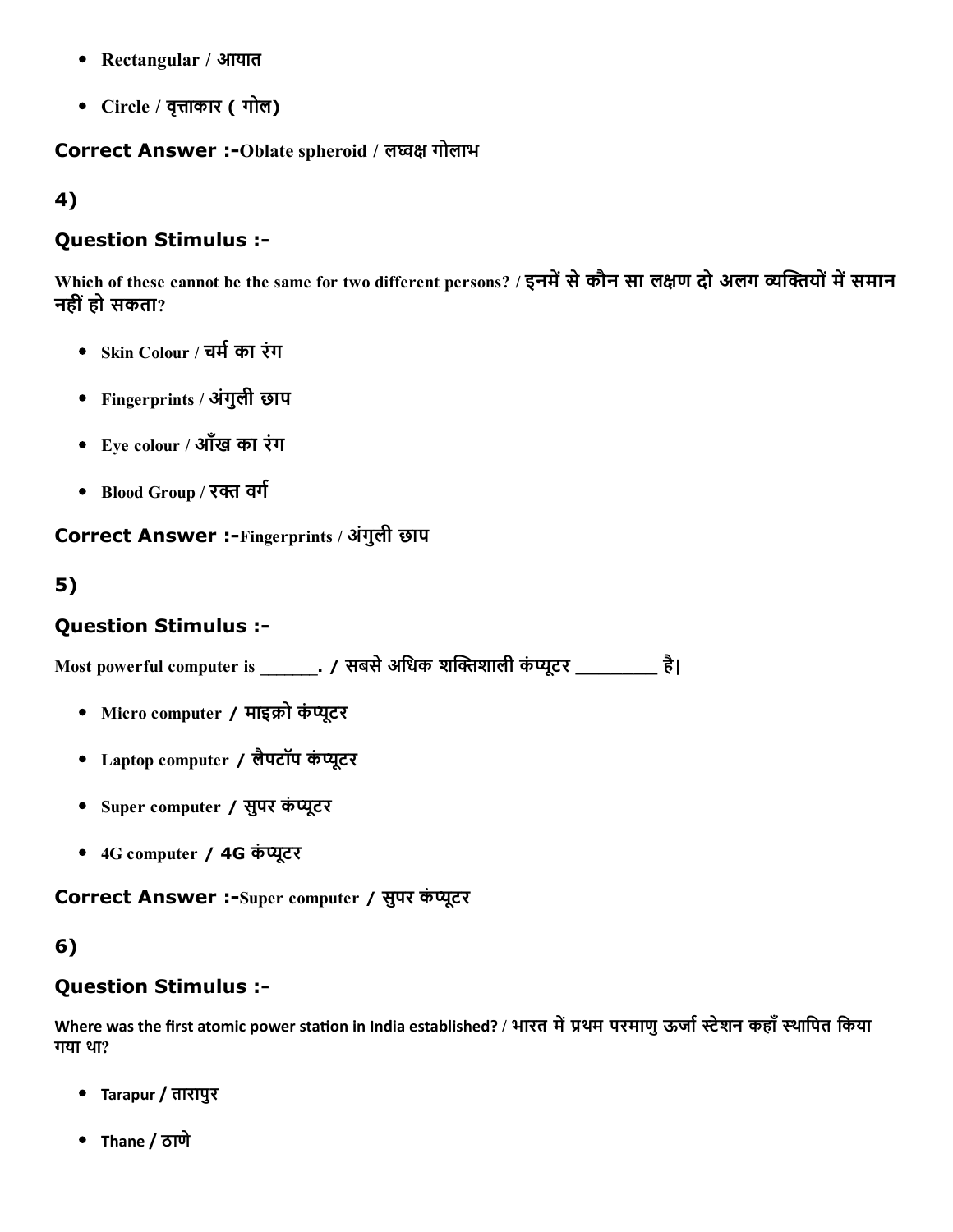- Trombay / ट्रॉम्बे
- Surat / सूरत

Correct Answer :-Tarapur / तारापुर

7)

## Question Stimulus :

India's permanent research station 'Dakshin Gangotri' is situated in \_\_\_\_\_\_\_\_. / भारत का स्थायी अनुसंधान केन्द्र 'दक्षिण गंगोत्री' \_\_\_\_\_\_\_\_\_\_ में स्थित है।

- Great Himalayas / िवशाल िहमालय
- Indian Ocean / हिन्द महासागर
- Antarctica / अन्टार्कटिका
- Arabian Sea / अरब सागर

Correct Answer :-Antarctica / अन्टार्कटिका

#### 8)

### Question Stimulus :

Kerala state is famous for which dance? / कौन सा नृत्य केरल में प्रसिद्ध है?

- Break dance / ब्रेक डाँस
- Kathakali / कथकली
- Dandia / डांिडया
- Kathak / कथक

Correct Answer :-Kathakali / कथकली

#### 9)

#### Question Stimulus :

The Varanasi - Kanyakumari National Highway is \_\_\_\_\_\_\_\_\_\_\_\_\_\_\_\_\_\_\_. / वाराणसी कन्याकुमारी राष्ट्रीय राजमार्ग है

- $\bullet$  NH 15
- $\bullet$  NH 2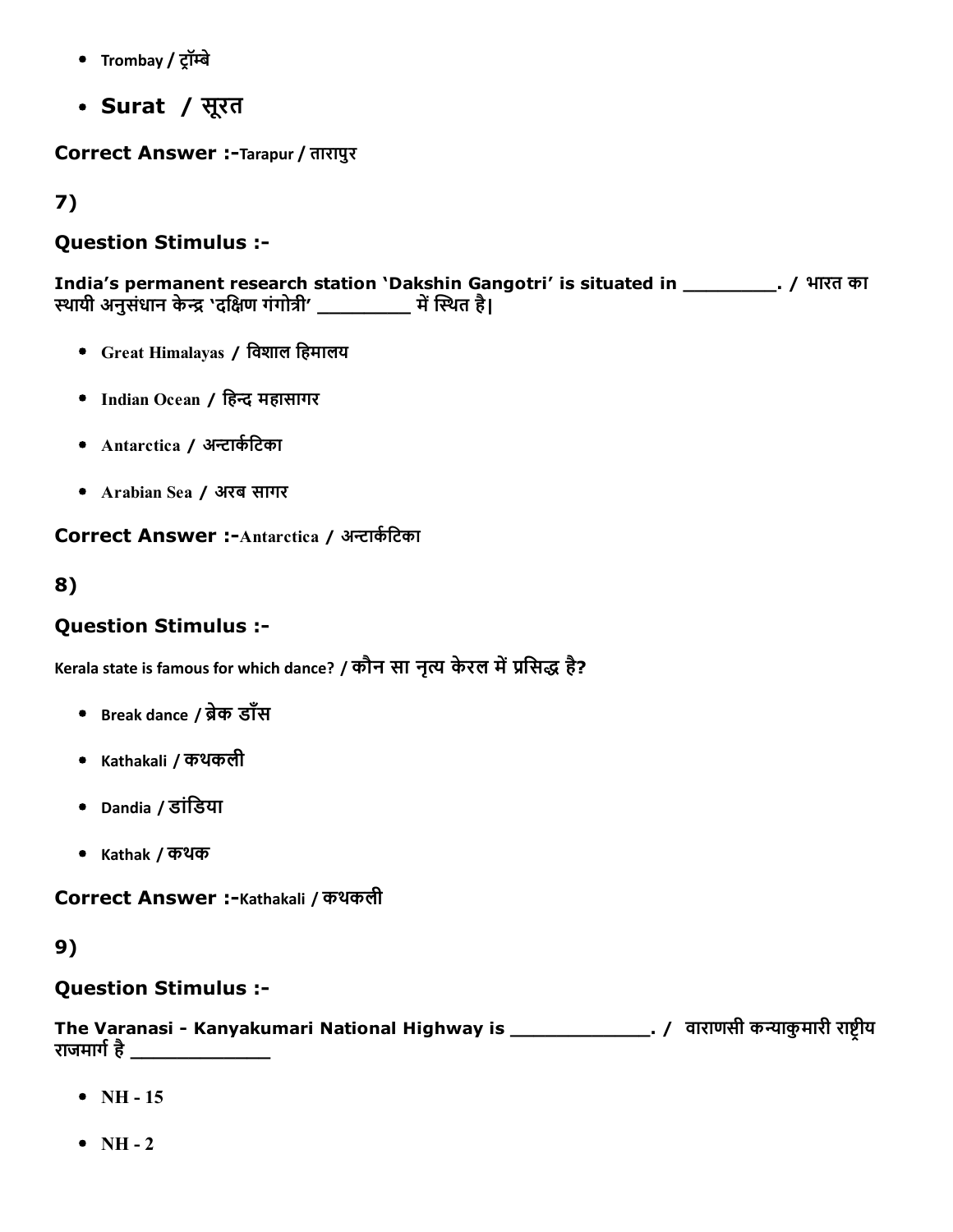- $\bullet$  NH 7
- $\bullet$  NH 47

#### **Correct Answer :-NH - 7**

10)

### Question Stimulus :

Which of the following States is on the border of Kerala? / निम्न में से कौन सा राज्य केरल की सीमा पर है?

- Maharashtra/ महाराष्ट्
- Goa / गोवा
- Tamil Nadu / तिमल नाडु
- Andhra Pradesh / आंध्र प्रदेश

Correct Answer :-Tamil Nadu / तमिल नाडु

### 11)

### Question Stimulus :

Which of the following city is called as the Royal city? / निम्न में से कौन सा शहर रॉयल सिटी के नाम से जाना जाता है ?

- Patiala / पिटयाला
- Shimla / िशमला
- Darjeeling / दार्जिलिंग
- Mussoorie / मसूरी

## Correct Answer :Patiala / पिटयाला

## 12)

## Question Stimulus :

The extensive coffee plantations in Brazil are called \_\_\_\_\_\_\_\_\_\_\_/ ब्राज़ील में विस्तीर्ण कॉफ़ी खेती\_\_\_\_\_\_\_\_\_\_\_ कही जाती हैं।

- Fazendas / फ़ज़ेंडस
- Corrals / कोर्रल्स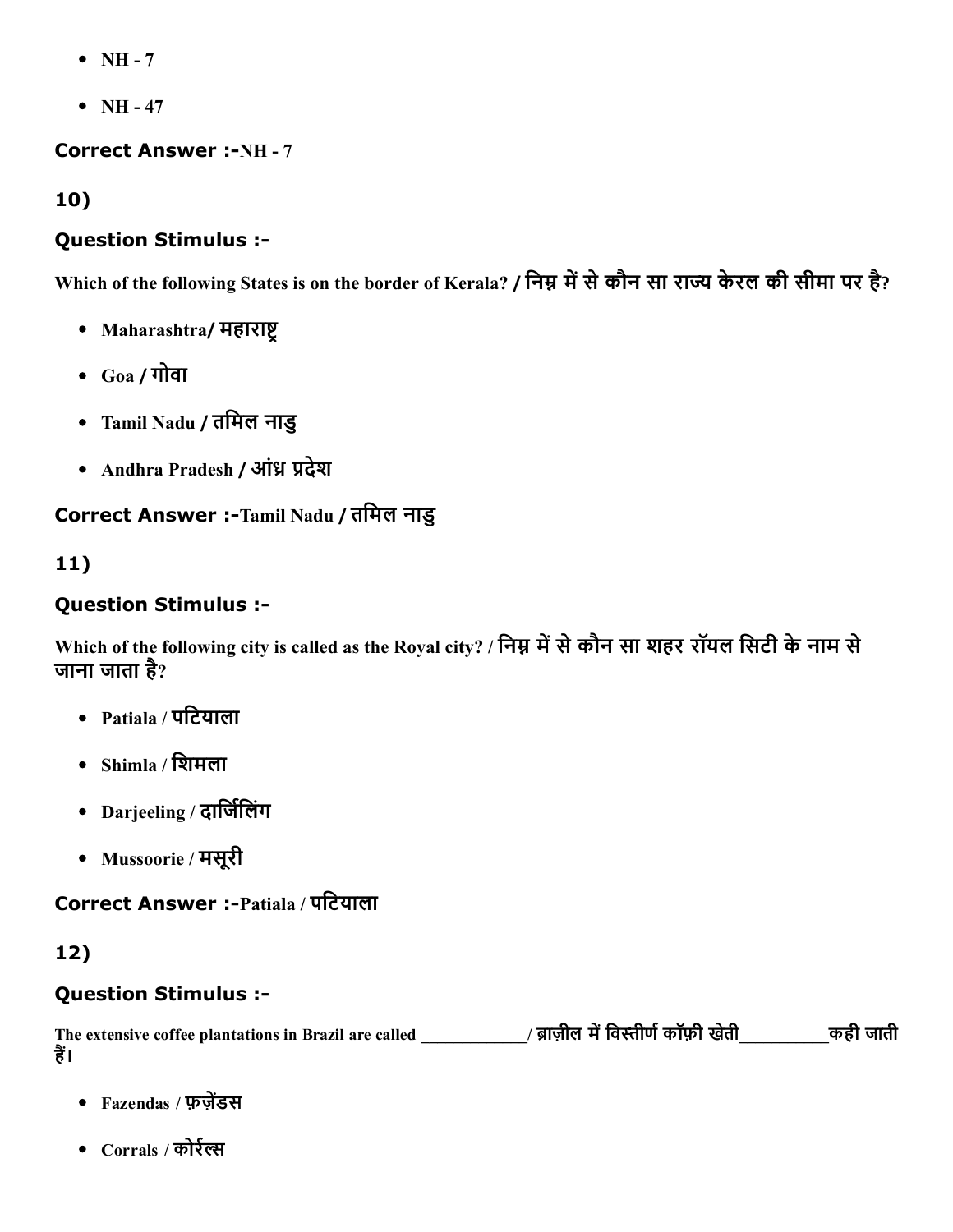- Estancias / एस्टांसियस
- Trasil / ट्रासिल

#### Correct Answer :-Fazendas / फ़जेंडस

13)

#### Question Stimulus :

Who among the following players is NOT related to Tennis? / निम्न में से कौन सा खिलाड़ी टेनीस से सम्बन्धित नहीं है?

- Martina Hingis / मार्टिना हिगिस
- Venus Williams / वीनस वीलीयम्स
- Andy Murray / एंडी मरे
- Tiger Woods / टाइगर वुड्स

Correct Answer :-Tiger Woods / टाइगर वुड्स

14)

## Question Stimulus :

Which game is related to Agha Khan Cup? / कौन सा खेल आग़ा ख़ान कप से जुड़ा हुआ है?

- Hockey / हॉकी
- Chess / चैस
- $Circle /$  क्रिकेट
- Volleyball / वालीबॉल

Correct Answer :-Hockey / हॉकी

## 15)

## Question Stimulus :

Srikanth Kidambi is an Indian badminton player, who became the first Indian male to win gold at the 2015 Swiss Open Grand Prix Gold by defeating \_\_\_\_\_\_ / श्रीकांत किदांबी एक भारतीय बैडमिंटन खिलाड़ी हैं, जो 2015 में स्विस ओपन ग्रांड प्रिक्स गोल्ड में स्वर्ण जीतने वाले पहले भारतीय बने थे। उन्होंने उस मैच में किसे हराया था?

- Iskandar Zulkarnain Zainuddin / इस्कन्दर जुलकरनैन ज़ैनुद्दीन
- Huang Yuxiang / हुआंग ज़ियान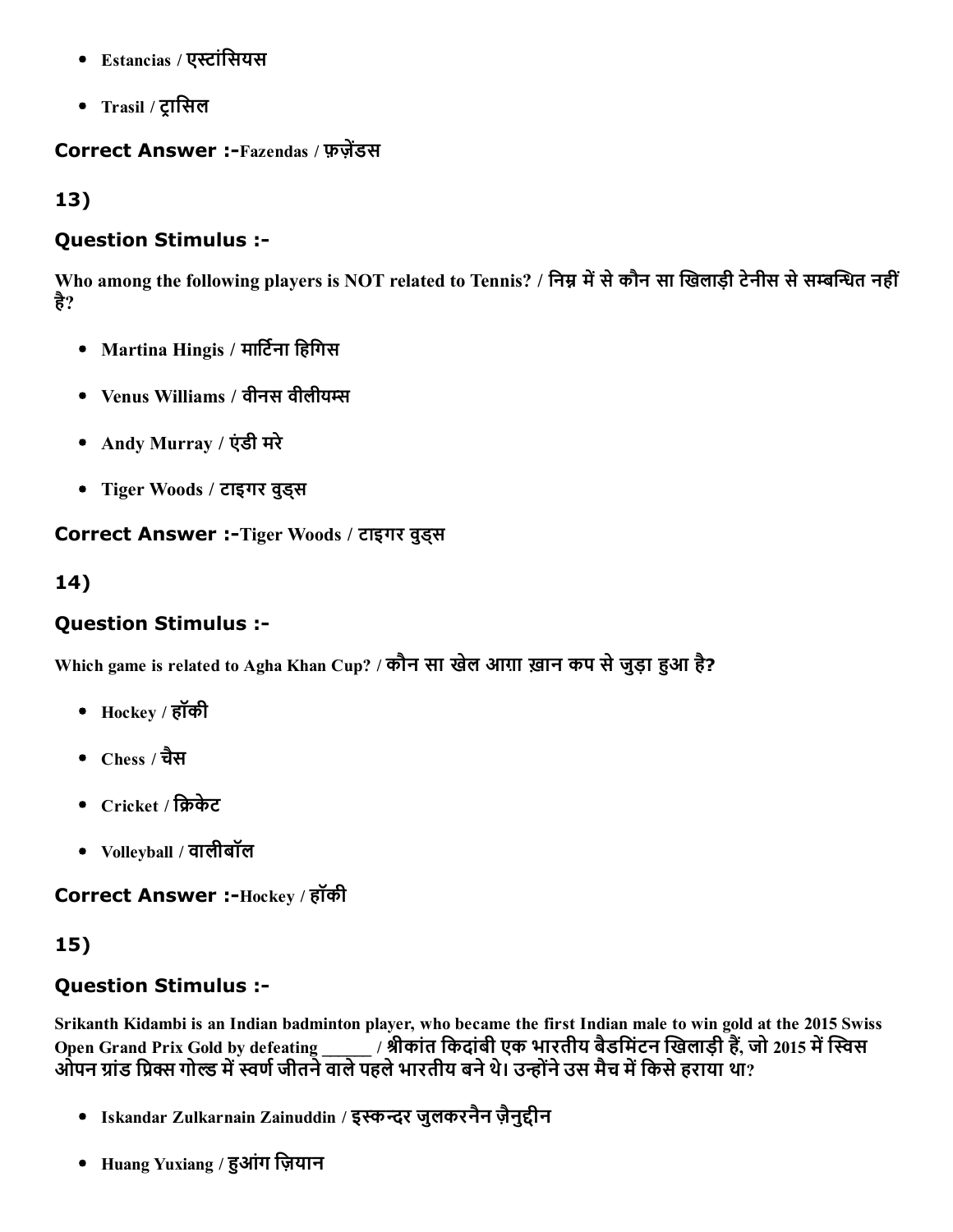- Prannoy Kumar / प्रन्नोय कुमार
- Viktor Axelsen / विक्टर एक्सेल्सन

### Correct Answer :-Viktor Axelsen / विक्टर एक्सेल्सन

16)

#### Question Stimulus :

Tennis star Roger Federer hails from\_\_\_\_\_\_\_. / टेनिस स्टार रोजर फेडरर \_\_\_\_\_\_ के निवासी हैं।

- The USA / अमेरीका
- France / फ्रांस
- Switzerland / स्विट्जरलैंड
- The UK  $/$  ब्रिटेन

Correct Answer :-Switzerland / स्विट्जरलैंड

17)

### Question Stimulus :

Who is the first Indian woman chess player to cross 2600 ELO rating? / 2600 ELO रेटिंग पार करने वाली पहली भारतीय महिला शतरंज खिलाड़ी कौन है?

- Sania Mirza / सानिया मिर्जा
- Tania Sachdev / तािनया सचदेव
- Saina Nehwal / साईना नेहवाल
- Koneru Humpy / कोनेरू हम्पी

Correct Answer :-Koneru Humpy / कोनेरू हम्पी

## 18)

## Question Stimulus :

An indirect instrument of monetary policy is \_\_\_\_\_/ आर्थिक नीति का अप्रत्यक्ष माध्यम है?

- Bank Rate / बैंक अनुपात
- Repo Rate / रिपो अनुपात
- Open Market Operation / खुला बाजार सचालन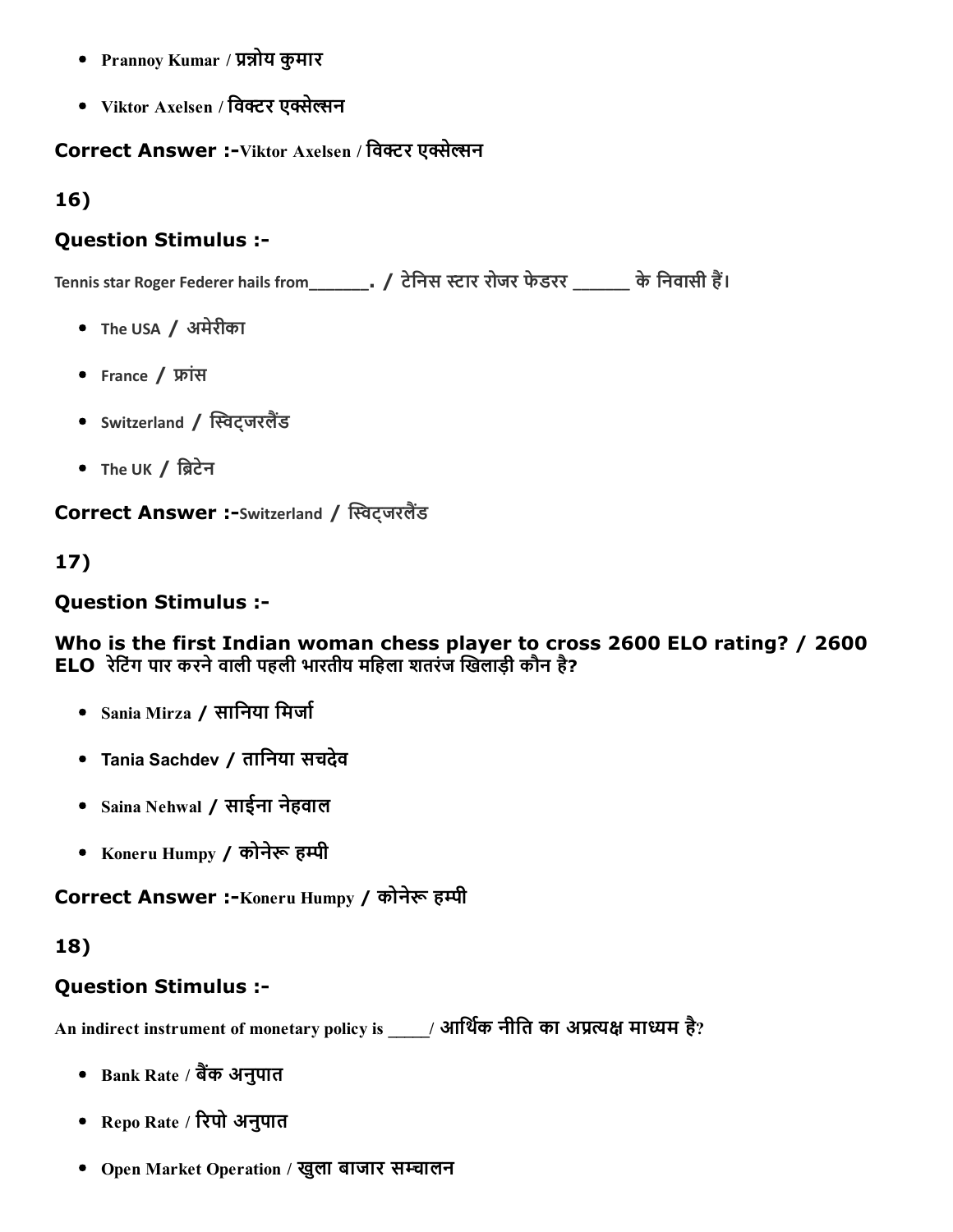• None of these / इनमें से कोई नहीं

#### Correct Answer :-Open Market Operation / खुला बाजार सम्चालन

#### 19)

#### Question Stimulus :

## Which among the following is also called Green Gold / निम्न में से किसे हरा सोना भी कहा जाता है

- $Coconvf / \pi \mathbb{R}$ यल
- $\bullet$  Sugarcane / गन्ना
- $C$ offee / कॉफ़ी
- Tea / चाय

Correct Answer :-Tea / चाय

## 20)

#### Question Stimulus :

Who is the current Chairperson of the State Bank of India? / भारतीय स्टेट बैंक के वर्तमान अध्यक्ष कौन है?

- Smt. Arundhati Bhattacharya / श्रीमती अरुंधती भट्टाचार्य
- MS Raghavan / एम एस राघवन
- Vijaylakshmi R. Iyer / विजयलक्ष्मी आर. अय्यर
- Kishore Kumar Sansi / िकशोर कुमार सांसी

## Correct Answer :-Smt. Arundhati Bhattacharya / श्रीमती अरुंधती भट्टाचार्य

## 21)

#### Question Stimulus :

Who is the director of the famous Bollywood movie "Sholay"? / प्रसिद्ध बॉलीवुड फिल्म 'शोले' के निर्देशक कौन हैं?

- Ramesh Sippy / रमेश सिप्पी
- Ram Gopal Verma / राम गोपाल वर्मा
- Yash Chopra / यश चोपड़ा
- Karan Johar / करण जौहर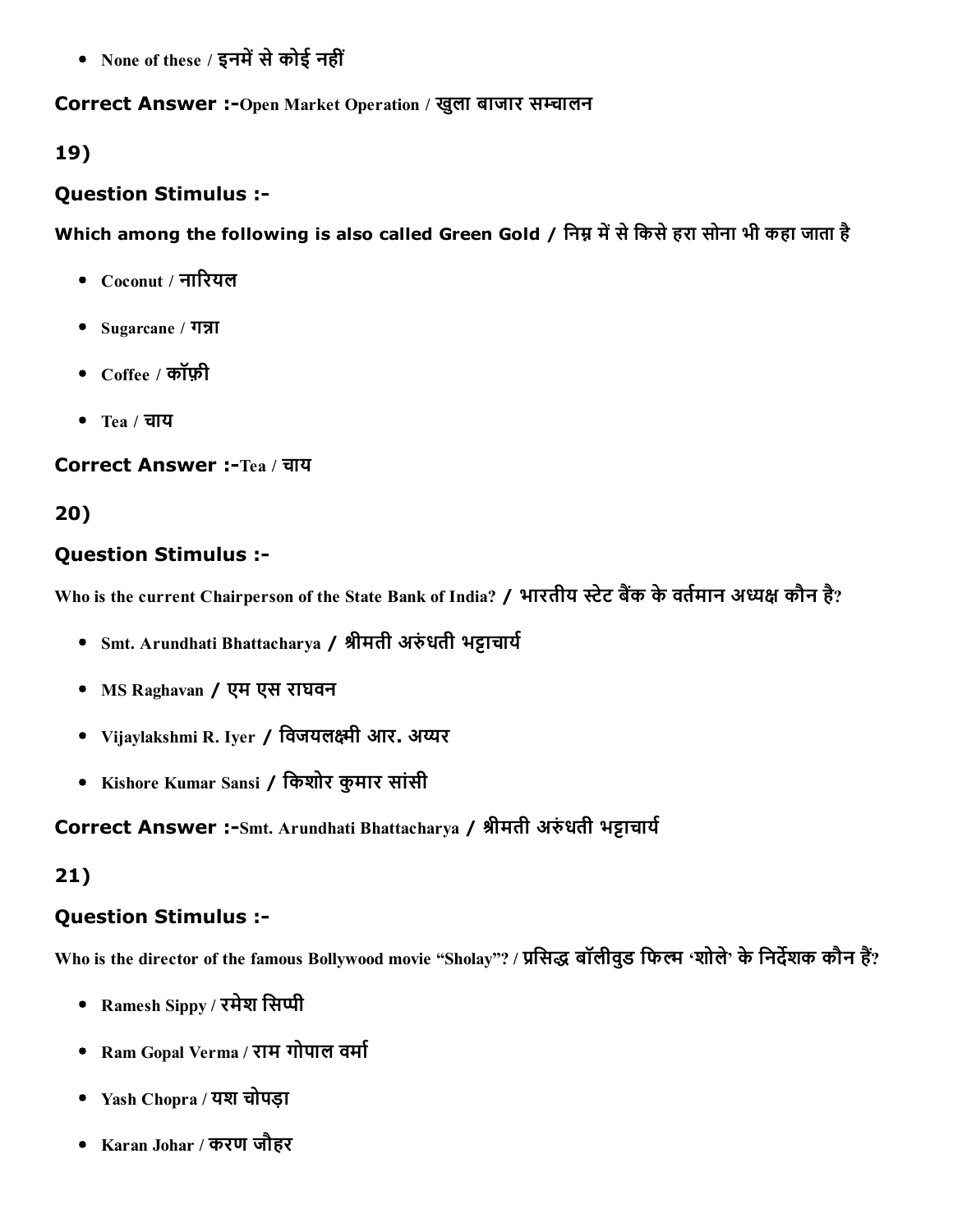## Correct Answer :-Ramesh Sippy / रमेश सिप्पी

## 22)

### Question Stimulus :

Which Indian soldier was known for using the slogan of 'Ye Dil Maange More' as a signal? / कौन सेभारतीय सैिनक प्रतीक के रूप में 'ये दिल माँगे मोर' नारे का प्रयोग करने के लिए जाने गये थे?

- Lance Naik Hanumantappa / लांस नायक हनुमानटप्पा
- Sam Manekshaw / सैम मानेकशॉ
- Captain Vikram Batra / कप्तान विक्रम बत्रा
- FM Kariappa / एफएम करिअप्पा

#### Correct Answer :- Captain Vikram Batra / कप्तान विक्रम बत्रा

#### 23)

#### Question Stimulus :

Who coined the term "Cyberspace"? / 'साइबरस्पेस' शब्द किसने निर्मित किया?

- Larry Page / लेरी पेज
- Bill Gates / िबल गेट्स
- William Gibson / विलियम गिब्सन
- Steve Jobs / स्टीव जॉब्स

## Correct Answer :-William Gibson / विलियम गिब्सन

#### 24)

#### Question Stimulus :

Who among the following Pakistani Presidents called Milkha Singh "The Flying Sikh"? / निम्न पाकिस्तान के राष्ट्रपति में से किसने मिल्खा सिंह को 'फ्लाइंग सिख' कहा?

- Ayub Khan / अयूब खान
- Yahya Khan / याह्या खान
- Pervez Musharraf / परवेज़ मुशर्रफ़
- Benazir Bhutto / बेनज़ीर भुट्टो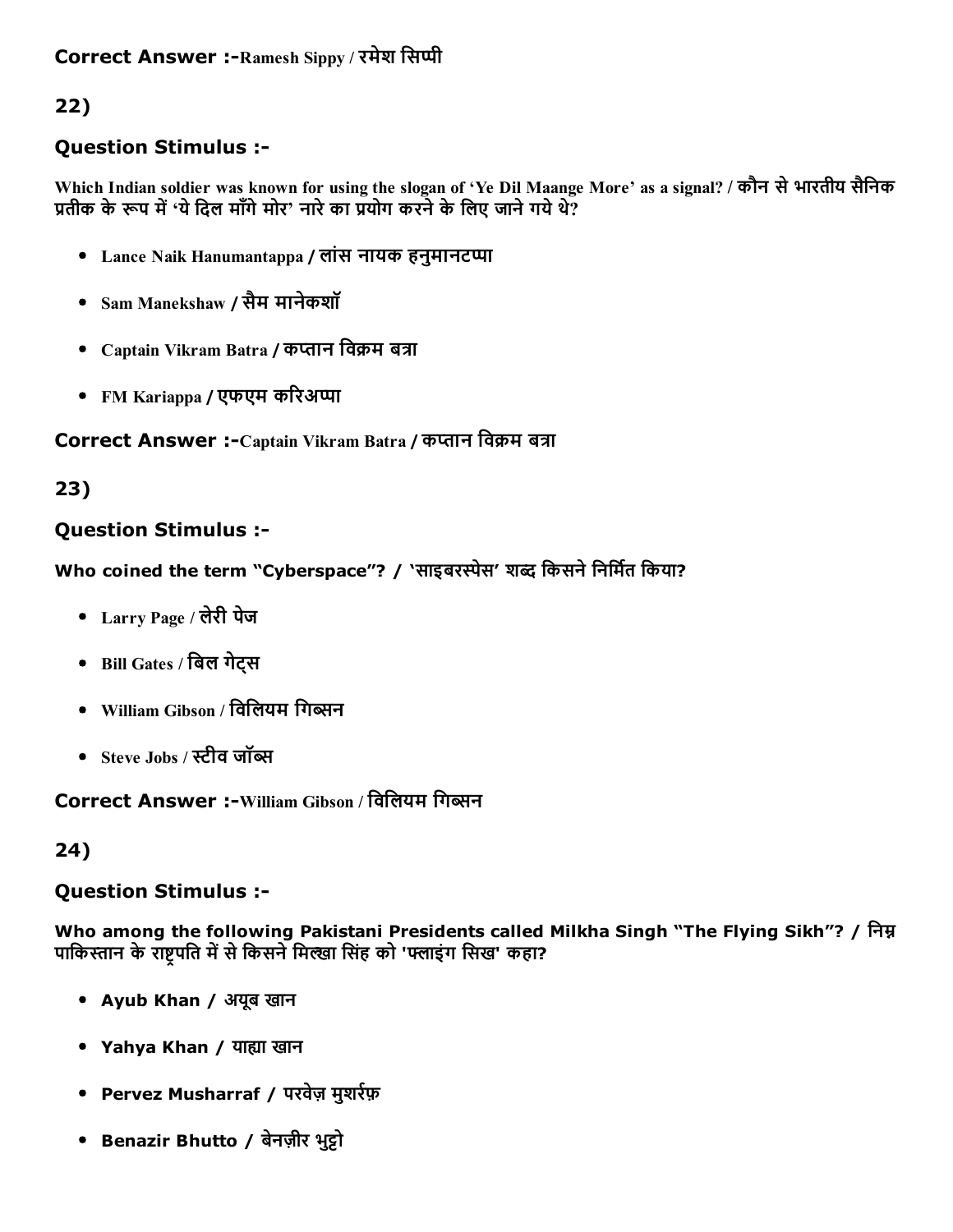#### Correct Answer :-Ayub Khan / अयूब खान

## 25)

#### Question Stimulus :

Who was the first Indian to win the Mr. World title in 2016? / 2016 में मिस्टर वर्ल्ड उपाधि जीतनेवाले प्रथम भारतीय कौन थ?े

- Rohit Khandelwal / रोिहत खंडेलवाल
- Aldo Esparza / अल्डो एस्पार्ज़ा
- Raman Khandelwal / रमन खंडेलवाल
- Ranganath Khandelwal / रंगनाथ खंडेलवाल

Correct Answer :-Rohit Khandelwal / रोहित खंडेलवाल

#### 26)

#### Question Stimulus :

The official playing time of the Indian National Anthem is approximately\_\_\_\_\_. / भारतीय राष्ट्रीय गान की आधिकारिक गायन की अवधि है लगभग\_

- 1 minute 2 secs / 1 िमनट 2 सेकंड
- 52 secs / 52 सेकंड
- 1 minute / 1 मिनट
- 42 secs / 42 सेकंड

Correct Answer :52 secs / 52 सेकंड

#### 27)

#### Question Stimulus :

Which among the following is highest designation in Indian Navy? / निम्नलिखित में से भारतीय नौसेना में सर्वोच्च पद कौन सा है?

- Lieutenant / लेफ्टिनेन्ट
- Commander / कमांडर
- $\text{Captain / } \overline{\text{op}}$ पन
- Admiral / ऐडिमरल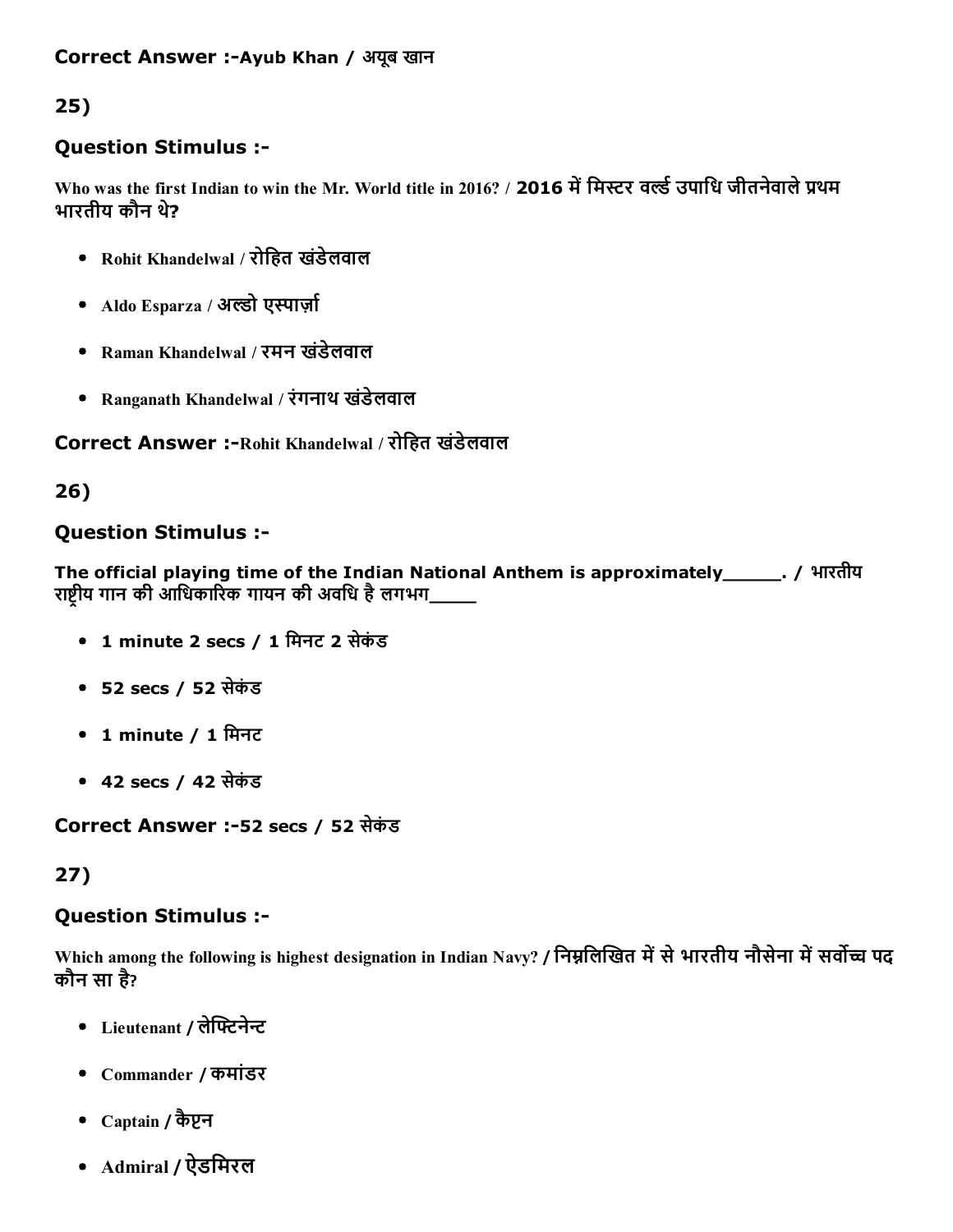28)

## Question Stimulus :

How many women Prime Minister/s has India had? / आज तक भारत की कितनी महिला प्रधानमंत्री रही हैं?

- $\cdot$  2
- 3
- 1
- None of these / इनमें से काई नहीं

## **Correct Answer :-1**

## 29)

## Question Stimulus :

Gandhiji wanted that the students should spend their vacations in\_\_\_\_\_\_\_\_\_. / गांधीजी चाहते थे कि छात्रों को \_\_\_\_\_\_\_\_\_ म堀딄अपनी छु逎ीयांिबतानी चािहए।

- Sports / खेल
- Studies / पढ़ाई
- Social service / समाज सेवा
- Tour / यात्रा

Correct Answer :-Social service / समाज सेवा

## 30)

## Question Stimulus :

Who is known as the Iron Man of India? / भारत के लौह पुरूष के रूप में कौन जाना जाता है?

- Sardar Vallabhai Patel / सरदार वल्लभभाई पटेल
- Morarji Desai / मोरारजी देसाई
- PV Narsimha Rao / पीवी नरसिम्हा राव
- Atal Bihari Vajpayee / अटल िबहारी वाजपेयी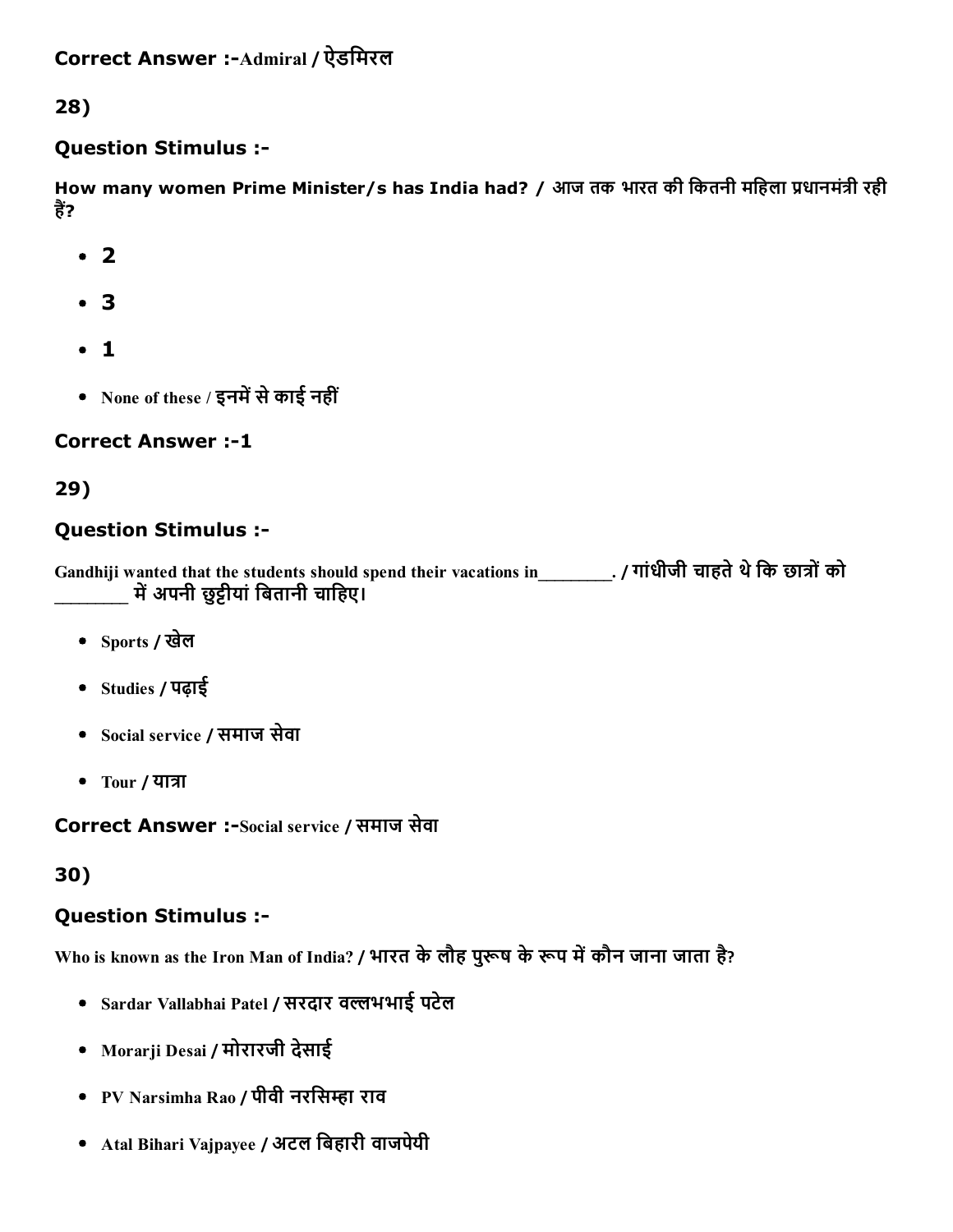31)

## Question Stimulus :

If you landed at Sardar Vallabhbhai Patel Airport, which city would you have landed in? / यिद आप सरदार वल्लभभाई पटेल हवाई अड्डे पर उतरते हैं, तो आप किस शहर में उतरे हैं?

- New Delhi / नई दिल्ली
- Mumbai / मुंबई
- Chennai / चेन्नई
- Ahmedabad / अहमदाबाद

Correct Answer :-Ahmedabad / अहमदाबाद

## 32)

## Question Stimulus :

PM Narendra Modi was invited by which country for the inauguration of Salma Dam? / प्रधानमंत्री नरेंद्र मोदी को कौन से देश द्वारा सत्मा बाँध का उद्घाटन करने के लिए आमंत्रित किया?

- Sri Lanka / श्रीलंका
- Afghanistan / अफ़्गानिस्तान
- Pakistan / पाकिस्तान
- Russia / रूस

Correct Answer :-Afghanistan / अफ़्गानिस्तान

33)

## Question Stimulus :

How many Indian badminton players had qualified to participate in the 2016 Rio Olympics? / 2016 रियो ओलंपिक में भाग लेने के लिए भारत के कितने बैडमिंटन खिलाड़ियों ने अर्हता प्राप्त की है?

- 9
- 5
- $\bullet$  7
- 3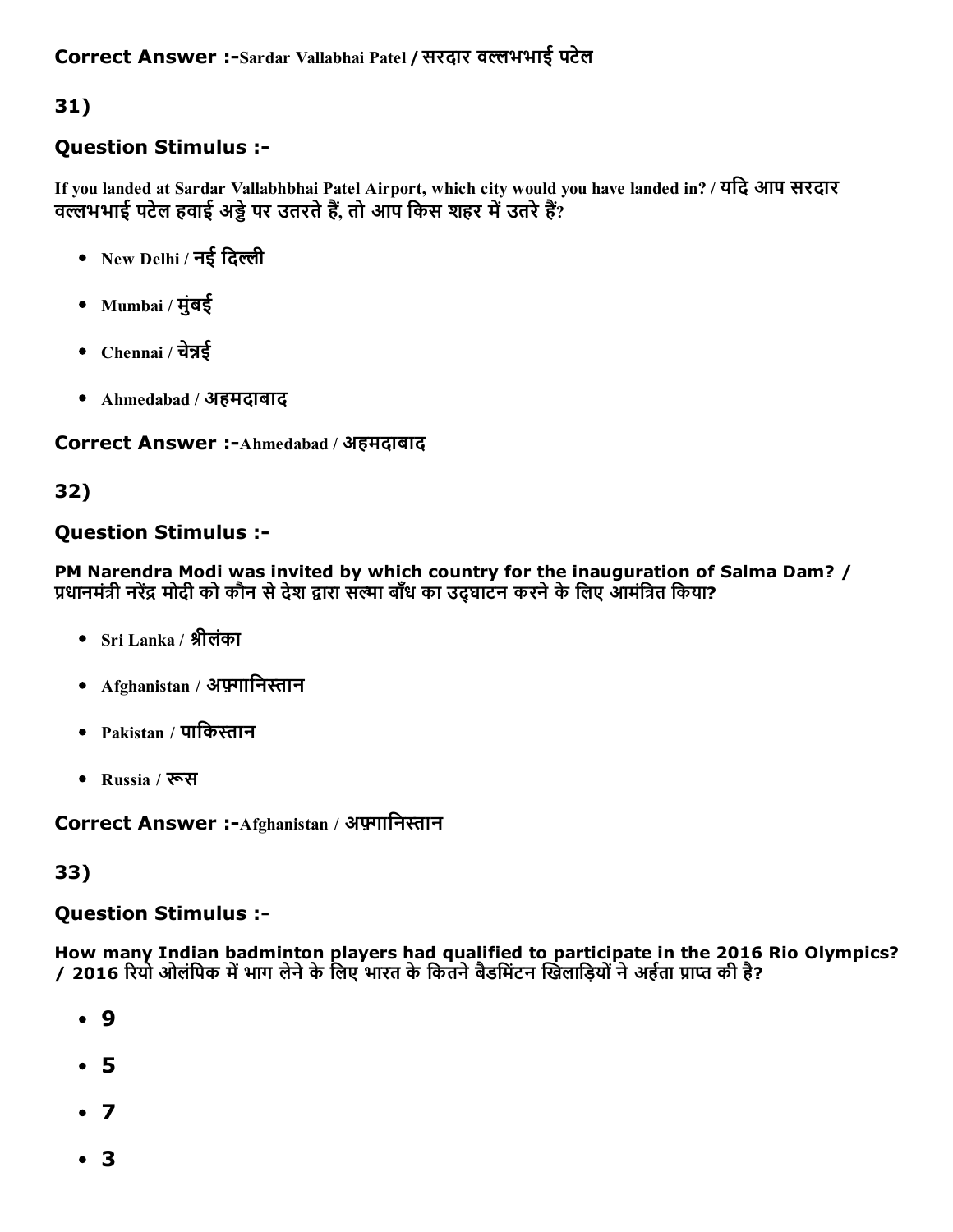#### **Correct Answer :-7**

## 34)

#### Question Stimulus :

Who was the Miss World in the year 2000? / वर्ष 2000 की मिस वर्ल्ड कौन थी?

- Aishwarya Rai / ऐश्वर्या रॉय
- Priyanka Chopra / प्रियंका चोपड़ा
- Agbani Darego / अग्बानी दरेगो
- Yukta Mookhey / युक्ता मुखी

Correct Answer :-Priyanka Chopra / प्रियंका चोपड़ा

#### 35)

#### Question Stimulus :

The \_\_\_\_\_\_\_ IIFA award ceremony was held in June 2016 in Madrid, Spain. / \_\_\_\_\_\_\_IIFA पुर븀眅ार समारोह जून 2016 मेिड笀帄ड, 笀帄ेन म堀딄आयोिजत िकया गया था।

- $11^{\rm th}$  /  $\mathbf{11}^{\overline{\mathsf{q1}}}$
- $13^{\text{th}}$  /  $\textbf{13}^{\overline{\text{q1}}}$
- $17^{\rm th}$  /  $\textbf{17}^{\overline{\textbf{q1}}}$
- $19^{\text{th}}$  /  $\textbf{19}^{\overline{\text{q1}}}$

Correct Answer :-17 $^{\rm th}$  / 17 $^{\overline{\bf q}{\bf i}}$ 

#### 36)

#### Question Stimulus :

Who recently took over as Britain's second woman Prime Minister? / हाल में ही ब्रिटेन की दूसरी महिला प्रधानमंत्री बनने वाली महिला कौन हैं?

- Theresa May / थरेेसा मे
- Nicola Sturgeon / निकोला स्टर्जियॉन
- Harriet Harman / हैरिट हरमैन
- Angelia Eagle / एंजेिलया ईगल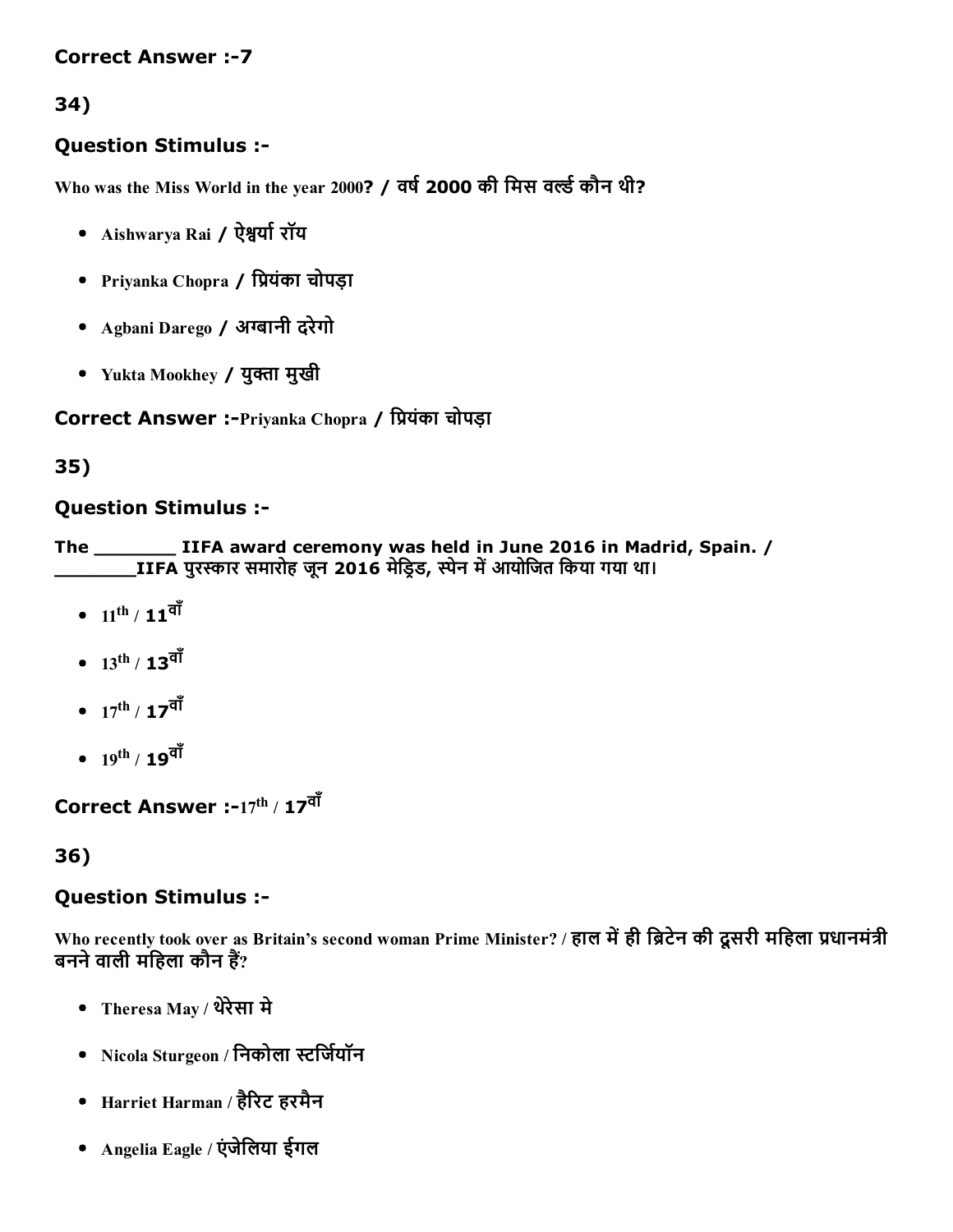## 37)

## Question Stimulus :

The first ever BRICS Employment Working Group meeting in 2016, was held at 2016 में पहली ब्रिक्स (BRICS) एम्प्लॉयमेंट वर्किंग ग्रुप मीटिंग कहाँ आयोजित की गई थी?

- New Delhi / नई िदली
- Moscow / माको
- Hyderabad / हैदराबाद
- Beijing / बीिजंग

## Correct Answer :-Hyderabad / हैदराबाद

## 38)

## Question Stimulus :

How many members are there in the World Trade Organization (WTO)\_\_\_\_\_\_\_\_\_\_\_\_. / िव㘆 ᴁ뀅ापार संगठन (डब्ल्यू.टी.ओ) में कितने सदस्य हैं बाल का

- $-145$
- 164
- 160
- 150

**Correct Answer :-164** 

## 39)

## Question Stimulus :

World 'Water Day' is celebrated every year on\_\_\_\_\_. / विश्व 'जल दिवस' हर वर्ष कब मनाया जाता है?

- $\bullet$  March 20 / मार्च 20
- $\bullet$  March 10 / मार्च 10
- March 12 / मार्च 12
- $\bullet$  March 22 / मार्च 22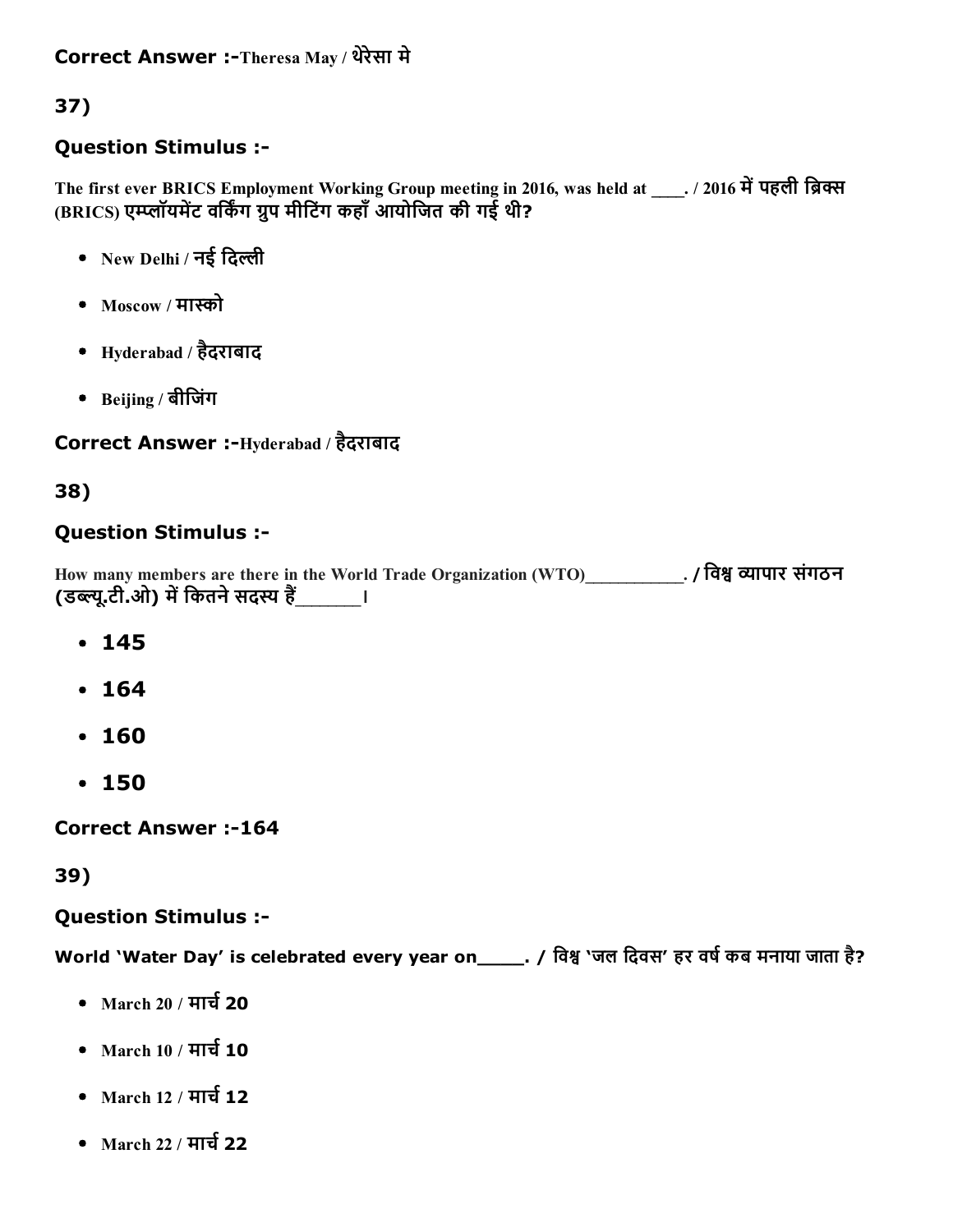Correct Answer :-March 22 / मार्च 22

40)

#### Question Stimulus :

India's first 'White Tiger Safari' has opened in \_\_\_\_\_\_\_\_\_\_\_\_\_\_ State in India? / भारत की प्रथम 'सफेद बाघ सफारी' भारत में \_\_\_\_\_\_\_\_\_\_\_\_\_\_\_\_\_\_\_\_\_ राज्य में खुली है।

- Uttar Pradesh / उत्तर प्रदेश
- West Bengal / पश्चिम बंगाल
- Tamil Nadu / तिमल नाडु
- Madhya Pradesh / मध्य प्रदेश

Correct Answer :- Madhya Pradesh / मध्य प्रदेश

#### 41)

### Question Stimulus :

On which of the following rivers is the Rana Pratap Sagar dam built? / राणा प्रताप सागर बांध निम्न में से किस नदी पर बनाया गया है?

- Ken / केन
- $\bullet$  Betwa / बेतवा
- Chambal / चबंल
- Narmada / नर्मदा

Correct Answer :Chambal / चबंल

#### 42)

#### Question Stimulus :

Which city is known as the 'commercial capital' of Madhya Pradesh? / कौन सा शहर मध्य प्रदेश के 'वाणिज्यिक राजधानी' के रूप में जाना जाता है?

- Bhopal / भोपाल
- Indore / इंदौर
- Jabalpur / जबलपुर
- $\bullet$  Gwalior/ ग्वालियर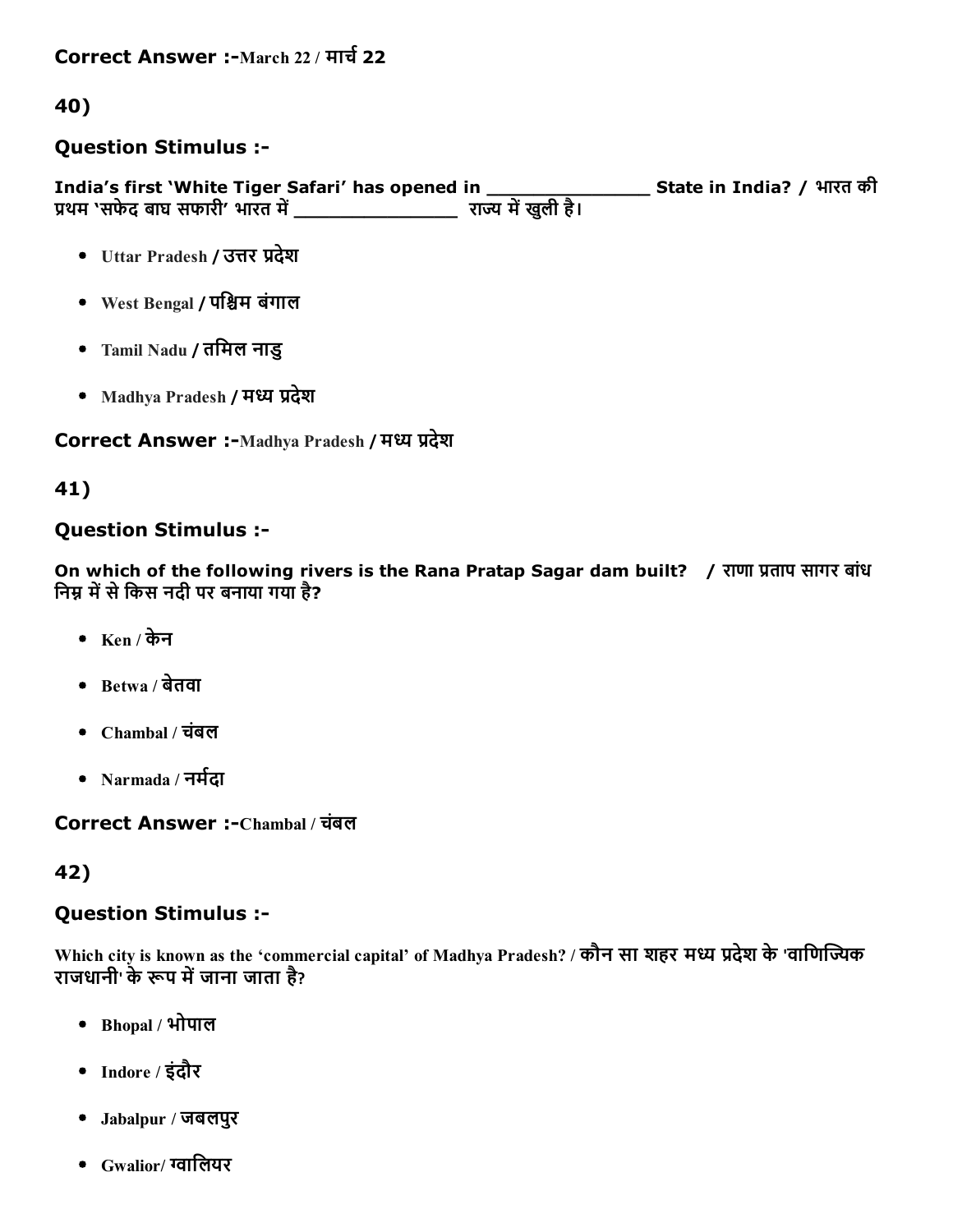## Correct Answer :-Indore / इंदौर

43)

### Question Stimulus :

The Finance Minister of Madhya Pradesh is \_\_\_. / मध्य प्रदेश में वित्त मंत्री हैं \_\_\_।

- Babulal Gaur / बाबूलाल गौर
- Jayant Malaiya / जयंत मलैया
- Gopal Bhargawa / गोपाल भार्गव
- Umashankar Gupta / उमाशंकर गुप्ता

#### Correct Answer :-Jayant Malaiya / जयंत मलैया

44)

### Question Stimulus :

Bateshwar group of temples is located in\_\_\_. / बटेश्वर मंदिर समूह \_\_\_ में स्थित है।

- Ujjain / उज्जैन
- Morena / मुरैना
- Khajuraho / खजुराहो
- Ratlam / रतलाम

Correct Answer :-Morena / मुरैना

45)

#### Question Stimulus :

Base of Hexadecimal system is \_\_\_\_. / षोडेश आधारी पदधति का बेस \_\_\_\_\_है।

- $\cdot$  2
- 10
- 16
- 32

**Correct Answer :-16**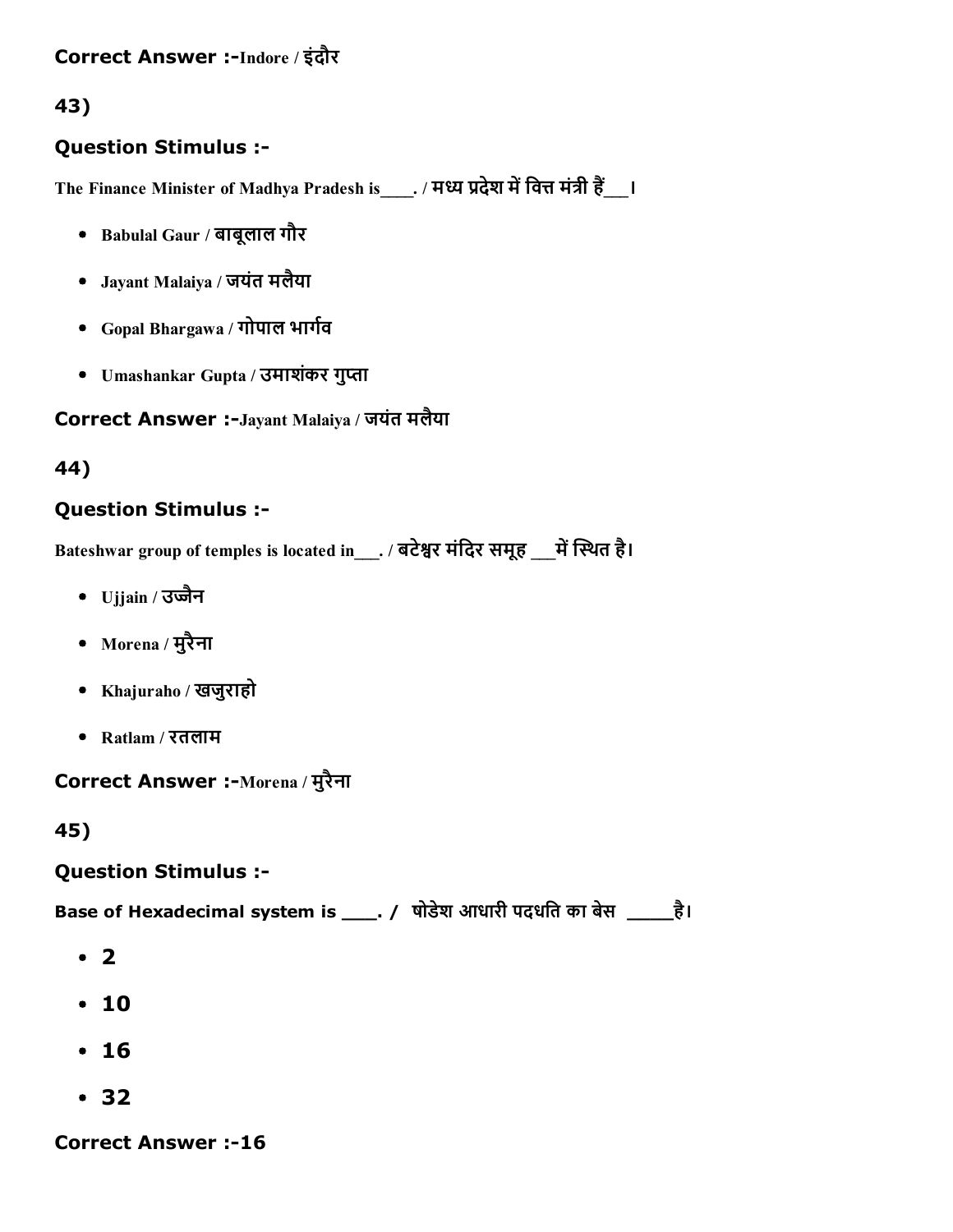## 46)

### Question Stimulus :

Which river is often called 'Dakshin Ganga'? / किस नदी को 'दक्षिण गंगा' के नाम से जानते हैं?

- Yamuna / यमुना
- Godavari / गोदावरी
- Brahmaputra / ब्रह्मपुत्र
- Narmada / नर्मदा

Correct Answer :-Godavari / गोदावरी

## 47)

#### Question Stimulus :

Myanmar is also known as \_\_\_\_\_\_\_\_\_\_\_\_\_\_\_ / म्यानमार को \_\_\_\_\_\_\_\_\_भी कहा जाता है

- $\bullet$  Burma / बर्मा
- Mongolia / मौगंोिलया
- Bhutan / भुटान
- Vietnam / िवयतनाम

Correct Answer :-Burma / बर्मा

48)

Question Stimulus :

Minimum contract size in equity derivatives segment in India is \_\_\_\_\_\_\_\_\_\_\_ / भारत के इकिटी डेरीवेटिव खंड में ठेके का न्यूनतम साइज़ है\_\_\_\_\_\_\_

- 4 lakhs / 4 लाख
- 8 lakhs / 8 लाख
- 10 lakhs / 10 लाख
- 5 lakhs / 5 लाख

Correct Answer :-5 lakhs / 5 लाख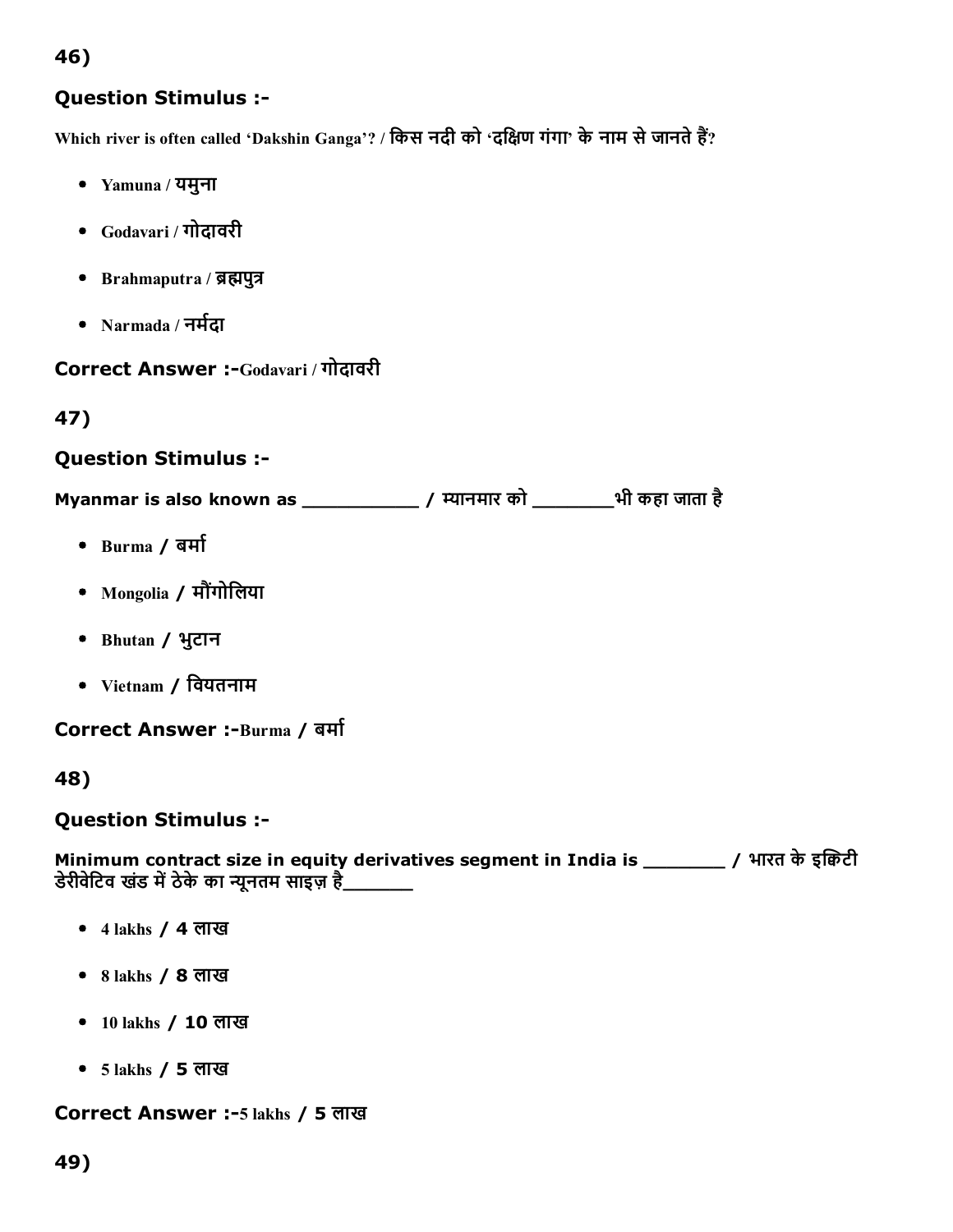## Question Stimulus :

"Shaurya", an Indian Coast Guard Ship (ICGS), has been launched by which shipyard of India? / "शौर्य", जो एक भारतीय तटरक्षक जहाज (आईसीजीएस) है, किस भारतीय पोत प्रांगण द्वारा शरू किया गया है?

- Goa Shipyard Limited / गोवा पोत प्रांगण लिमिटेड
- Naval Dockyard (Vizag) / नौसेना डॉकयार्ड (वीज़ाग)
- Cochin Shipyard Limited / कोचीन पोत प्रांगण लिमिटेड
- Naval Dockyard (Mumbai) / नौसेना बंदरगाह (मुंबई)

#### Correct Answer :-Goa Shipyard Limited / गोवा पोत प्रांगण लिमिटेड

50)

### Question Stimulus :

Who is the author of 'The Queen of Jhansi' (*Jhansir Rani*), published in 1956? / 1956 में प्रकाशित, 'द क्वीन ऑफ झाँसी' (झांसिर रानी) के लेखक कौन हैं?

- Jaishree Misra / जैश्री मिसरा
- Christopher Nicole / क्रिस्टोफर निकोले
- Sohrab Modi / सोहराब मोदी
- Mahasweta Devi / महाश्वेता देवी

Correct Answer :-Mahasweta Devi / महाश्वेता देवी

## 51)

#### Question Stimulus :

Choose the correct answer. The multiplicative inverse of 11/13 is\_\_\_\_\_\_\_\_. / सही उ븀옆र चिुनये| 11/13 का गुणात्मक प्रतिलोम है \_\_\_\_\_|

- $11/-13$
- $13/11$
- $-11/13$
- $-13/11$

#### Correct Answer :--13/11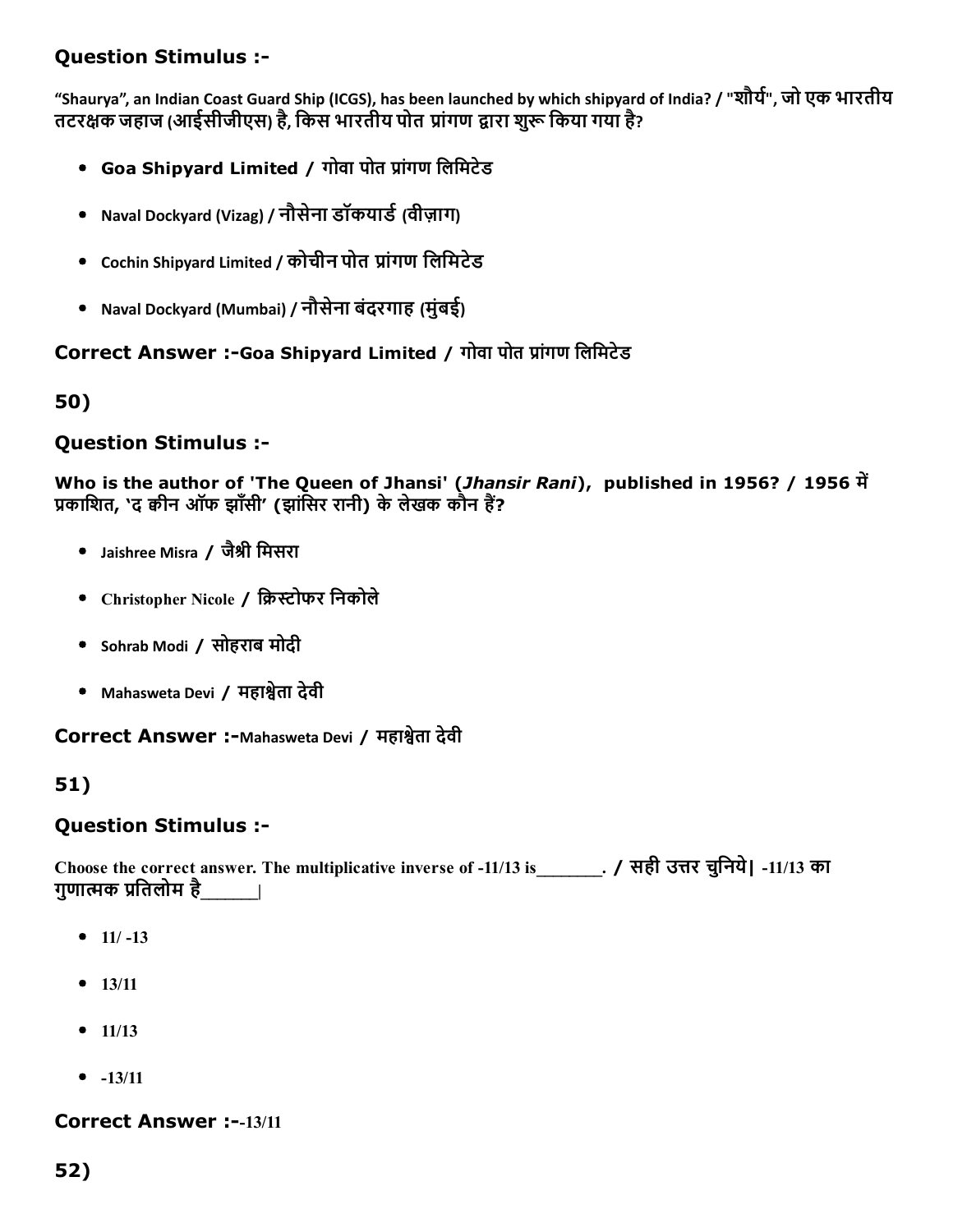#### Question Stimulus :

If  $a+b+c+d+e+\frac{1}{a+b+c+d+e}=2$ , find the value of  $(a+b+c+d+e)^5 + \frac{1}{(a+b+c+d+e)^5}$ .

 $\frac{1}{a+b+c+d+e+\frac{1}{a+b+c+d+e}} = 2, \quad (a+b+c+d+e)^5 + \frac{1}{(a+b+c+d+e)^5}$ 

का मान निकालिये

- 1
- $\cdot$  1/2
- $\cdot$  2
- 0

**Correct Answer :-2** 

53)

#### Question Stimulus :

State the degree of the following algebraic expression. 9x <sup>2</sup>y<sup>6</sup> - 5 x<sup>5</sup>y - 5x<sup>5</sup> y<sup>2</sup> / निम्न बीजगणितीय अभिव्यंजन की डिग्री बताइये

- $\bullet$  7
- 6
- 8
- 9

**Correct Answer :-8** 

#### 54)

Question Stimulus :

The complement of 56<sup>0</sup> \_\_\_\_\_\_\_\_\_\_\_\_\_\_\_\_0 / 56<sup>0</sup> का पूरक है\_\_\_\_\_\_\_\_\_\_\_\_\_\_\_\_( 0

- $80$
- $124$
- $44$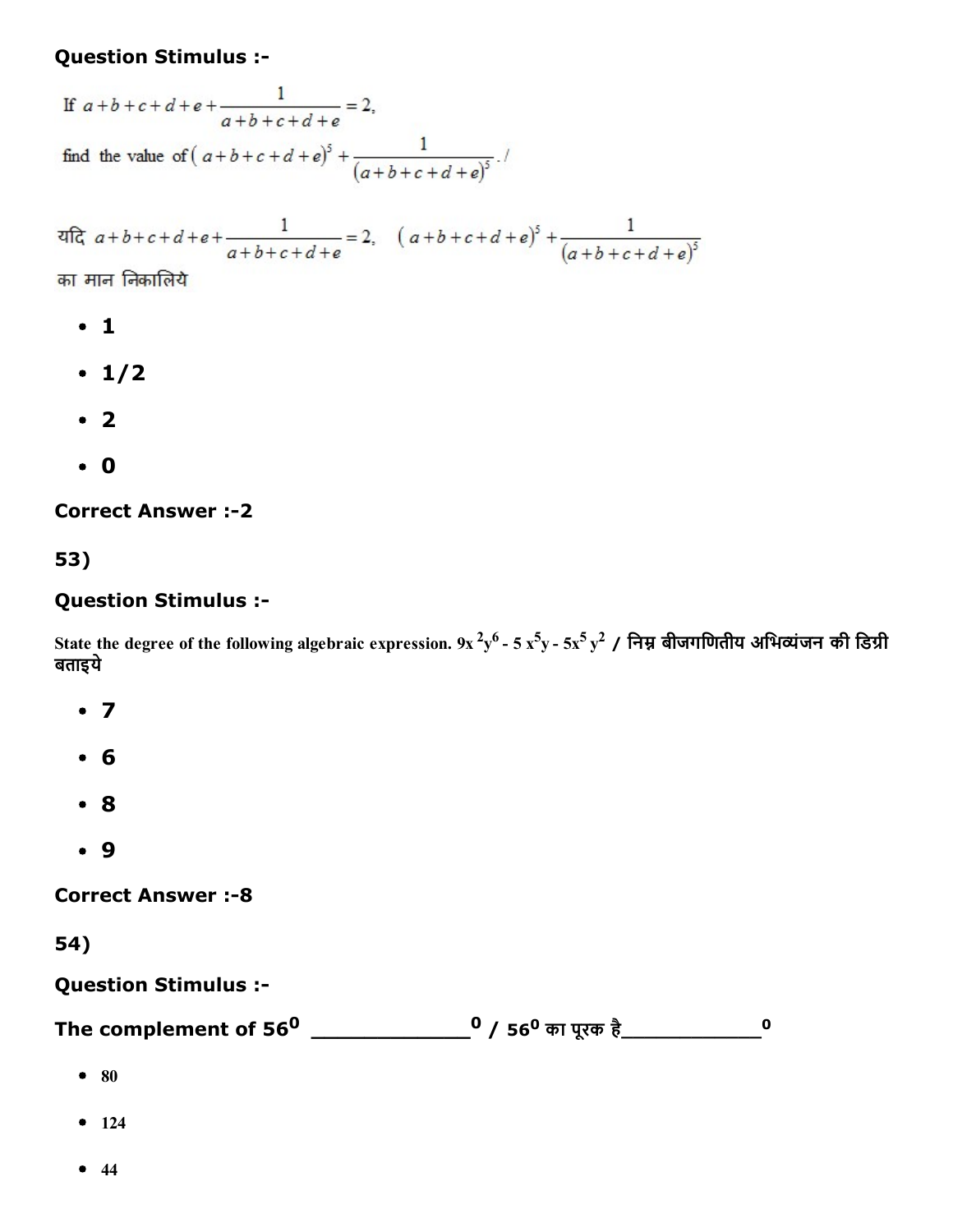• 34

**Correct Answer :-34** 

55)

Question Stimulus :

If  $\frac{angle}{}$  AEB =140<sup>0</sup>, what is the measure of angle AED? / यदि कोण AEB =140<sup>0</sup>, तो कोण AED का माप क्या है?



- $140^0$
- $220^0$
- $40^0$
- $180^0$

Correct Answer :- $40^0$ 

56)

Question Stimulus :

| A dealer packed matchboxes in a circular box, while the other packed match                                                |      |  |
|---------------------------------------------------------------------------------------------------------------------------|------|--|
| boxes in a trapezoid shaped box. Empty space will be _________<br>in the                                                  |      |  |
| and hence the capacity of it is                                                                                           | एक   |  |
| व्यापारी नें वृत्ताकार डिब्बे में माचिस के डिब्बे पैक कर दिये, जबकि दूसरे ने समलंब आकार के डिब्बे में माचिस के डिब्बे पैक |      |  |
| होगी और इसलिये उसकी क्षमता _<br>किये। खाली जगह                                                                            | होगी |  |

- less, circular, more / वृत्ताकार, कम, ज्यादा
- less, trapezoid, less / समलंबाभ, कम, कम
- more, circular, less / वृत्ताकार, ज्यादा, कम
- more, trapezium, less / समलंब, ज्यादा, कम

Correct Answer :-more, circular, less / वृत्ताकार, ज्यादा, कम

57)

Question Stimulus :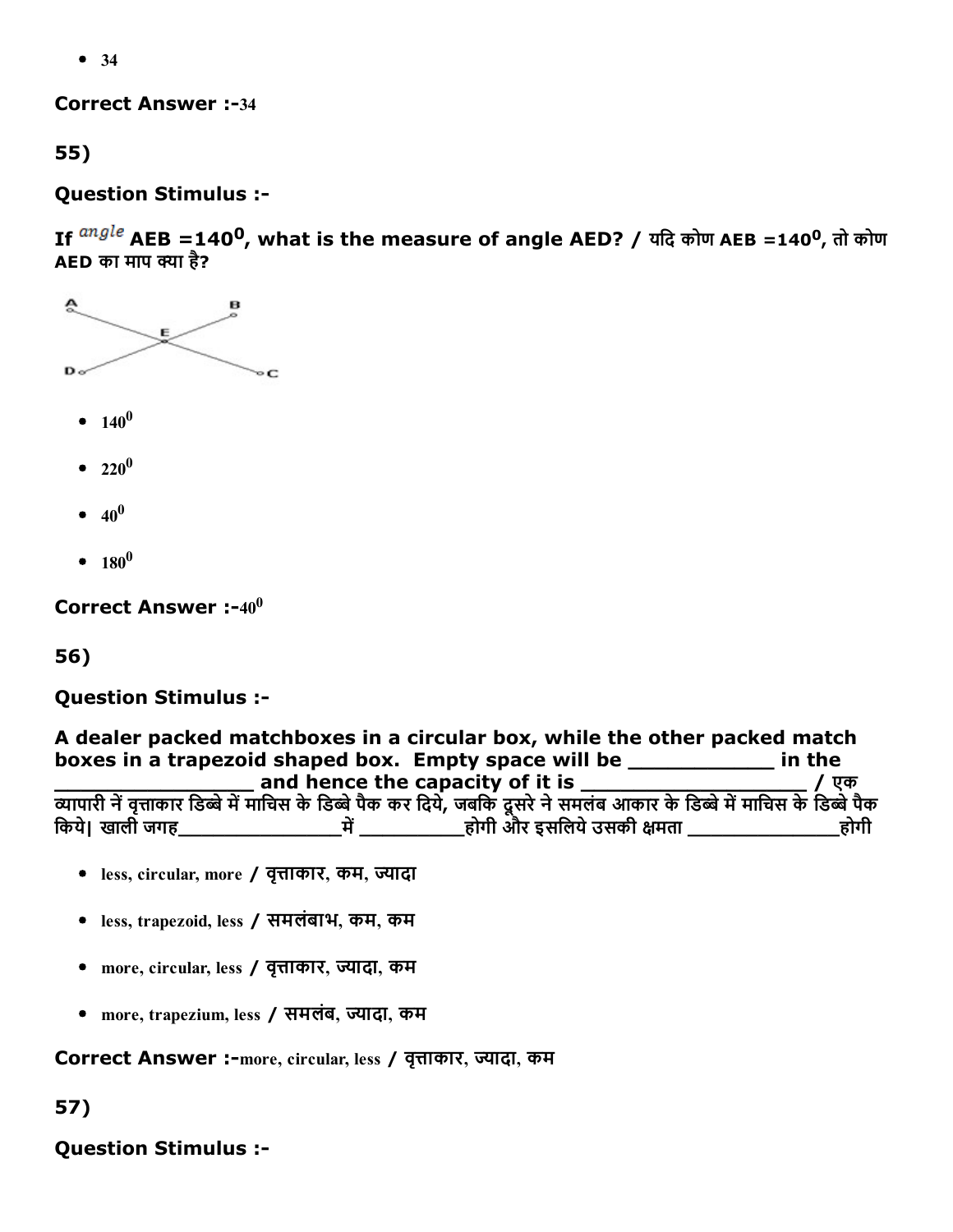The capacity of a water tank is 900 liters. If its height is 5m, what is the surface area required to place the tank? पानी की टंकी की क्षमता 900 लीटर है| यदि उसकी ऊँचाई 5 मी है, तो टंकी को रखने के लिये पृष्ठीय क्षेत्रफल क्या है?

- $4500 \mathrm{m}^2$  / 4500 मी $^2$
- $180 \text{ m}^2$  /  $180 \text{ H}^2$
- $580~\mathrm{m^2}$  /  $\,$ 580 मी $^2$
- $360\rm{m}^2$  / 360 मी $^2$

Correct Answer :-180  $\mathrm{m}^{2}$  / 180 मी $^{2}$ 

## 58)

## Question Stimulus :

A boat can travel with a speed of 15km/hour in still water. It travels in a stream which flows on a speed of 5km/hr. What is the time taken by the boat to travel 60km down the stream? / एक नाव 15 किमी/घण्टे के वेग से स्थिर जल में यात्रा कर सकती है| वह 5 किमी/घण्टे के वेग से प्रवाह कर रही एक धारा में यात्रा करती है| धारा में 60 किमी यात्रा करने के लिये नाव को कितना समय लगा?

- $\bullet$  3hrs / 3 घण्टे
- 5hrs / 5 घण्टे
- 6hrs / 6 घण्टे
- $=$   $5\frac{1}{3}$  hrs  $/$   $5\frac{1}{3}$  घण्टे

Correct Answer :-3hrs / 3 घण्टे

## 59)

## Question Stimulus :

What is the range of the following data? Data: 40, 35, 20, 15, 60 80,75, 95, / निम्न डाटा का परिसर क्या है? डाटा : 40, 35, 20, 15, 60 80,75, 95,

- 95
- 15
- 80
- 55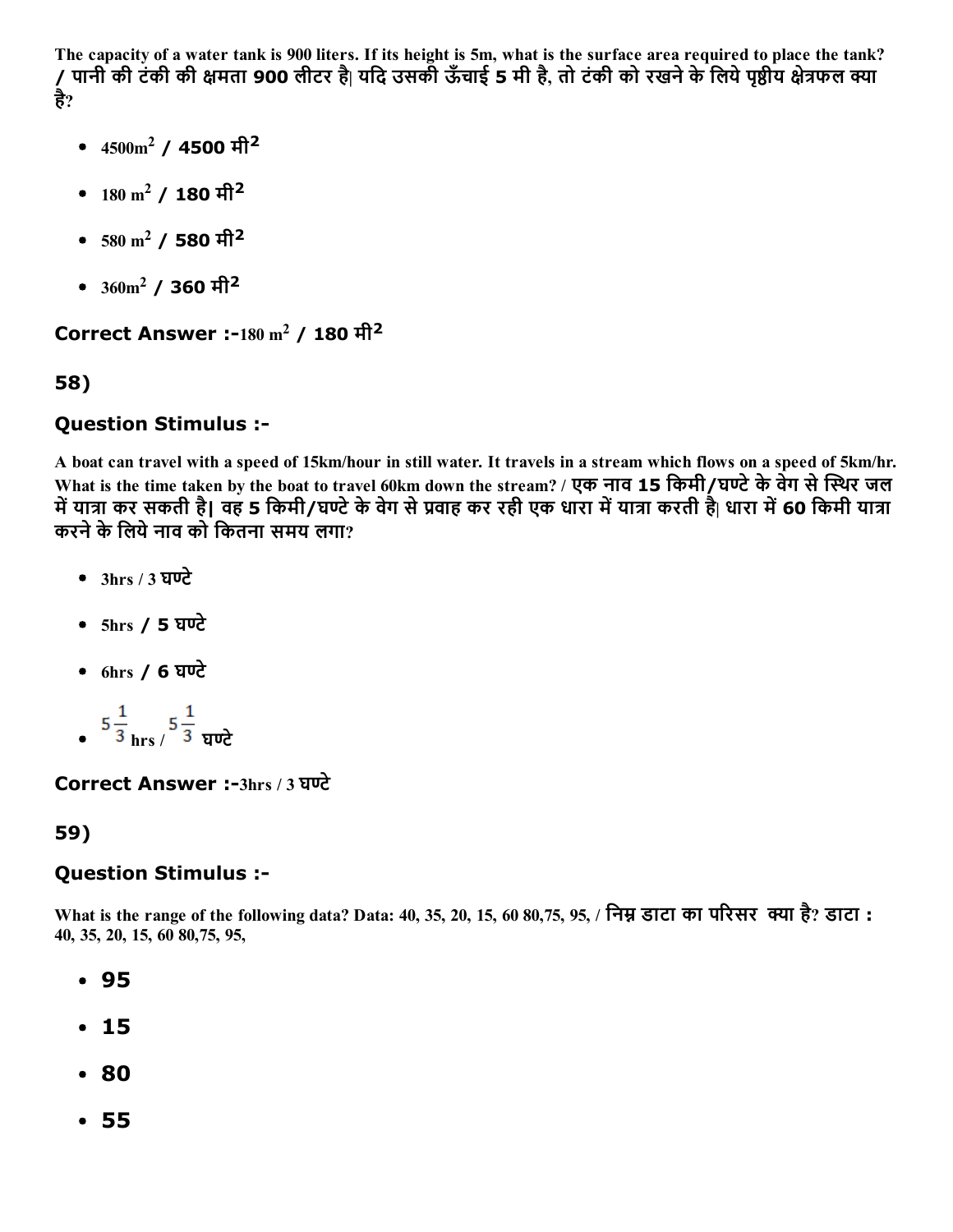#### **Correct Answer :-80**

## 60)

#### Question Stimulus :

Which of the following points lie in the third quadrant of a graph? / ग्राफ के तीसरे चतुर्थांश में निम्न में से कौन से बिंदु उपस्थित रहते हैं?

- $(1, 7)$
- $(-5, -8)$
- $(-6, 9)$
- $(6, -7)$

Correct Answer  $: (-5, -8)$ 

## 61)

#### Question Stimulus :

A given mass of water has its maximum density at / जल के एक निश्चित द्रव्यमान का अधिकतम घनत्व \_\_\_\_\_\_\_\_\_\_\_\_\_\_\_\_\_\_\_\_\_\_ पर है

- $0^{\,0}C$
- 0 K
- 4 <sup>0</sup>C
- 4 K

Correct Answer :-4 <sup>0</sup>C

## 62)

## Question Stimulus :

Mass numbers of elements are always whole numbers but Atomic masses are not. This is due to the existence of / तत्वों की द्रव्यमान-संख्याएं हमेशा पूर्ण संख्याएं होती हैं लेकिन परमाणु-संहतियाँ नहीं होती। यह इसके अस्तित्व के कारण होता है

- Allotropes / अपरूप
- Isotopes / समथािनक
- Isobars / समदाब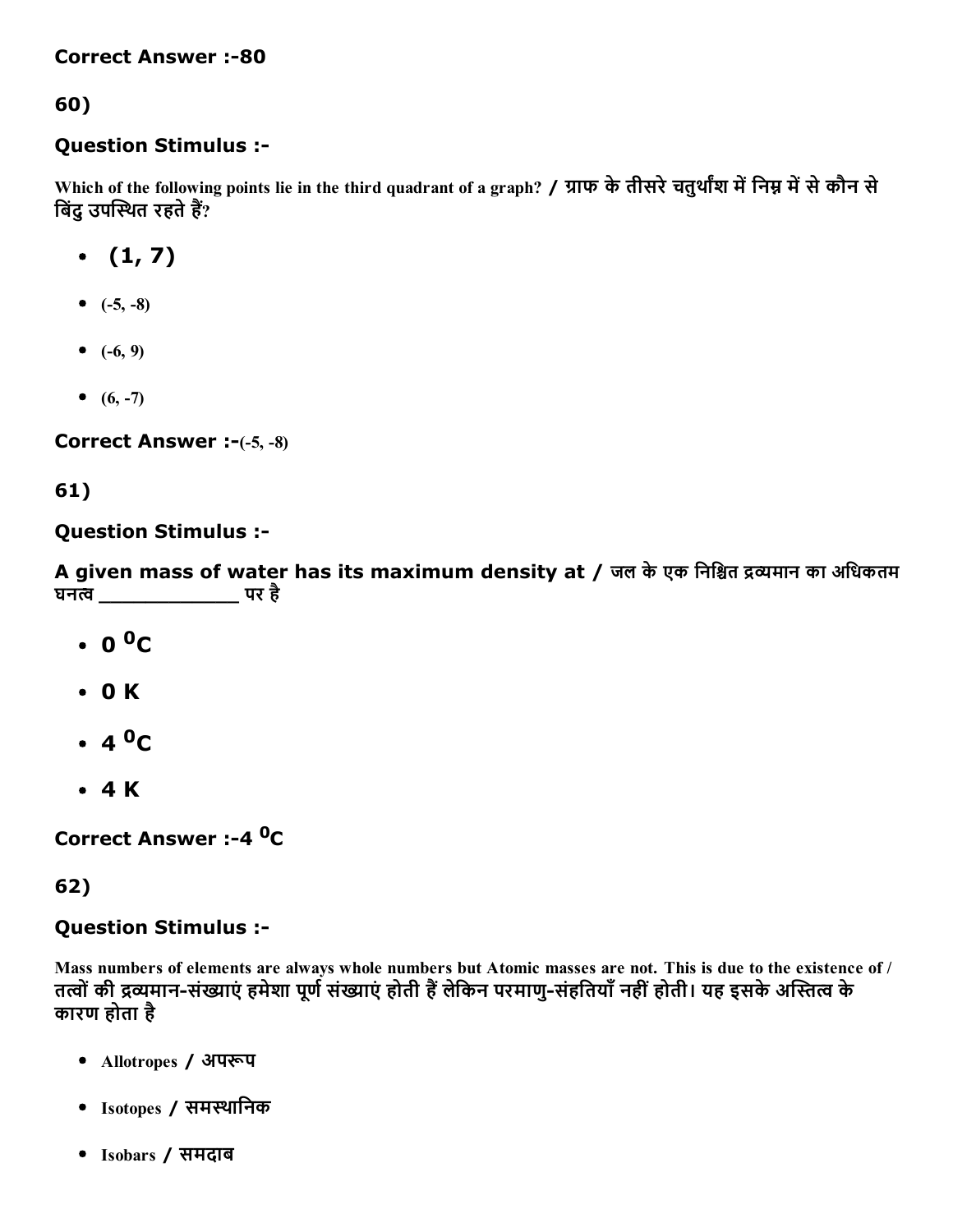Isomers / समावयवी

## Correct Answer :-Isotopes / समस्थानिक

63)

#### Question Stimulus :

During electroplating of silver on an iron spoon, / एक लोहे की चम्मच पर चांदी के विद्यत् लेपन केदौरान,

- $\,$  mass of the cathode increases / कैथोड का द्रव्यमान बढ़ जाता है
- $\,$  mass of the cathode decreases / कैथोड का द्रव्यमान घट जाता है
- $\,$  mass of the anode increases / एनोड का द्रव्यमान बढ़ जाता है
- concentration of the electrolyte increases / इलेक्ट्रोलाइट का सांद्रण बढ़ जाता है

Correct Answer :-mass of the cathode increases / कैथोड का द्रव्यमान बढ़ जाता है

64)

#### Question Stimulus :

The colour of phenolphthalein in basic medium is / क्षारीय माध्यम में फिनोलेफ्थैलीन का रंग है

- Pink / गुलाबी
- Red / लाल
- Blue / नीला
- Green / हरा

Correct Answer :-Pink / गुलाबी

65)

#### Question Stimulus :

Copper Sulphate solution cannot be stored in an Iron container because / कॉपर सल्फेट विलियन का लोहे के पात्र में संग्रह नहीं किया जा सकता है क्योंकि

- Iron dissolves in copper sulphate solution / लोहा कॉपर सल्फेट विलयन में घुल जाता है।
- Iron crystallizes as ferrous sulphate / लोहा फेरस सल्फेट के रूप में क्रिस्टलीकृत हो जाता है।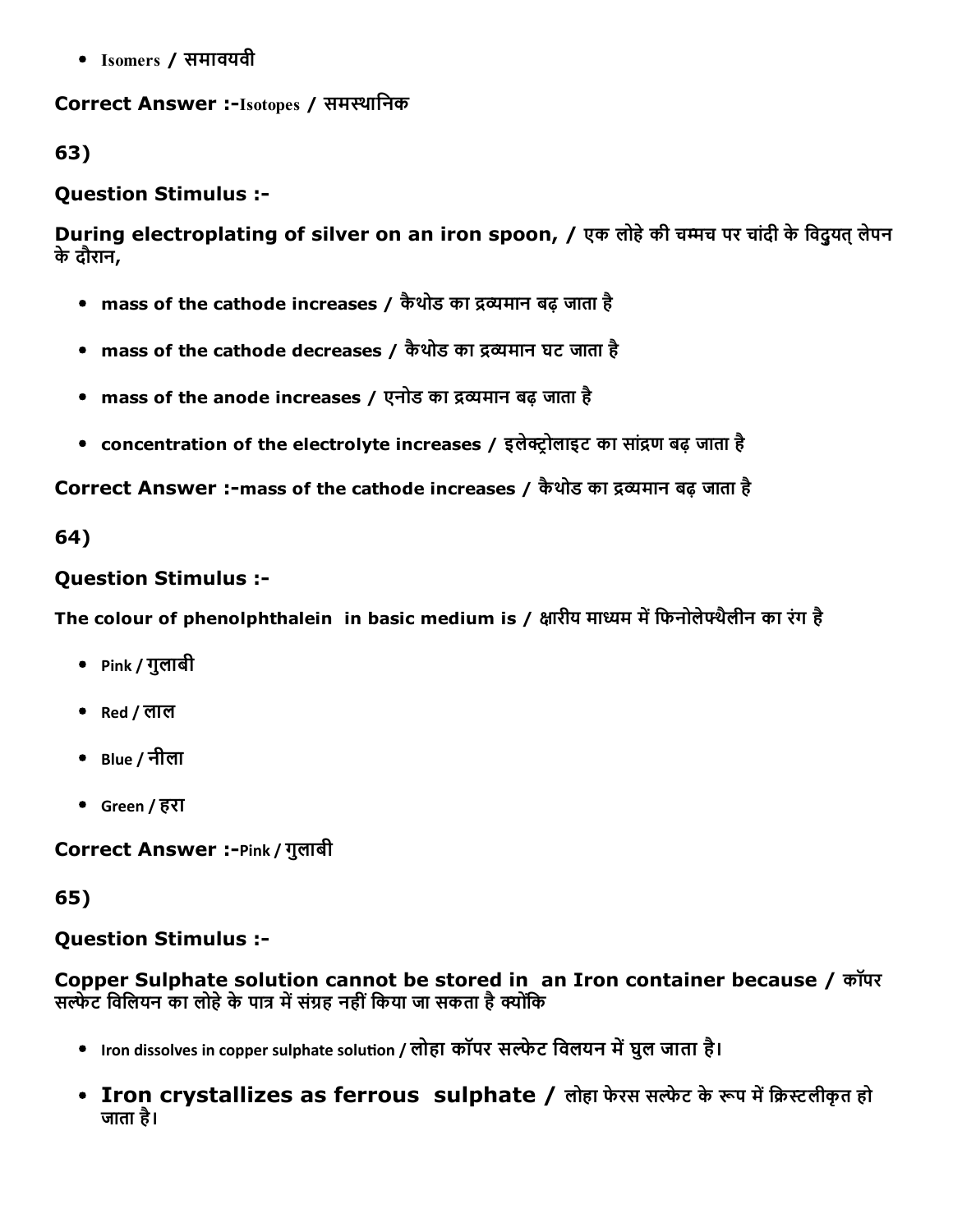- Iron forms Ferric sulphate and forms a suspension / लोहा फेरिक सल्फेट बनाता हैऔर िनलंबन बनाता है।
- Copper is more reactive than iron / तांबा लोहे की तुलना में अधिक अभिक्रियाशील है।

Correct Answer :-Iron dissolves in copper sulphate solution / लोहा कॉपर सल्फेट विलयन में घुल जाता है।

66)

Question Stimulus :

A Metal that burns with a bright white light on heating to its ignition temperature is / वह धातु जो प्रज्वलन-ताप तक गर्म करने पर चमकीले सफेद प्रकाश के साथ जलती है

- Sodium / सोडियम
- Potassium / पोटेिशयम
- Calcium / कैल्शियम
- Magnesium / मैनीिशयम

Correct Answer :-Magnesium / मैग्नीशियम

67)

## Question Stimulus :

Which is the stage in cell division, the changes of which are the opposite of prophase? ल्लो का सारा करने की कार्य करने की कार्य करने हुए किसी के लिए कि विपरीत हैं?<br>या कोशिका विभाजन की वह कौन सी अवस्था है, जिसके परिवर्तन प्रोफेज़ के विपरीत हैं?

- Interphase / इंटरफेज़
- Metaphase / मेटाफेज़
- Telophase / टेलोफेज़
- Anaphase / ऐनाफेज़

Correct Answer :-Telophase / टेलोफेज़

68)

Question Stimulus :

New blood cells are formed in\_\_\_\_\_\_\_\_\_\_\_ / नई रक्त कोशिकाएं\_\_\_\_\_\_\_\_\_ में बनती हैं

- Bone marrow / मज्जा
- Liver / यकृत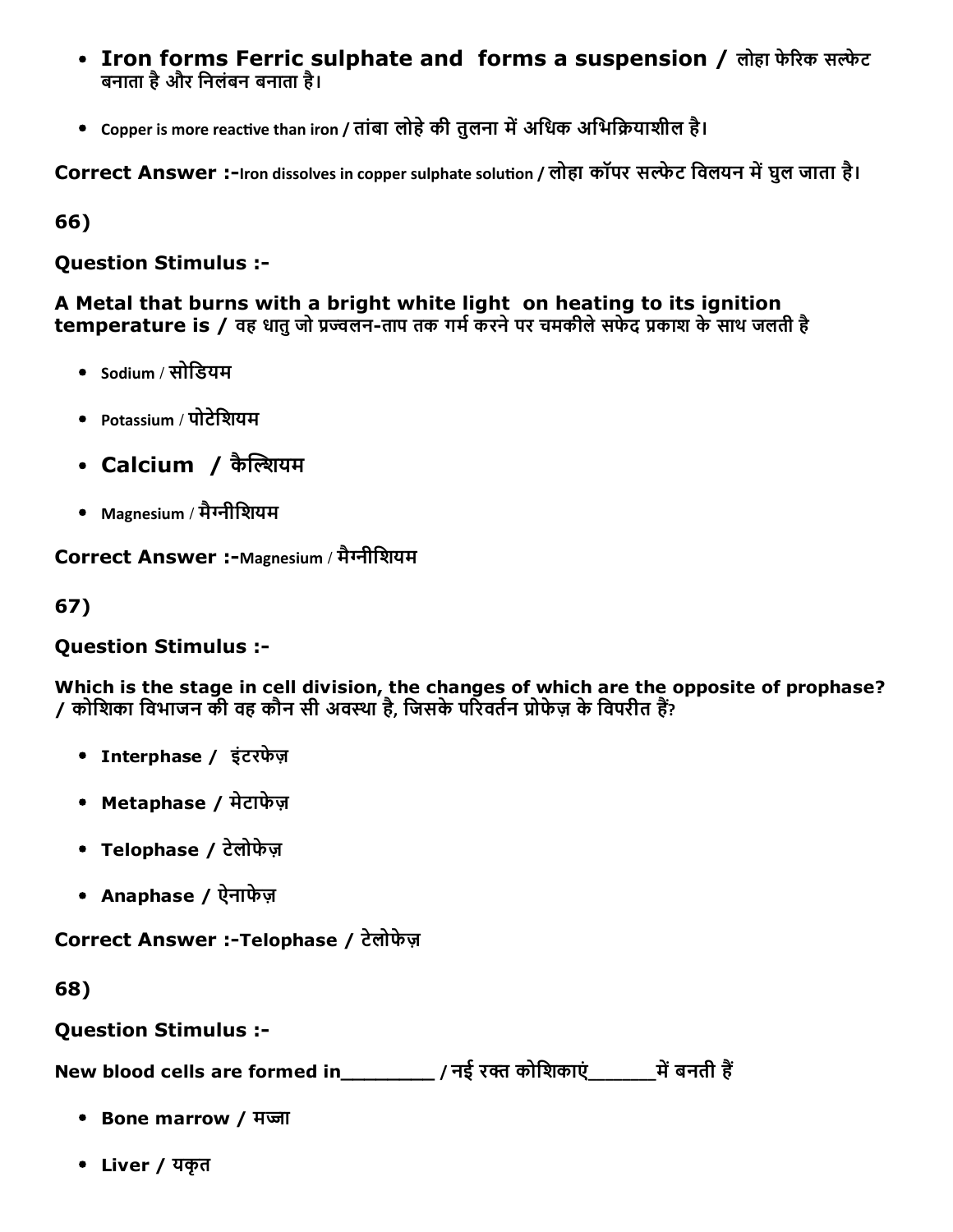- Heart / हृदय
- Lungs / फेफड़े

Correct Answer :-Bone marrow / मज़ा

69)

### Question Stimulus :

The male and female organs in Moss plants are called as\_\_\_\_\_\_\_ / शैवाल पौधों में नर और मादा अंग कहलाते हैं

- Androecium and Gynoecium / पुमंग और जायांग
- Antheridium and Oogonium / एन्थेरिडियम और अंडजननी
- Antheridium and Archegonium / एन्थेरिडियम और स्त्रीधानी
- Male cones and female cones / नर शकंुऔर मादा शकंु

Correct Answer :-Antheridium and Archegonium / एन्थेरिडियम और स्त्रीधानी

70)

## Question Stimulus :

The science which deals with the similarities and differences in organisms is\_\_\_\_\_ / वह विज्ञान जो जीवों की समानता और अंतर के साथ संबंधित है

- $\bullet$  Ecology / परिस्थितिविज्ञान
- Genetics / आनुवंिशकी
- $\bullet$  Heredity / आनुवंशिकता
- Eugenics / सुजनिनकी

Correct Answer :-Genetics / आनुवंशिकी

71)

## Question Stimulus :

A cricket team consists of 11 players, in which a player weighing 42kg got injured and was replaced by other player. As a result of it, the average weight of team increases by 100 gram. Find the weight of new player. / क्रिकेट की एक टीम में 11 खिलाड़ी हैं, जिनमें से 42 किग्रा वजन वाले एक खिलाड़ी को चोट लग गयी और उसके स्थान पर किसी अन्य खिलाड़ी को ले लिया गया। इसके परिणामस्वरूप, टीम के खिलड़ियों के औसत वजन में 100 ग्राम की बढ़ोतरी हो गयी। नए खिलाडी का वजन ज्ञात करें।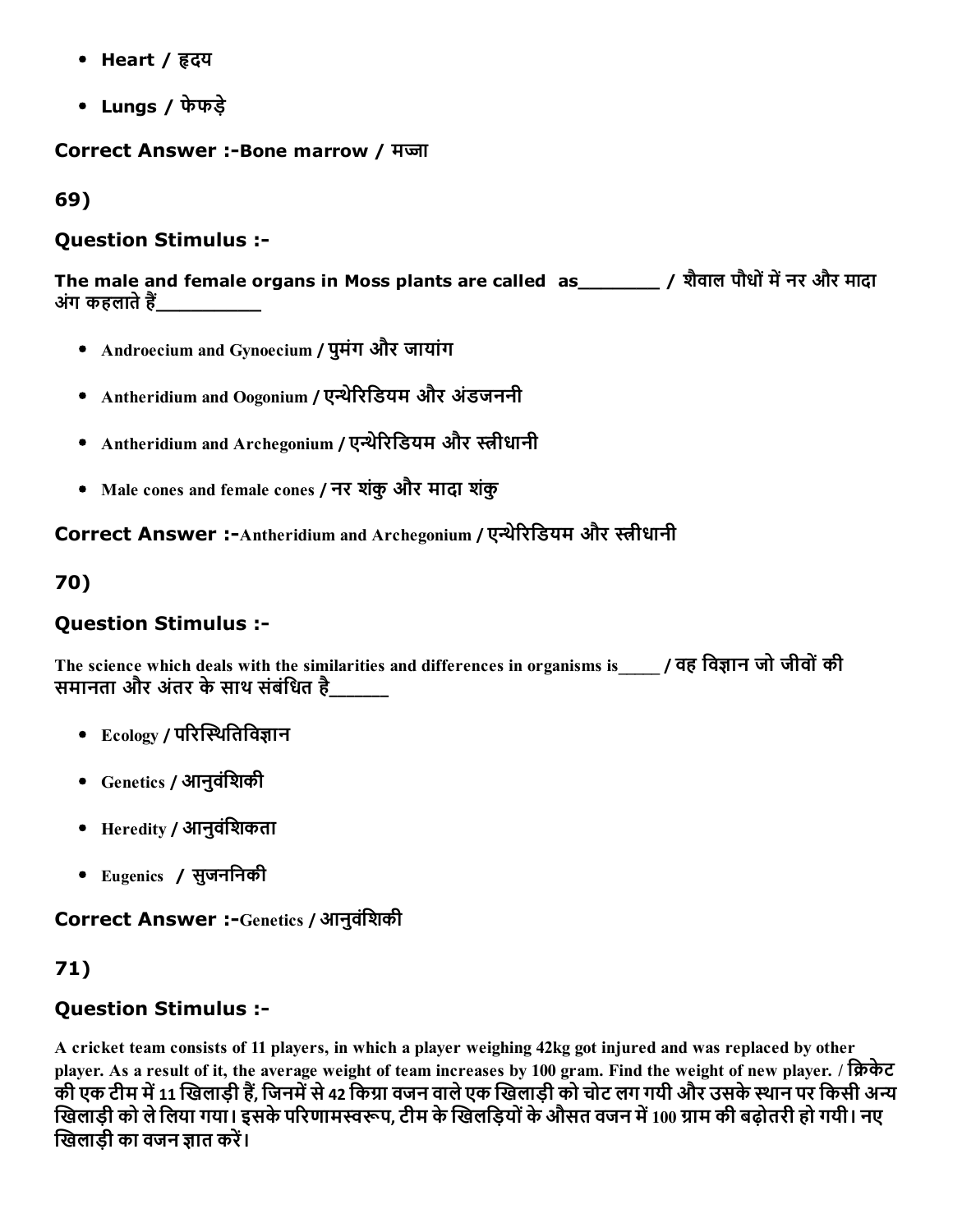- $\bullet$  44kg / 44किलोग्राम
- $42.1\text{kg}$  /  $42.1\text{cm}$  लोग्राम
- $43.1 \text{kg} / 43.1$ किलोग्राम
- $44.4 \text{kg} / 44.4$ किलोग्राम

Correct Answer :-43.1kg / 43.1किलोग्राम

## 72)

## Question Stimulus :

Mr. Joseph shared his investments in his children's names in the ratio 4:5 and the total amount is Rs.72,000. What is the investment share of the 1<sup>st</sup> child? / श्री जोसफ ने अपने निवेश को 4:5 के अनुपात में अपने बच्चों के नाम पर साझा किया एवं कुल राशि 72,000 रू० है। पहले बच्चे के नाम पर निवेश का कितना हिस्सा है?

- $-42000$
- 50000
- 32000
- $45000$

Correct Answer :-32000

# 73)

## Question Stimulus :

13/14 th of 56 / 56 का 13/14वाँहै:

- 52
- 58
- 63
- $•72$

## **Correct Answer :-52**

## 74)

# Question Stimulus :

Remainder when you divide 471 by 16 is / जब आप 471 को 16 से विभाजित करते हैं तो शेष: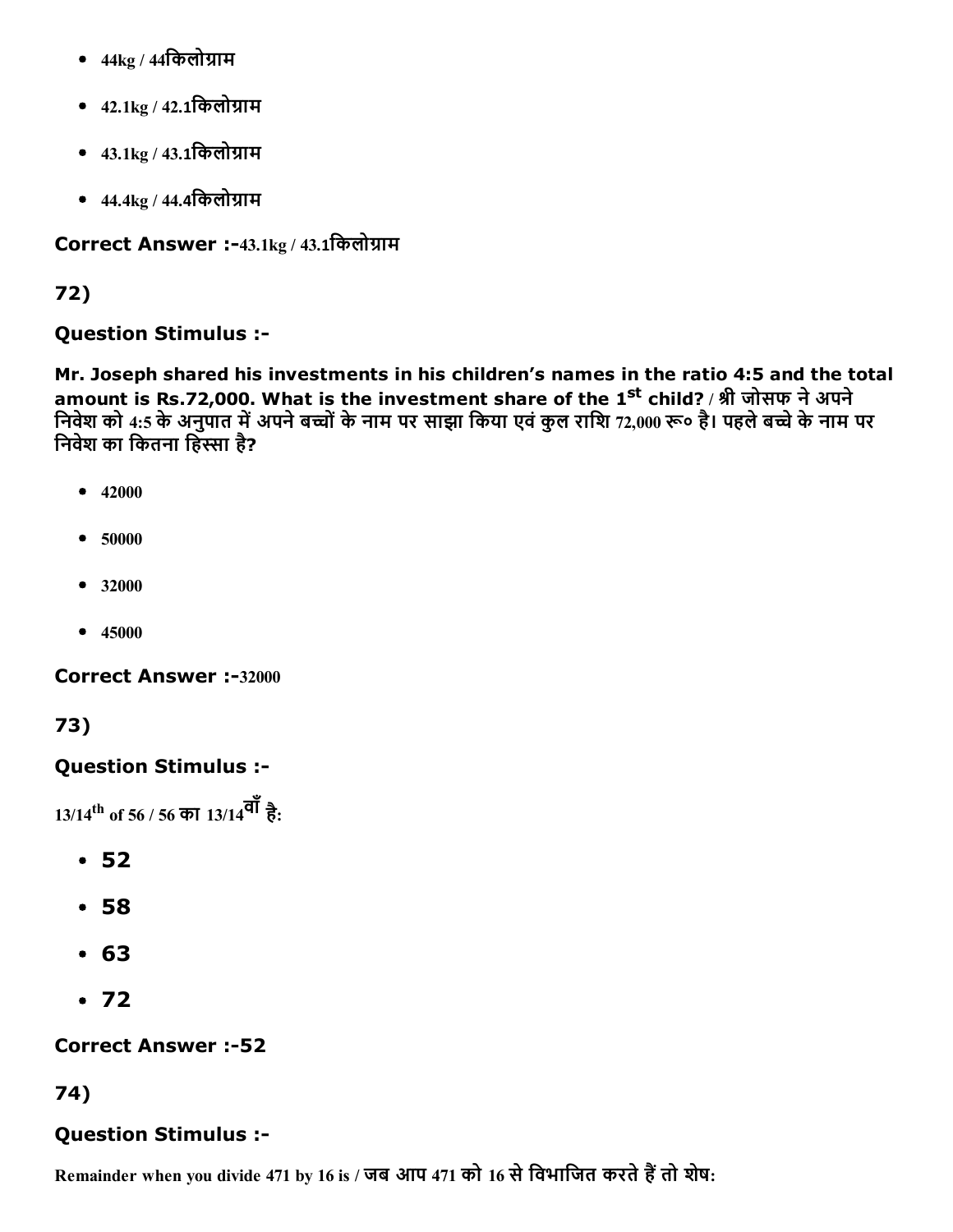- 7
- 8
- 5
- 0

**Correct Answer :- 7** 

### 75)

### Question Stimulus :

In present ages of Palani and Karthi are in the ratio of 5 : 4 respectively. Three years hence, the ratio of their ages will become 11 : 9 respectively. What is Karthi's present age? / वर्तमान में पलनी और कार्ति की आयु क्रमश: 5 : 4 के अनुपात में हैं। अत: तीन साल में उनकी आयु का अनुपात क्रमश: 11 : 9 हो जाएगा। वर्तमान में कार्ति की आयु कितनी है?

- $\bullet$  21 years / 21 वर्ष
- $\bullet$  24 years / 24 वर्ष
- $\bullet$  26 years / 26 वर्ष
- $\bullet$  30 years / 30 वर्ष

Correct Answer :-24 years / 24 वर्ष

## 76)

#### Question Stimulus :

The ratio of the present ages of two sisters is 1 : 2 and 5 years back, the ratio was 1 : 3. What will be the ratio of their ages after 10 years? / वर्तमान में दो बहनों की आयु का अनुपात 1 : 2 है और 5 साल पहले, अनुपात 1 : 3 था। 10 साल बाद उनकी आयु का अनुपात क्या होगा?

- $-1:2$
- $2 : 4$
- $3 : 5$
- $\bullet$  2 : 3

#### Correct Answer :-2:3

## 77)

Question Stimulus :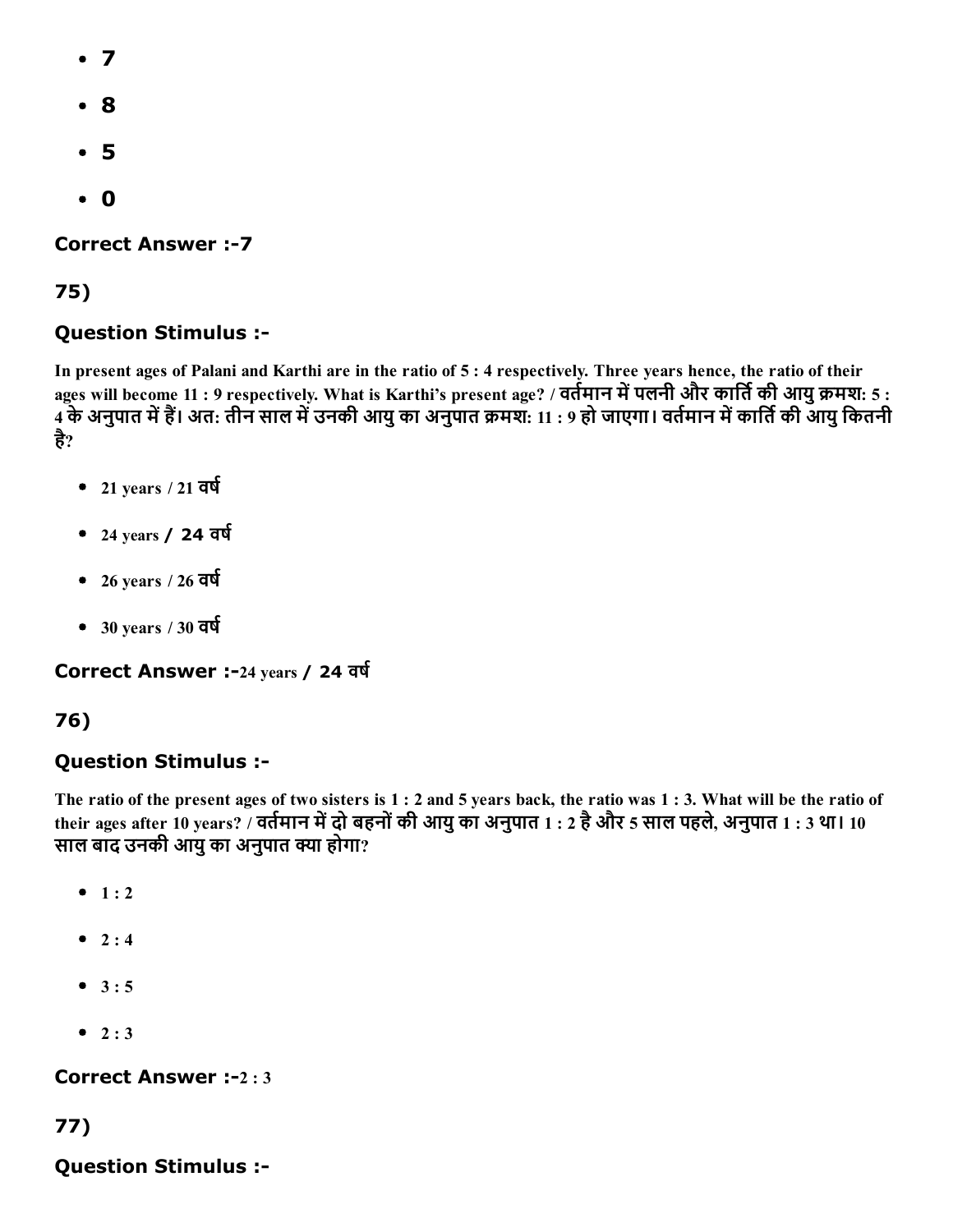If Rs. 2,80,000 is the 2/7 percent of cost of a house, then the value of the house is / यिद एक मकान की लागत का 2/7 प्रतिशत 2,80,000 रू० है, तब मकान का मूल्य है:

- Rs. 9,80,000
- Rs. 8,00,000
- Rs.10,00,000
- Rs.12,00,000

Correct Answer :- Rs. 9,80,000

78)

Question Stimulus :

Fill in the missing alphabets / लुप्त अक्षर भरिए

#### a\_\_abaa\_\_baaa\_\_

- $\bullet$  b, b, b
- $\bullet$  a, a, b
- $\bullet$  b, a, a
- $\bullet$  a, b, a

Correct Answer :-a, a, b

79)

Question Stimulus :

31% of 400 is / 400 का 31% है:

- $-124$
- 134
- $144$
- 154

**Correct Answer :-124** 

80)

Question Stimulus :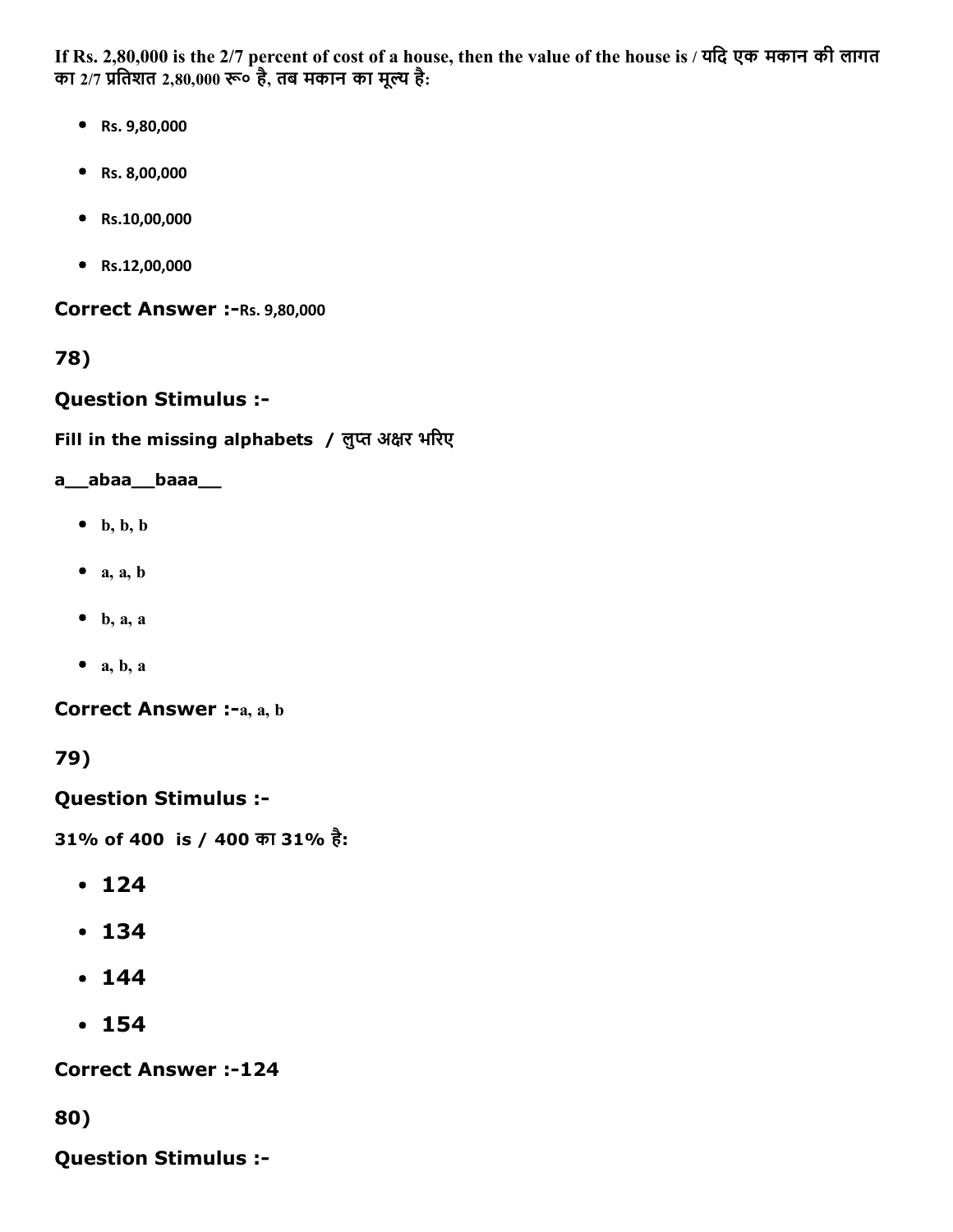Which one of the following four addresses is NOT EXACTLY the same as the one given below? / निम्न चार पतों में से कौन सा नीचे दिये गये पते के एकदम समान नहीं है?

Arthur Murray Dance Studio

256 Hayne St N Blackville, SC 29817

(866) 906-5779

(i) Arthur Murray Dance Studio

256 Hayne St N Blackville, SC 29817

(866) 906-5779

#### (ii) Arthur Muray Dance Studio

256 Hayne St N Blackville, SC 29017

(866) 906-5779

(iii) Arthur Murray Dance Studio

256 Hayne St N Blackville, SC 29817

(866) 906-5779

(iv) Arthur Murray Dance Studio

256 Hayne St N Blackville, SC 29817

(866) 906-5779

- i
- ii
- iii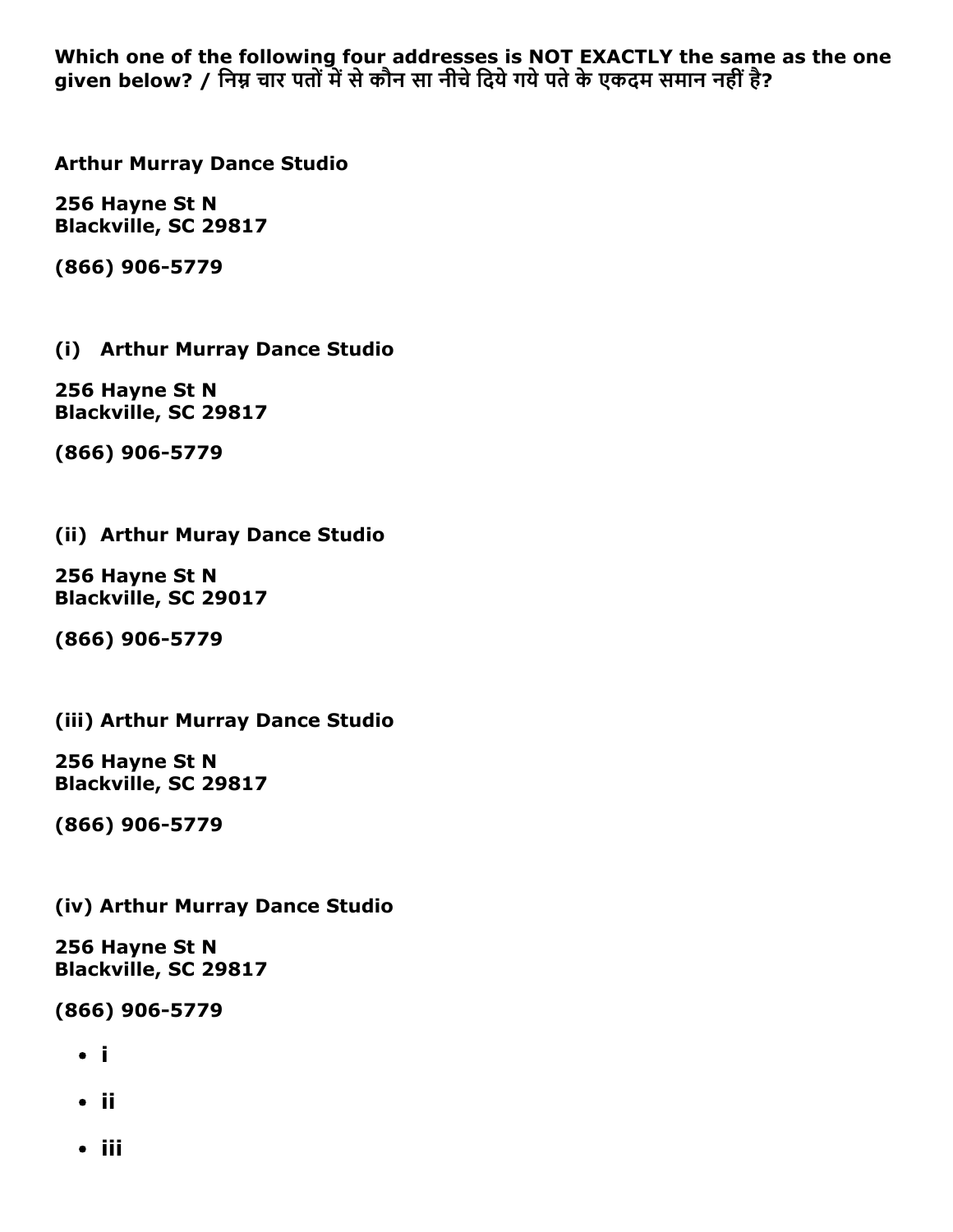iv

**Correct Answer :- ii** 

81)

Question Stimulus :

Which one of the following four addresses is NOT EXACTLY same as the other three? / निम्न चार पतों में से कौन सा एक बाकी तीन के एकदम समान नहीं है?

Technical Information Ltd

No. 12, Natal Raod

Belgravia

P.O. Box 4620

Harrare

ZIMBABWE

1. Technical Information Ltd

No. 12, Natal Raod

Belgravia

P.O. Box 4620

Harare

ZIMBABWE

1. Technical Information Ltd

No. 12, Natal Raod

Belgravia

P.O. Box 4620

Harare

**ZIMBABWE** 

1. Technical Information Ltd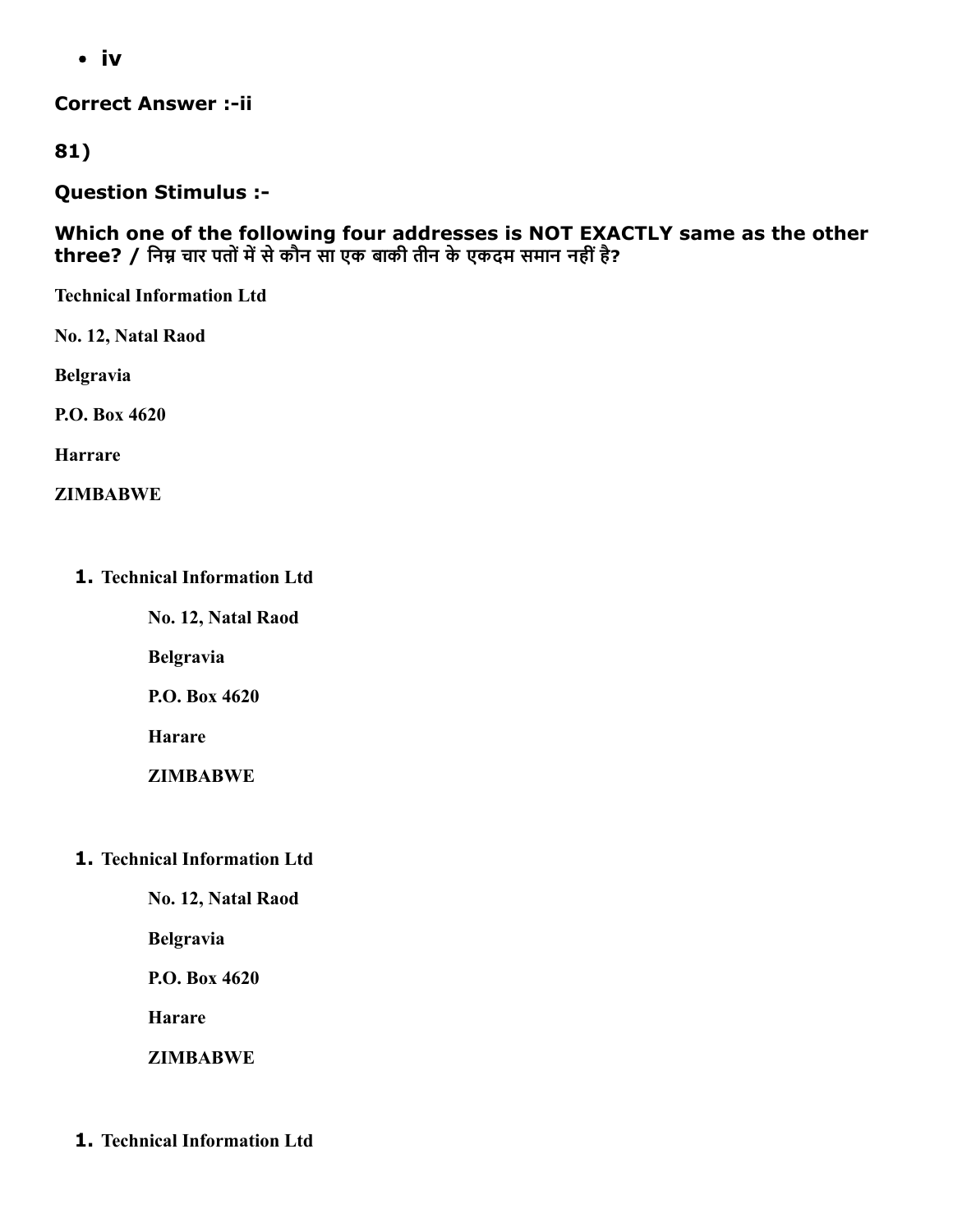No. 12, Natal Raod

Belgravia

P.O. Box 4620

Harrare

**ZIMBABWE** 

1. Technical Information Ltd

No. 12, Natal Raod

Belgravia

P.O. Box 4620

Harare

ZIMBABWE

- i
- ii
- iii
- iv

## **Correct Answer :-iii**

# 82)

# Question Stimulus :

If a man is running at a speed of 18 kmph, what is the distance traveled by the man in 5 min? / यदि एक व्यक्ति 18 किमी प्रतिघंटा की गति से दौड़ता है तो 5 मिनट में वह कितनी दूरी की यात्रा करता है?

- 1000 m / 1000 मीटर
- 1500 m / 1500 मीटर
- 2000 m / 2000 मीटर
- 2500 m / 2500 मीटर

Correct Answer :-1500 m / 1500 मीटर

## 83)

# Question Stimulus :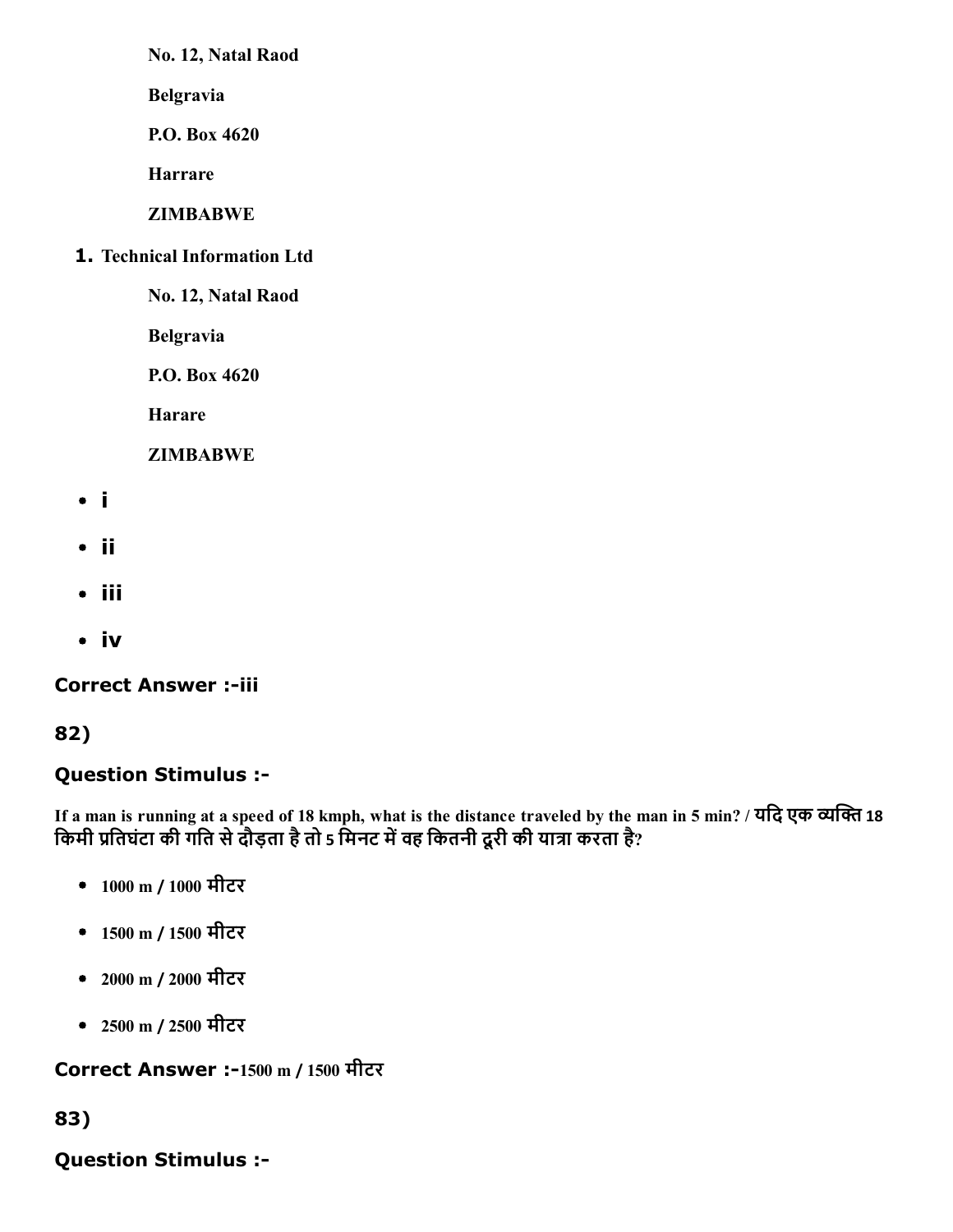A manufacturer manufactured cycles by spending Rs.1200 each. His overhead expenses was Rs.200 for each cycle. He sold 5 cycles of Rs.1850 each cycle. What is its profit? / एक उत्पादक ने प्रत्येक साईकल पर रूपये 1200 खर्च कर के साईकलों का उत्पादन किया। प्रत्येक साईकल पर उसका उपरी व्यय रूपये 200 था। उसने 5 साईकलों को रूपये 1850 प्रत्येक में बेच दिया। उसे कितना लाभ हुआ?

- $2250$
- 2350
- $2450$
- 2550

#### **Correct Answer :-2250**

84)

#### Question Stimulus :

Find the next term in the series 2,12,3,23,4,34,5,\_\_\_\_\_\_\_ / श्रंखला में अगला पद ज्ञात कीजिए 2,12,3,23,4,34,5,

- 35
- 45
- 55
- 65

**Correct Answer :-45** 

85)

#### Question Stimulus :

Find the next term in the series. / श्रंखला में अगला पद ज्ञात कीजिए

3, 4, 13, 38, 87, 168,?

- 295
- $292$
- 289
- $290$

**Correct Answer :-289** 

86)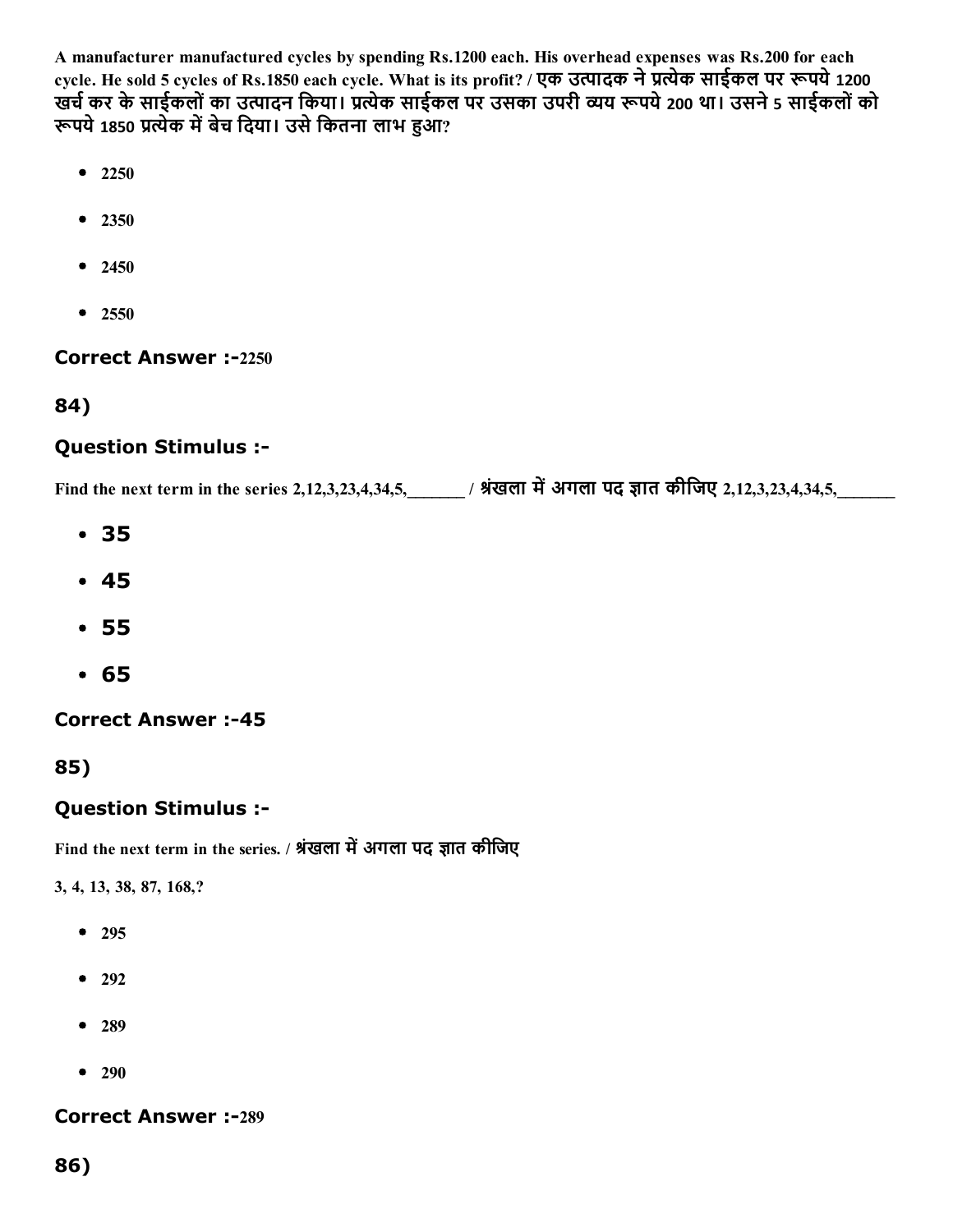#### Question Stimulus :

In a certain language 'hist men polt' means 'my history book' and 'polt hosg disa' means 'history of India' . Then in that language the word 'polt' is used for: / किसी खास भाषा में 'hist men polt' का मतलब है'my history book' और 'polt hosg disa' का मतलब है'history of India'। तो उस भाषा में शब्द `polt' इसके लिए प्रयोग होता है:

- my
- book
- history
- India

**Correct Answer :-history** 

## 87)

#### Question Stimulus :

In the sequence shown below, which figure comes next? / नीचे दिखाये गये क्रम में अगली आकृति कौन सी होगी?







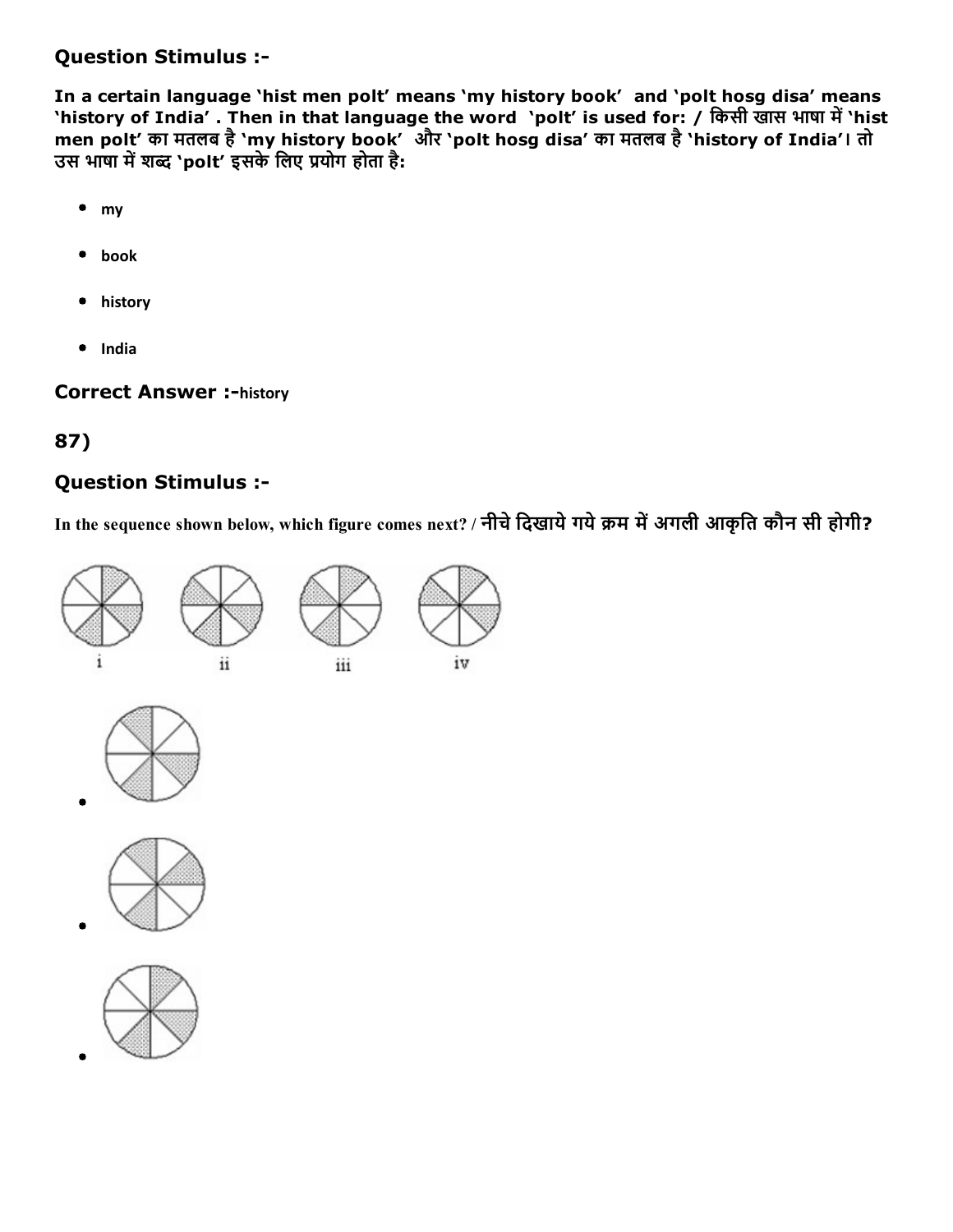



88)

## Question Stimulus :

Introducing Rahim, if Saira says, "Rahim's brother's father is the only son of my grandfather", then, how is Rahim related to Saira? / रहीम का परिचय देते हुए, यदि साइरा कहती है, "रहीम के भाई के पिता मेरे दादा के इकलौते बेटे हैं", तो, रहीम साइरा से कैसे संबंधित है?

- Father / िपता
- $\bullet$  son / बेटी
- Uncle / अंकल
- Brother / भाई

Correct Answer :-Brother / भाई

89)

Question Stimulus :

 $A + B$  means that A is the husband of B / A + B का मतलब है कि A, B का पति है

 $A > B$  means that A is the sister of B / A > B का मतलब है कि A, B की बहन है

 $A = B$  means that A is the father of B / A = B का मतलब है कि A, B के पिता हैं

A - B means that A is the mother of B / A - B का मतलब है कि A, B की माता है

If the relationship between P and T is represented as P = Q > R - S + T, then, which of the following statements will be always TRUE? / यदि P और T के बीच का संबंध P = Q > R - S + T से दर्शाया गया है, तो, निम्न में से कौन सा कथन हमेशा सत्य होगा?

- Q is the father of S. / Q, S के पिता हैं।
- T is the grandson of P. / T, P का पोता है।
- S is the son of Q. / S, Q का बेटा है।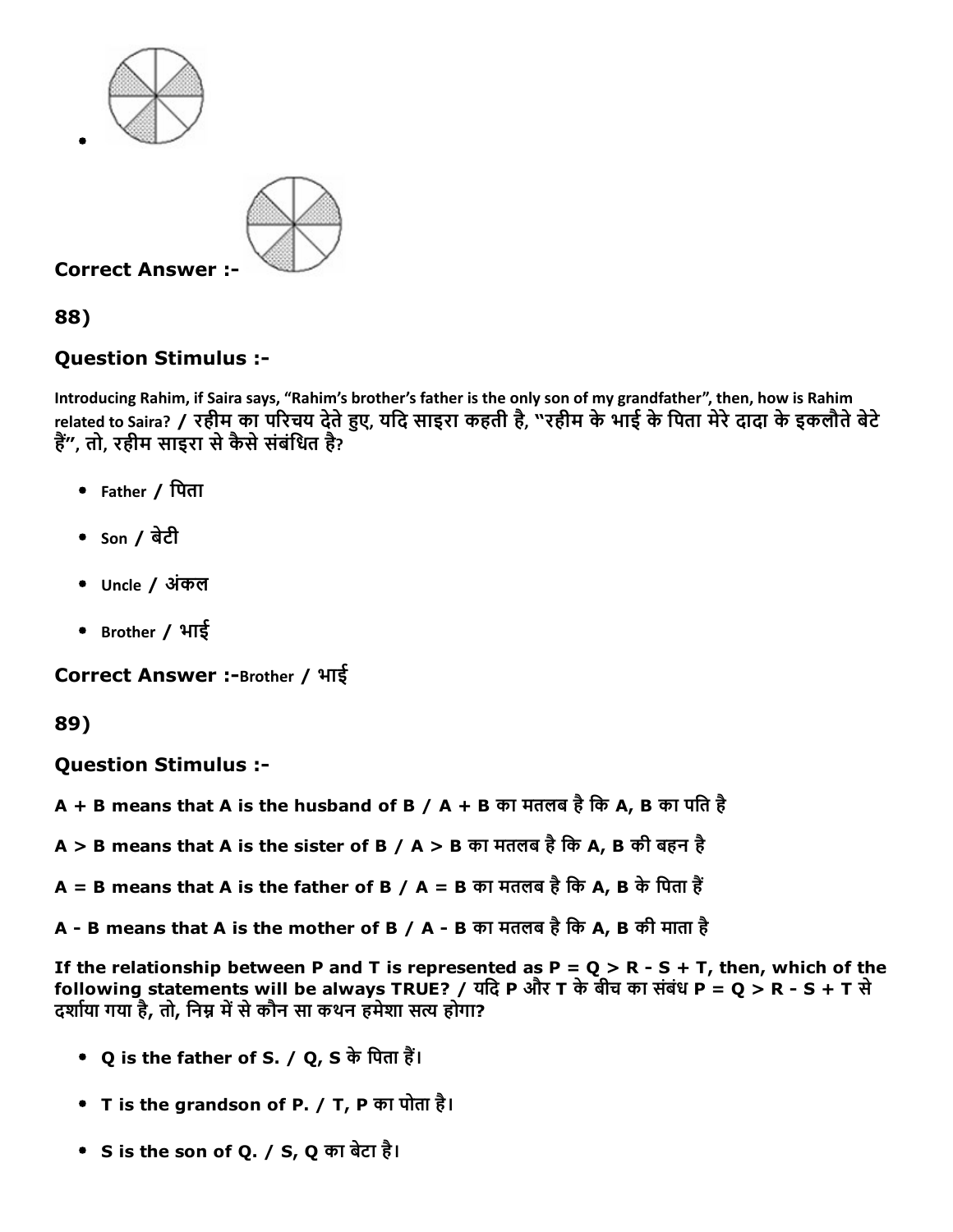• T is the daughter-in-law of R. / T, R की बहु है।

#### Correct Answer :-T is the daughter-in-law of R. / T, R की बहु है।

90)

### Question Stimulus :

Find how Alam is related to Nur Jahan, if he says, "Nur Jahan is the wife of the grandson of my mother." / पता लगाइये कि आलम नूर जहाँ से कैसे संबंधित है, यदि वह कहता है, "नूर जहाँ मेरी माता के पोते की पत्नी है।"

- Father / िपता
- Grandfather / दादा
- Husband / पित
- Father-in-law / ससुर

Correct Answer :-Father-in-law / ससुर

## 91)

## Question Stimulus :

Which of the following is the mirror image of CABINATE? / निम्न में से कौन सा CABINATE का दर्पण प्रतिबिम्ब है?

- **CLARINATE**
- **CAEIANTE**
- **BACIANTE**
- **CABINATE**

Correct Answer :

92)

Question Stimulus :

In the following question the first word has certain relationship with the second word. If the third word has to have the similar relationship with the fourth word, the fourth word will be: / निम्न प्रश्न में, पहले शब्द का दूसरे शब्द के साथ किसी प्रकार से कोई संबंध है। यदि तीसरे शब्द का चौथे शब्द के साथ उसी प्रकार का संबंध होना चाहिए, तो चौथा शब्द होगा:

Reveal : Disclose :: Autonomy : ? / प्रकट : खुलासा :: स्वायत्तता : ?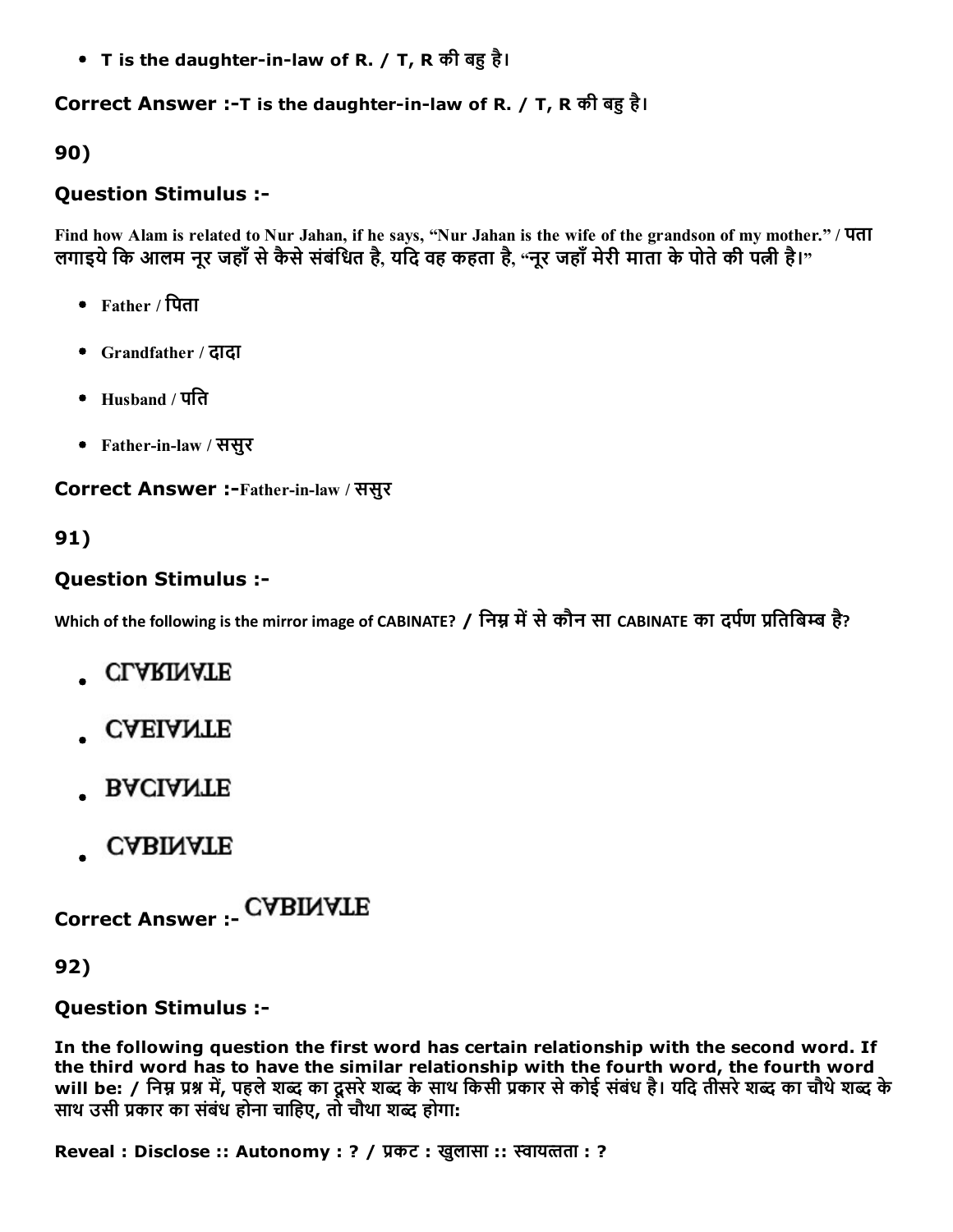- Slavery / गुलामी
- Dependence / निर्भरता
- Liberty / स्वतंत्रता
- Machine / मशीन

### Correct Answer :-Liberty / स्वतंत्रता

## 93)

## Question Stimulus :

How many different ten letter words can be formed using the letters of the word 'STATISTICS' if repetition is not allowed? / यदि पुनरावृत्ति की अनुमति नहीं दी जाए तो 'STATISTICS' शब्द के अक्षरों का प्रयोग करते हुए कितने भिन्न प्रकार के दस अक्षर वाले शब्दों का निर्माण किया जा सकता है?

- $25200$
- 75600
- $50400$
- 100800

Correct Answer :-50400

### 94)

## Question Stimulus :

What is the day on 1 June 2080? / 1 जून 2080 को कौन सा िदन होगा?

- Monday / सोमवार
- Tuesday / मंगलवार
- Saturday / शिनवार
- Thursday / गुरूवार

### Correct Answer :-Saturday / शनिवार

## 95)

### Question Stimulus :

Four officers are posing for a photograph. Shekhar is immediately to the left of Ranjit. Manoj is to the right of Shekhar. Rashid is between Ranjit and Manoj. Who would be at the extremes of the photograph? / चार ऑिफसर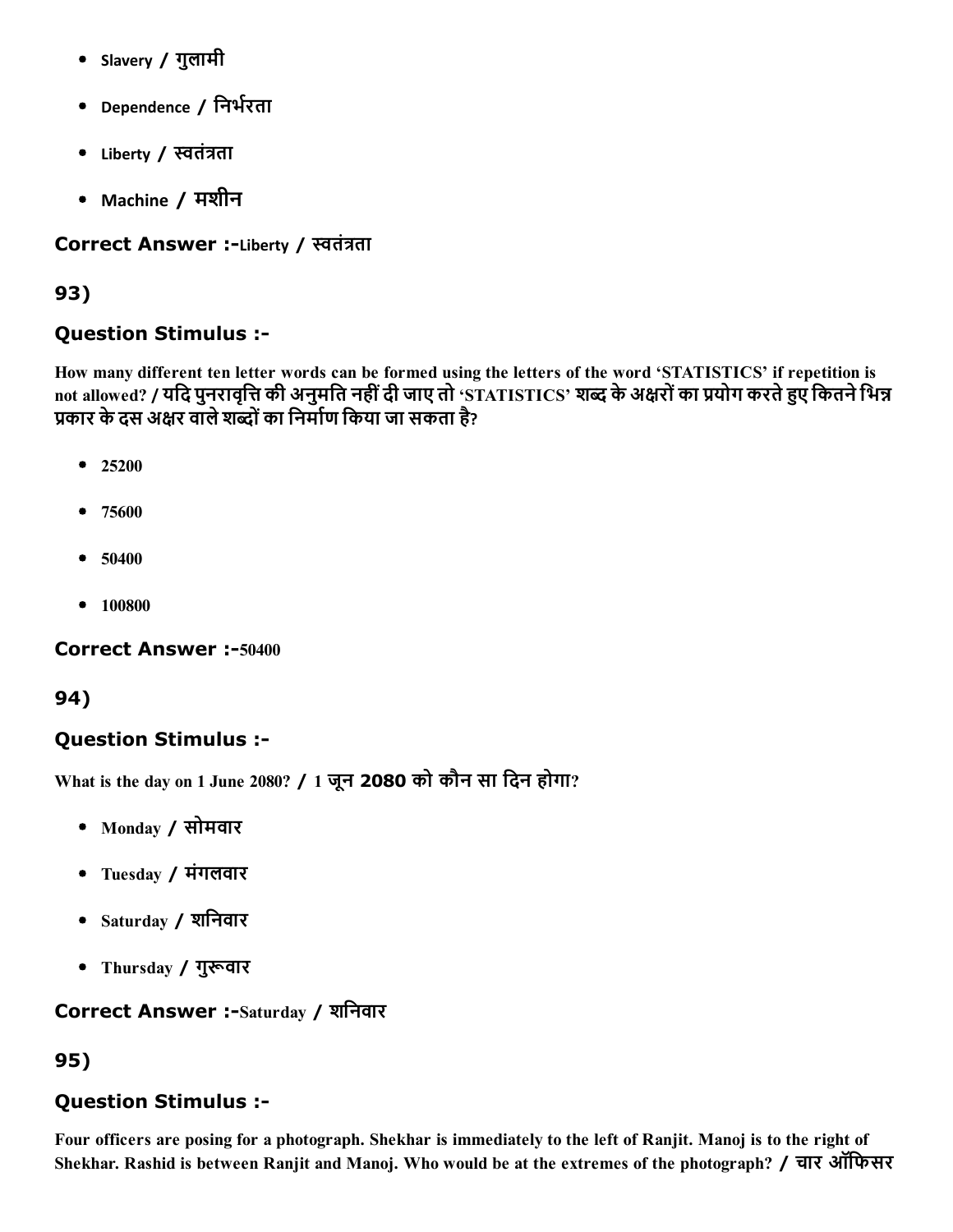एक तस्वीर खिचवाने के लिए खड़े हैं। शेखर, रंजीत के तुरंत बायीं तरफ है। मनोज, शेखर के दायीं तरफ है। रशीद, रंजीत और मनोज के बीच में है। तस्वीर की अंतिम सीमाओं पर कौन होगा?

- Manoj and Shekhar / मनोज और शेखर
- Rashid and Shekhar / रशीद और शखेर
- Rashid and Manoj / रशीद और मनोज
- Manoj and Ranjit / मनोज और रंजीत

Correct Answer :-Manoj and Shekhar / मनोज और शेखर

# 96)

# Question Stimulus :

Select the statement which is the logical equivalent to the given statement. / वह कथन चुनिये जो तर्क की दृश्टि से दिये गये कथन के समान है:

If we go to zoo, then we can see an elephant. / यदि हम चिड़ियाघर जायें, तो हम हाथी को देख सकते हैं।

- If we go to the zoo, then we cannot see an elephant. / यदि हम चिड़ियाघर जायें, तो हम हाथी को नहीं देख सकते।
- If we do not go to the zoo, then we cannot see an elephant. / यिद हम िचिड़याघर नहींजाते, तो हम हाथी को नहींदेख सकते।
- If we saw an elephant, then we had gone to the zoo. / यदि हमनें हाथी देखा, तो हम चिड़ियाघर गये थे।
- If we didn't see an elephant, then we haven't gone to the zoo. / यदि हमनें हाथी नहीं देखा, तो हम चिड़ियाघर नहीं गये थे।

Correct Answer :-If we didn't see an elephant, then we haven't gone to the zoo. / यदि हमनें हाथी नहीं देखा, तो हम चिड़ियाघर नहीं गये थे।

# 97)

## Question Stimulus :

Select the option, which is the logical equivalent of the statement given below: / वह िवक चुनिये जो तर्क की दृष्टि से नीचे दिये गये कथन के समान है:

This animal has a shell or it isn't a turtle. This animal is a turtle. / इस जानवर के पास शंख है या यह कछुआ नहींहै। यह जानवर कछुआ है।

- This animal has a shell. / इस जानवर केपास शखं है।
- This animal likes to swim. / इस जानवर को तैरना पसंद है।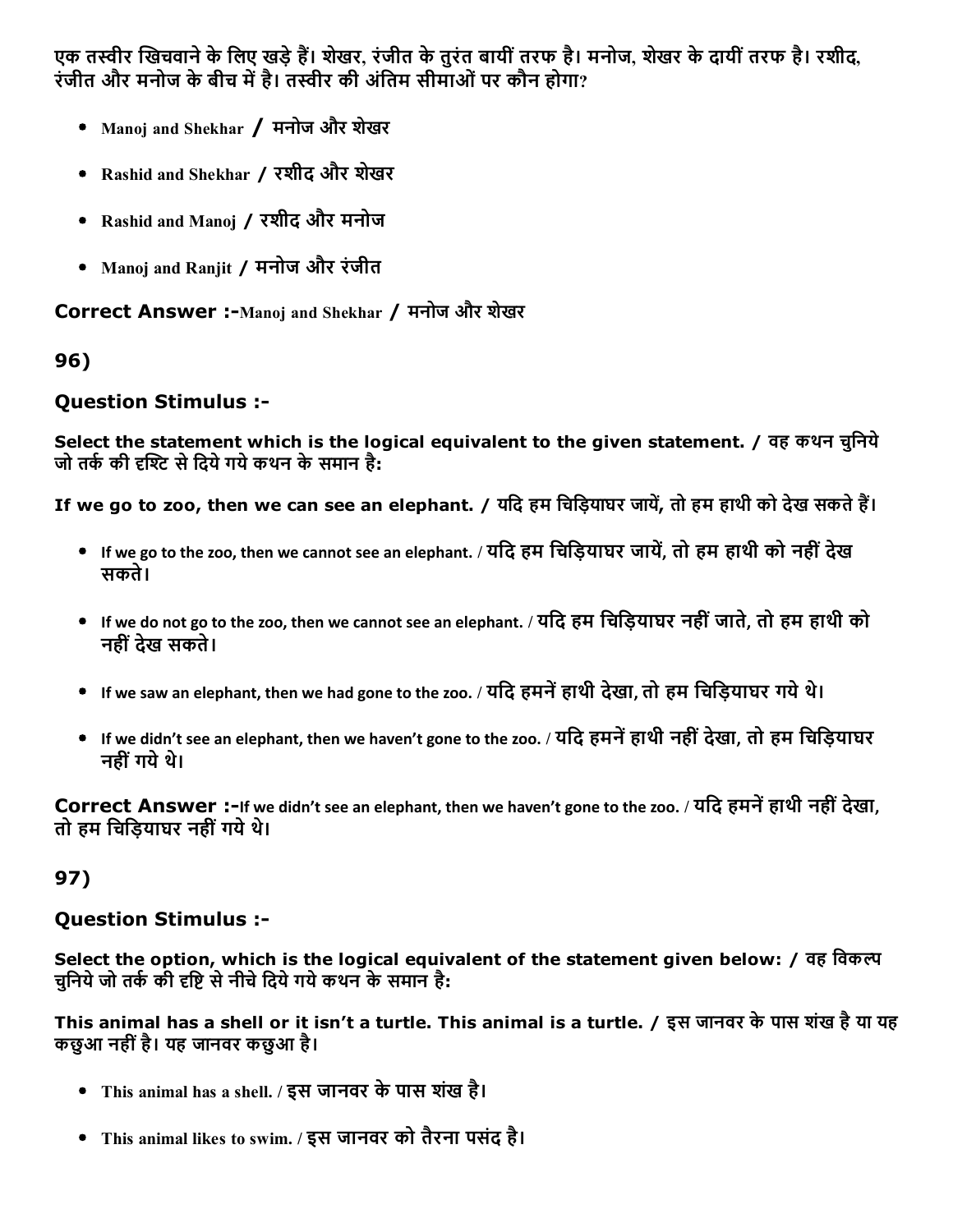- This animal doesn't have a shell. / इस जानवर केपास शखं नहींहै।
- None of the above. / उपरोक्त कोई नहीं

Correct Answer :-This animal has a shell. / इस जानवर के पास शंख है।

98)

Question Stimulus :

Select the option that is true about the Statements and Conclusions given. / वह कथन चुनिये जो दिये गये कथनों एवं निष्कर्षों के बारे में सही हैं:

Statements: / कथन:

Some tables are fables. / कुछ मेज़ कहानियाँ हैं।

All fables are cables. / सभी कहानियाँ केबल हैं।

Conclusions: / निष्कर्ष:

- I. All tables are cables. / I. सभी मेज़ केबल हैं।
- II. Some tables are cables. / II. कुछ मेज़ केबल हैं।
	- I alone is true / केवल I सत्य है
	- II alone is true / केवल II सत्य है
	- Both I and II are true / दोनों I और II सत्य है
	- Neither I Nor II is true / न तो I और न ही II सत्य है

Correct Answer :-II alone is true / केवल II सत्य है

99)

#### Question Stimulus :

Select the option that is true about the statements and conclusions given: / वह कथन चुनिये जो दिये गये कथनों एवं निष्कर्षों के बारे में सही हैं:

Statements: / कथन:

Some pink are ruby. / कुछ गुलाबी रूबी हैं।

Some pink are garnet. / कुछ गुलाबी गार्नेट हैं।

Conclusions: / निष्कर्ष:

I. Some garnets are ruby. / कुछ गार्नेट रूबी हैं।

II. All garnets are ruby. / सभी गार्नेट रूबी हैं।